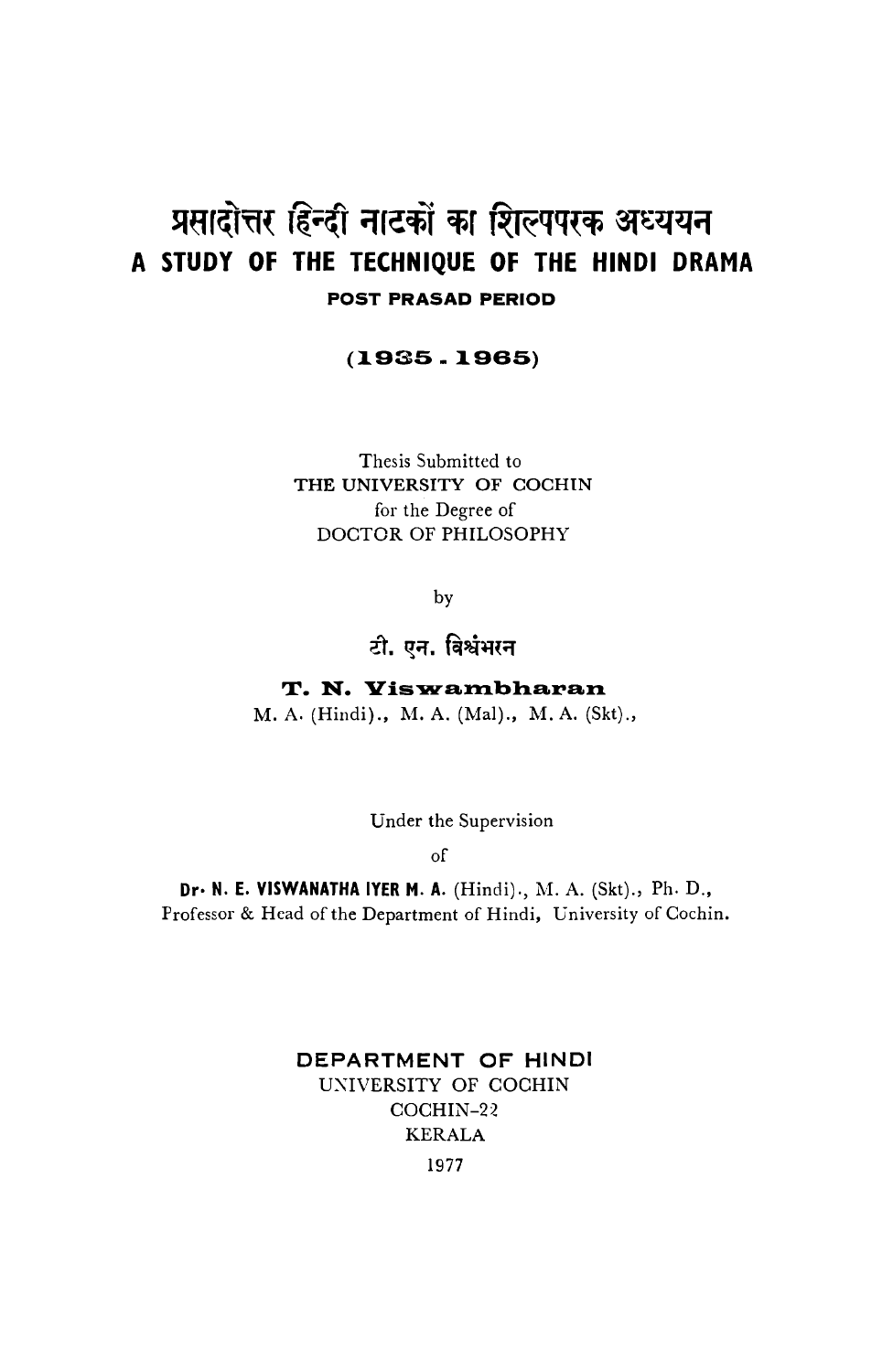#### **CERTIFICATE**

This is to certify that this thesis is a benafied recerd of work carried out by Shri. T.M. Viswaubharan, under my supervision for Ph.D., and no part of this has hitherto been subuitted for a degree in any University.

l'Elecunion

Department of Hindi,<br>University of Cechin<br>Cechin - 682022.

Dr. N. R. VI SWANATHA IYER M.A.(Hindi & Sangkrit), Ph.D. **SUPERVISING TEACHER.**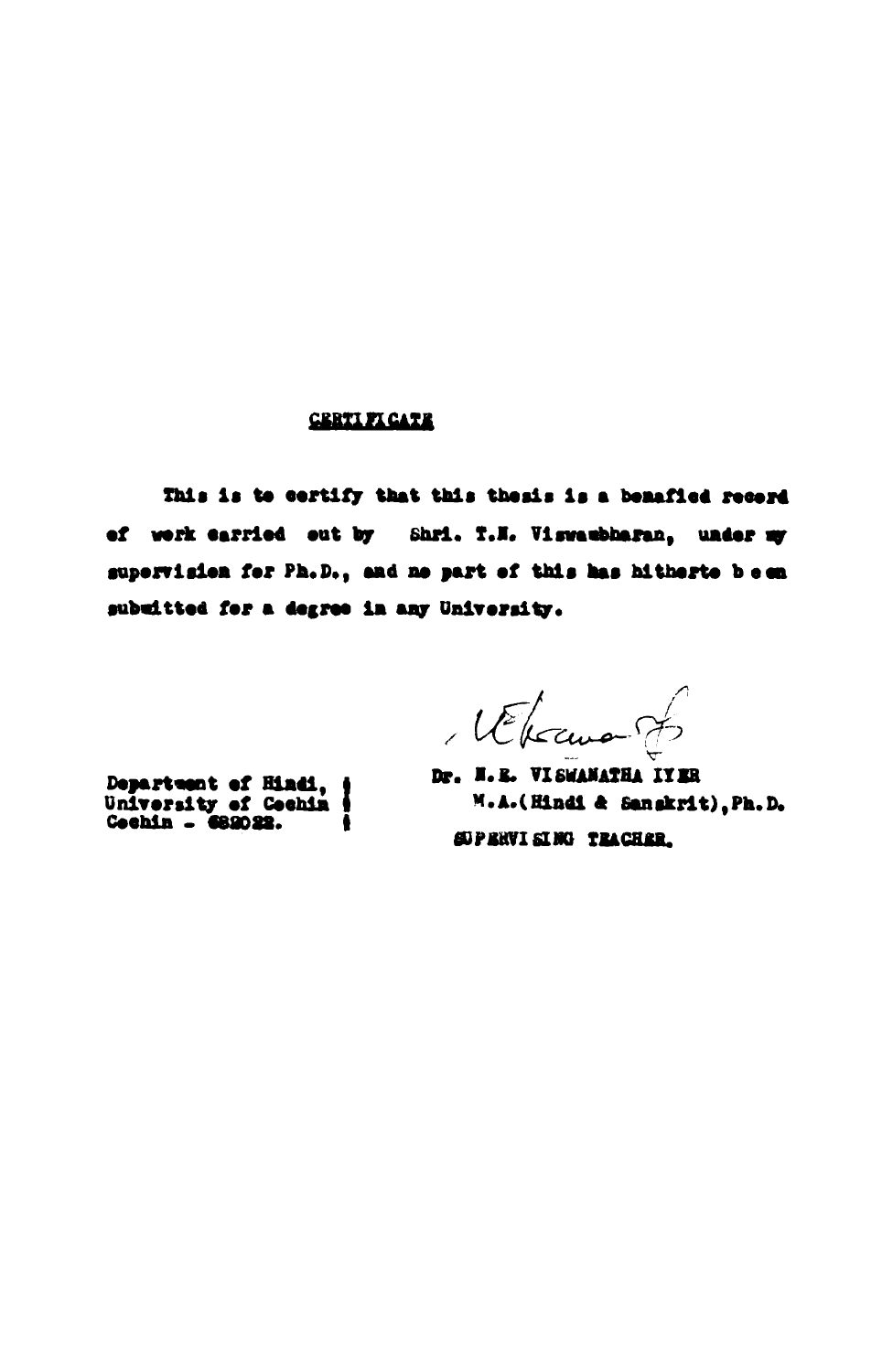## A STUDY OF THE TECHNIQUE OF HINDI DRAMA

## POST PRASAD PERIOD

# 1935 - 1965

# **AYNOPSIA**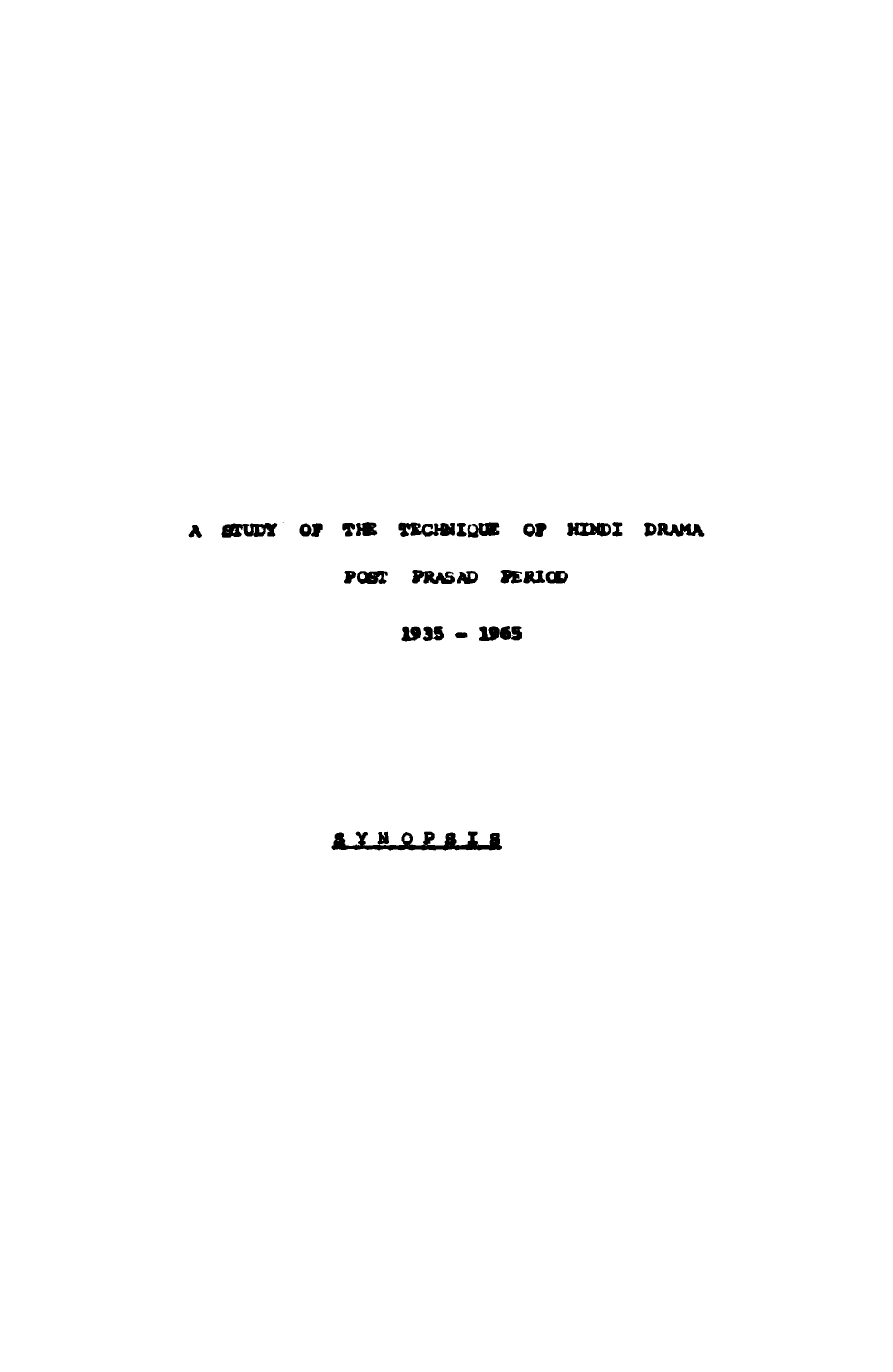# INTRODUCTION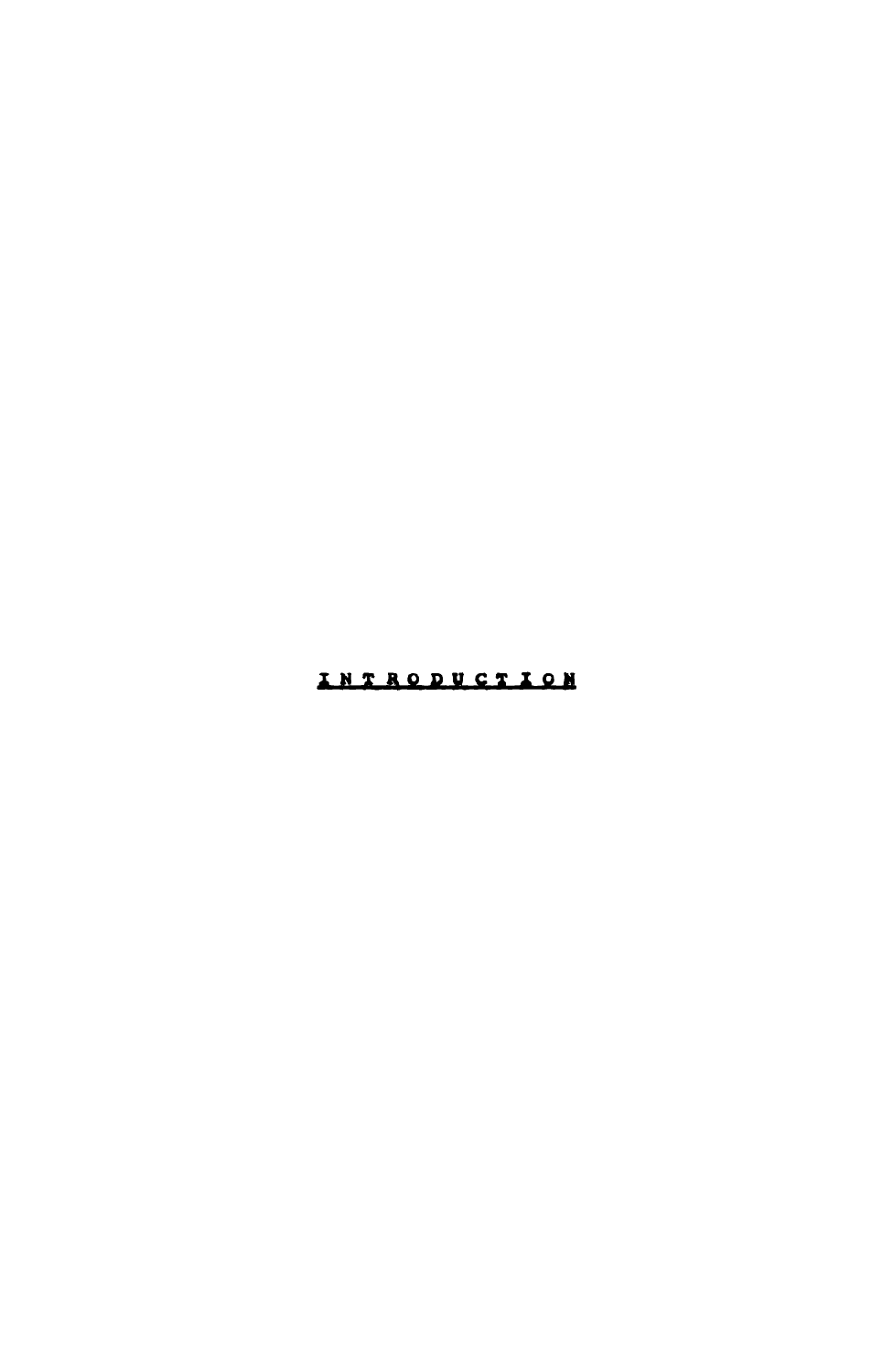DRAMA : In the perspective of art and literature. THEATHE: Its style and development. TECHNIQUE OF HINDI DRAMA OF POST PRASAD FERIOD: An Introduction

Darpan, Laharon Ke Rajahang.

CHARACTER: Selection and development. DIALOGUE : Structure and composition. ACHIEVEMENTS: Amjodeedi, Konark, Andha Yug,

**CONCLUSION**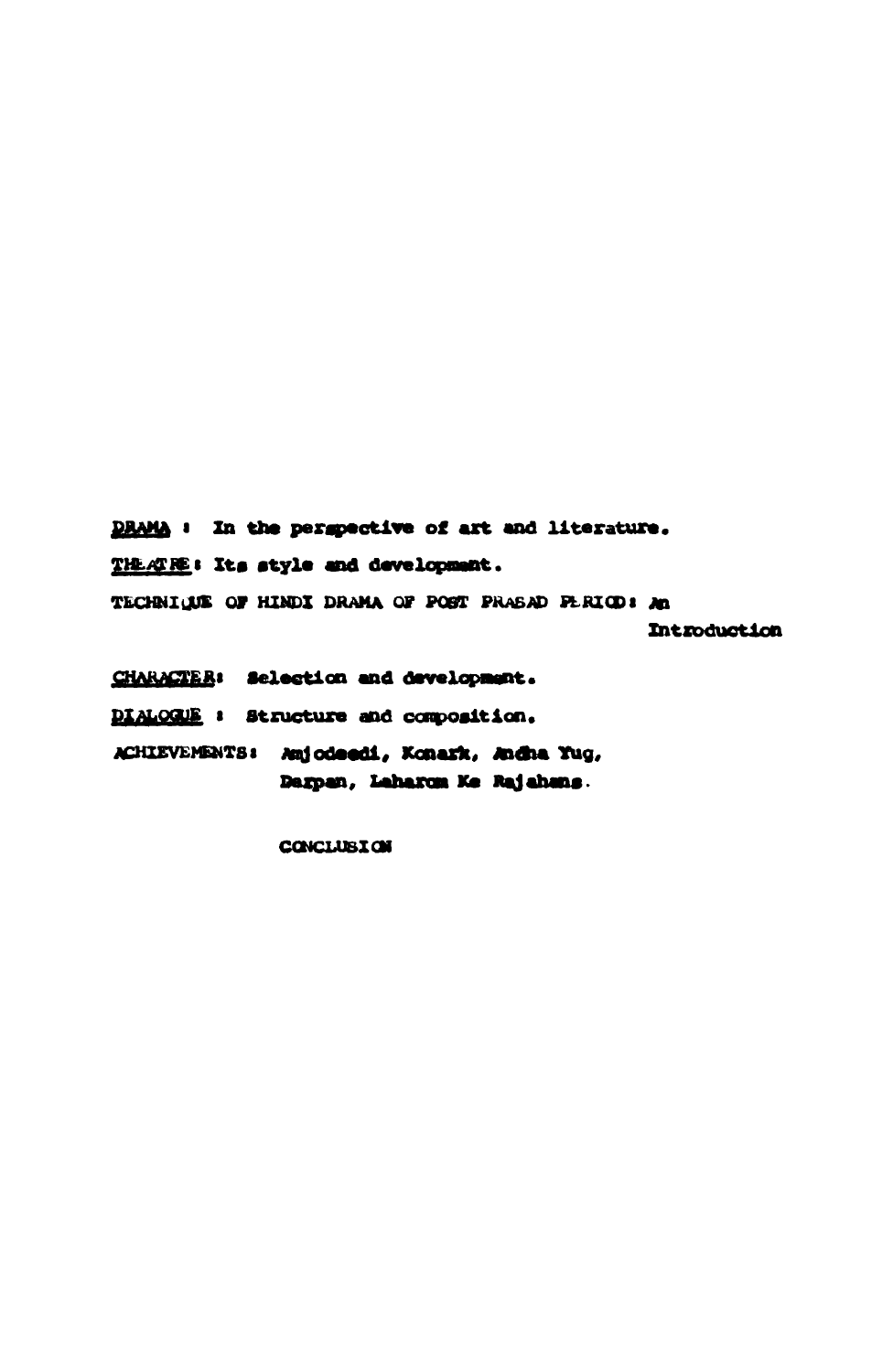#### DRAMA AN ART AND LITERATURE

the Hindi Speaking area of today was, at one time, known for drama and it's performance because of the hlessings of the talented writers like Mhasa, Kalidasa, Javaghosha, Sudraka, Vishakhadatta, Mhavabhooti and so on. After the Sth Century, till the second half of the 19th Century India lost all its glamour in the field of drama. Midters could hardly distinguish literary and theatrical aspects of drams. It resulted in considering drama a mere literary work. Mistory of India will make it glear that the theatre of India was having drama as its axis when it was at its menith of sulture and civilizations. Symbols of civilization like literature, Music, denow, architecture etc., centred around drame which could evoke the spirit of the nation and was able to illuminate the entire world of gulture and civilization.

Drame in those days was intended for staging and not for mere reading. Drame can be received both drom the stage as well as the book. Stage is the real medium of drama.

 $\overline{2}$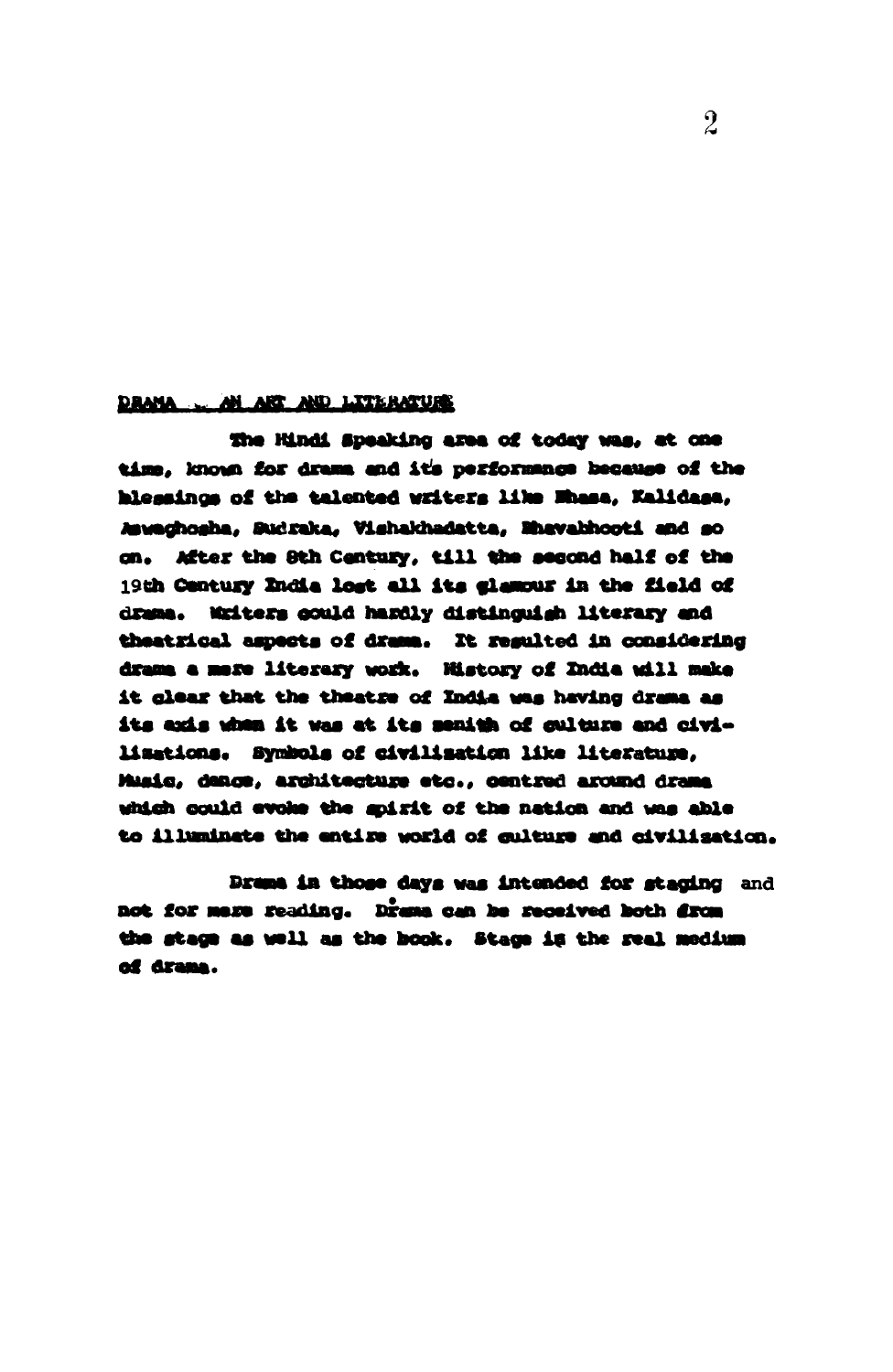The actual communication between the author and audience may be feasible only through the actors. The actors representing various characters, their gestures, dialogues etc., create an image on the mind of the audience. The audience impressed by actors accompanied by music and dance may feel that drama is more than a literary piece. Though the literary aspect is the only basis for action, it cannot be treated exclusive. It is an art which preserves the elements of beauty and power of literature and the elements of all types of assusement. In fact Drama stands out from all forms of art because it embraces all the artistic potentialities of human tendency for imitation. It can also fulfil man's impulse for action and satisfy his aesthetic sense and preserve his attainment in literature and civilization. Drama is the only convenient canvas to depict the sum total of man's life. The ancient artist found in the Gestures of his fellow men the moments of their ecstacy and misery and in their mental and intellectual ups and downs, the dramatic potentialities.

#### EXPERIENCE AND MEDIUM

Each and every art formm requires a calm and

 $\Omega$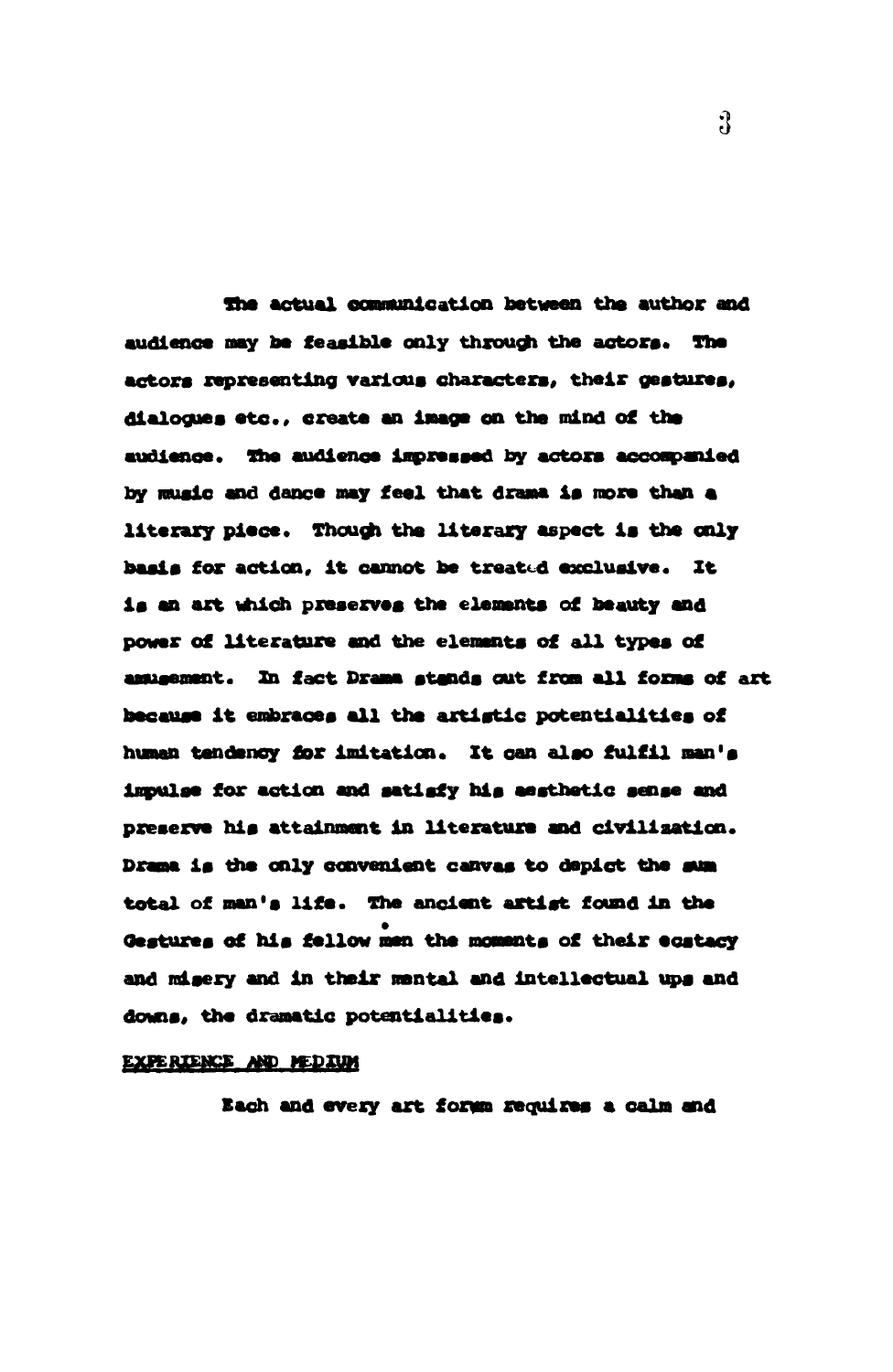quiet atmogphere for their proper development. The proper use of leigure time and free born from hunger and quest resulted in sharpening the various fordes of art and literature. A powerful feeling or a thrilling experience of a man requires an apt and accurate medium to express iteself. Expressed form of mood, feeling or experience varies according to the material that is used as basis. An abstract idea or a feeling of a man gets a concrete form only after getting a physical material.

### MUSIC AND DANCE OTHER ART FORWING

In mugic and dance, we notice that art and artist are inseperable. In music, voice that is produced, is the sole medium for expression. Higher and lower pitches of sound may create an entirely new world where misery and pleasure are linked with one another. Painting and culpture are deemed unlike these two furums of art. They enjoy the status of independent existence when they attain the proper form desired by the artist. Raw materials - Fhysical matters - are being shaped, Moods and feeling of an artist get a concrete form. During the time of creative process a powerful feeling

 $\frac{7}{4}$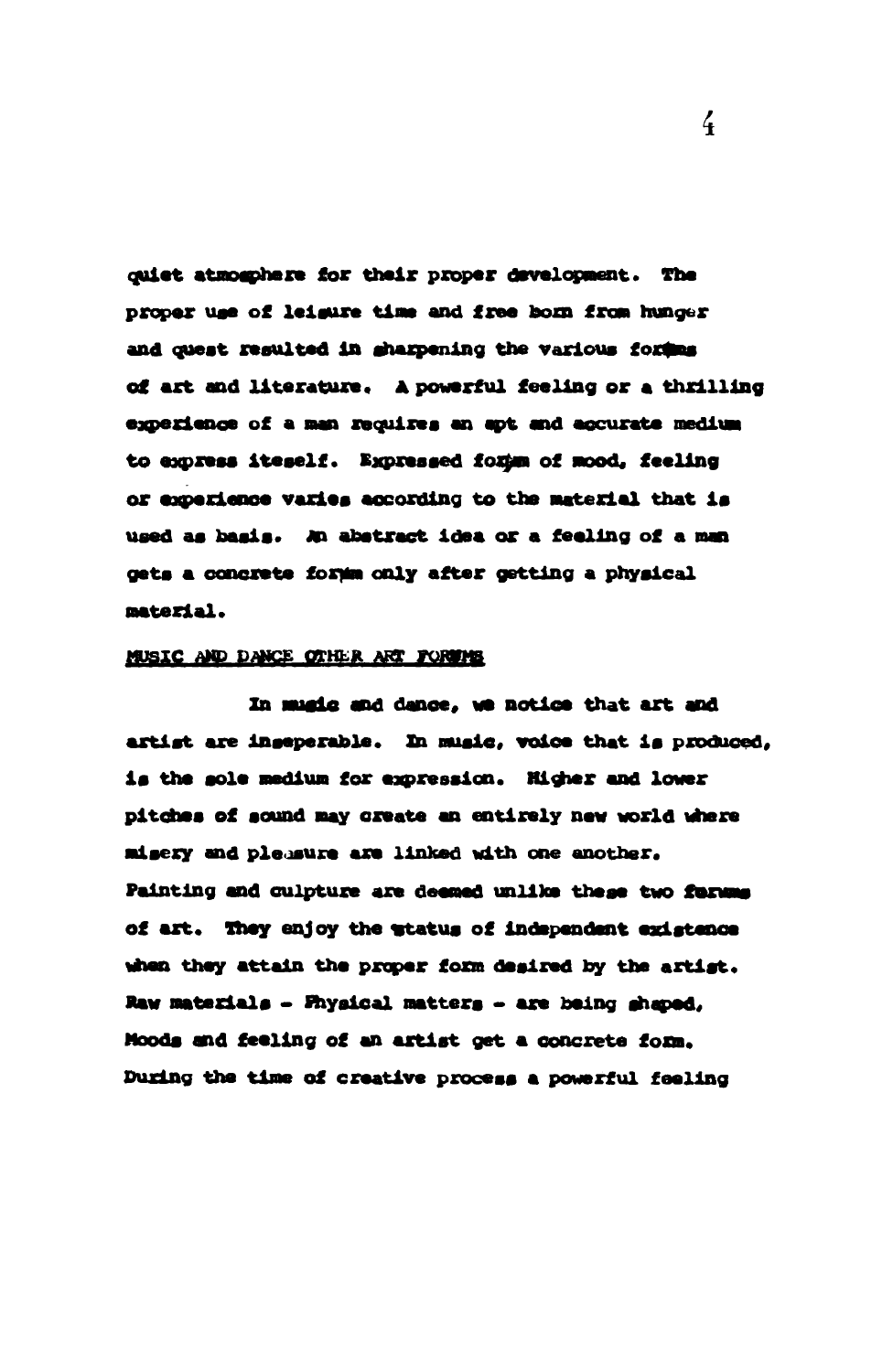or a momentary idea is in search of a stage where the harmony between the medium and form reach the senith, of expression which contains all the elements of beauty and communicability. This type of expression and power of communication are acquired by en artist simultaniously only after the proper use of material. Beauty lies in composition and compactness.

#### LITERATURE: A powerful medium

The proper use of human speech and its various expressions exposed a new form of communication. It is considered rather a powerful and beautiful way of expression. It is worth to read and record, It may be used in stage and a closed room. Words embodied with feelings and actions may create a new world of life where the earthly man can get represented and his experiences became the main sousce of amusement. It records the virtues of human society; it links generation with generation. It can be treated as an effort of a talented man to communicate himself to the contempory life and to the future generations. After all it is an individual effort; he tries toimmortalise the beauty of truth that he has experienced in his momentary life.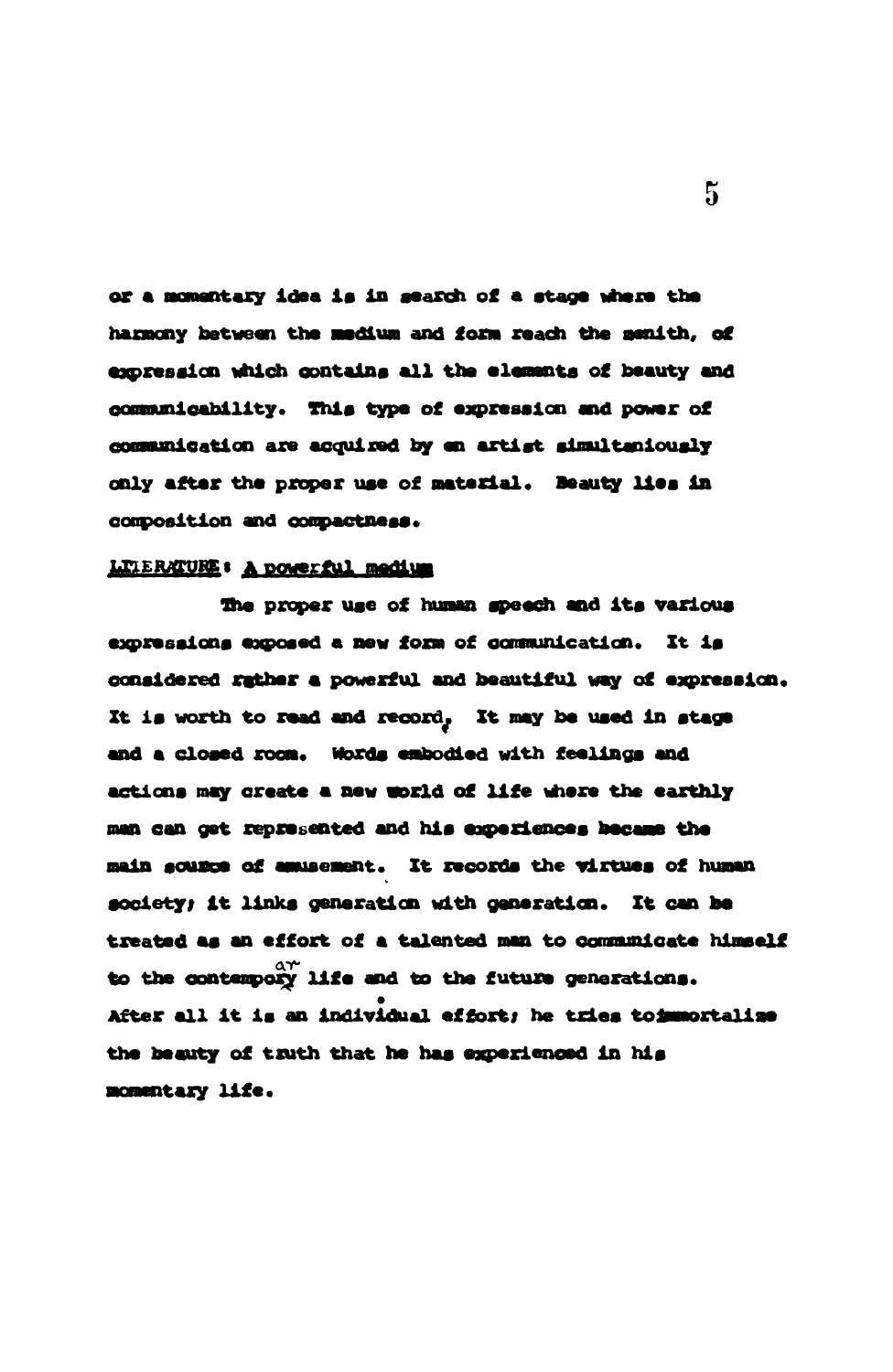### STACE FERFOLMANCE OF LITERARY WORK

Sometimes we notice in our social life a piece of literary work that seeks stage as its medium for the perfection in expression and communication. Then the piece of literary work requires the co-operation of a group of people and a sort of other assistance. Stage and auditorium are the essential parts of the communication; stage for actors and auditorium for spectators, those who really wish to identify with the experience of the author. Sound and light as well as other scenic effects are the external aspects which may help an actor to reproduce the world of emotions experienced by the literary man. To a good director stage is a canvas where he can trace an imaginary picture of life through the rhythmatic movements, actions dialogues and so on. During the time of stage performance the mind of an audience is also converted into the forum of a canvas used by a painter. Just like a picture, in the imagination of an artist, passes through various hues and colours and in the long run gets a final form of expression in the cenves so also drame gets its final imaginery forms in the mind of the audience through the gusters of actors.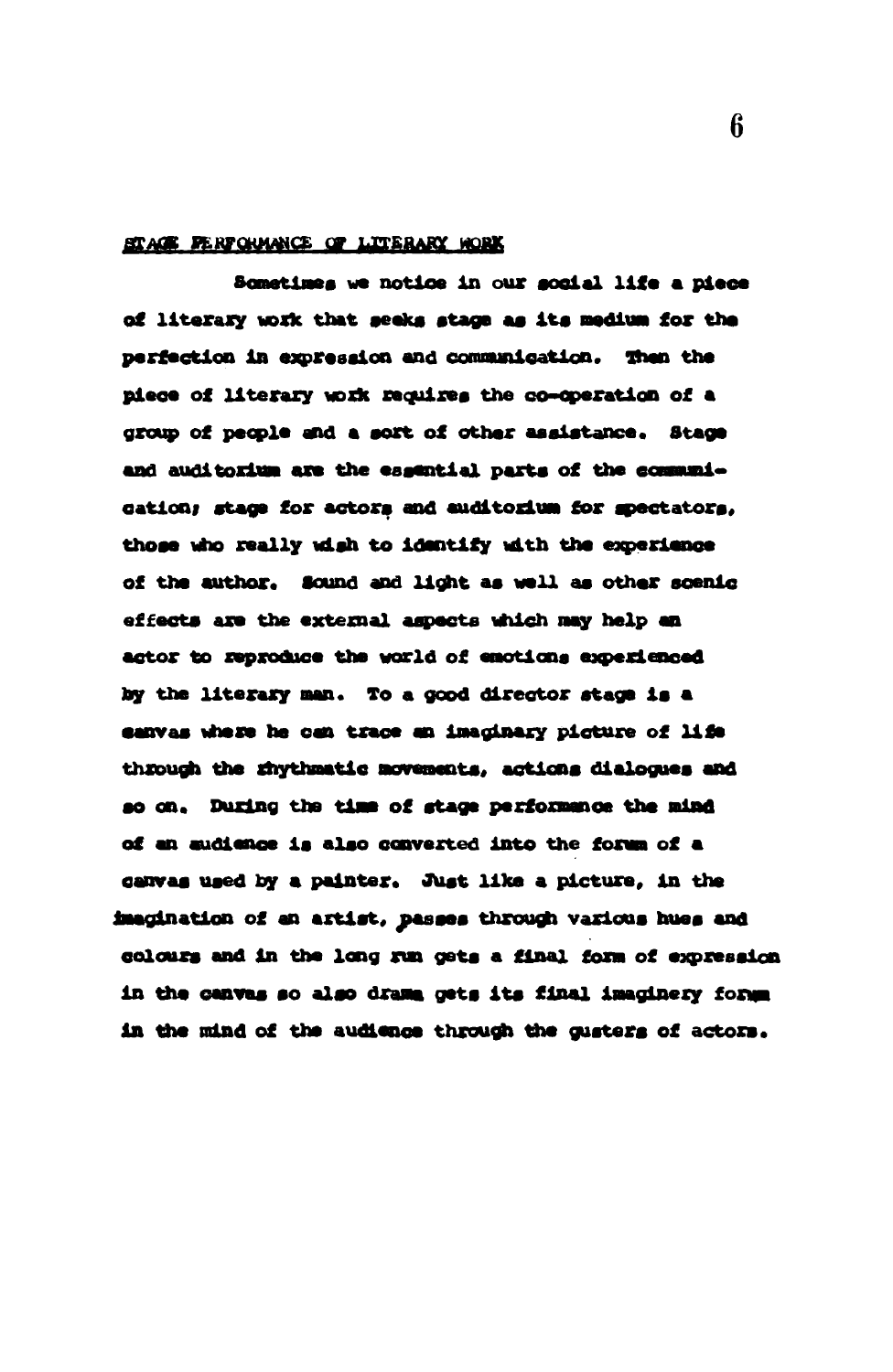the mind of the spectator is the real canvas wherein drama is pictured. Performance of a drama represents the various artistic talents of a nation. It is worth as an art as well as literature.

#### DRAMAI As literature

The literary forms of drama is read as a piece of poetry or a novel. Being read it is to be estimated with the criteria of poetry. Even at the time of reading nobody can ignore that this literary forms differs from novel, short story, poetry etc. Its forms and style have some virtues not seen in other literary forms.

#### FOREM AND STRUCTURE OF DRAMA

Drama is not intended only to read. It is congidered as base for stage performance. Therefore, the frame work of drama differs from that of the novel, short story, poetry etc. A play wright is expected to have an eye on the stage while he is penning a drama. It has got two forms and structure; One related to the literature and the other connected with the theatricality. Both of them are interlinked; seperate identity is not expected. Drama in its literary forms requires a frame work of dialogues which cannot be altered by style and methods

 $\overline{7}$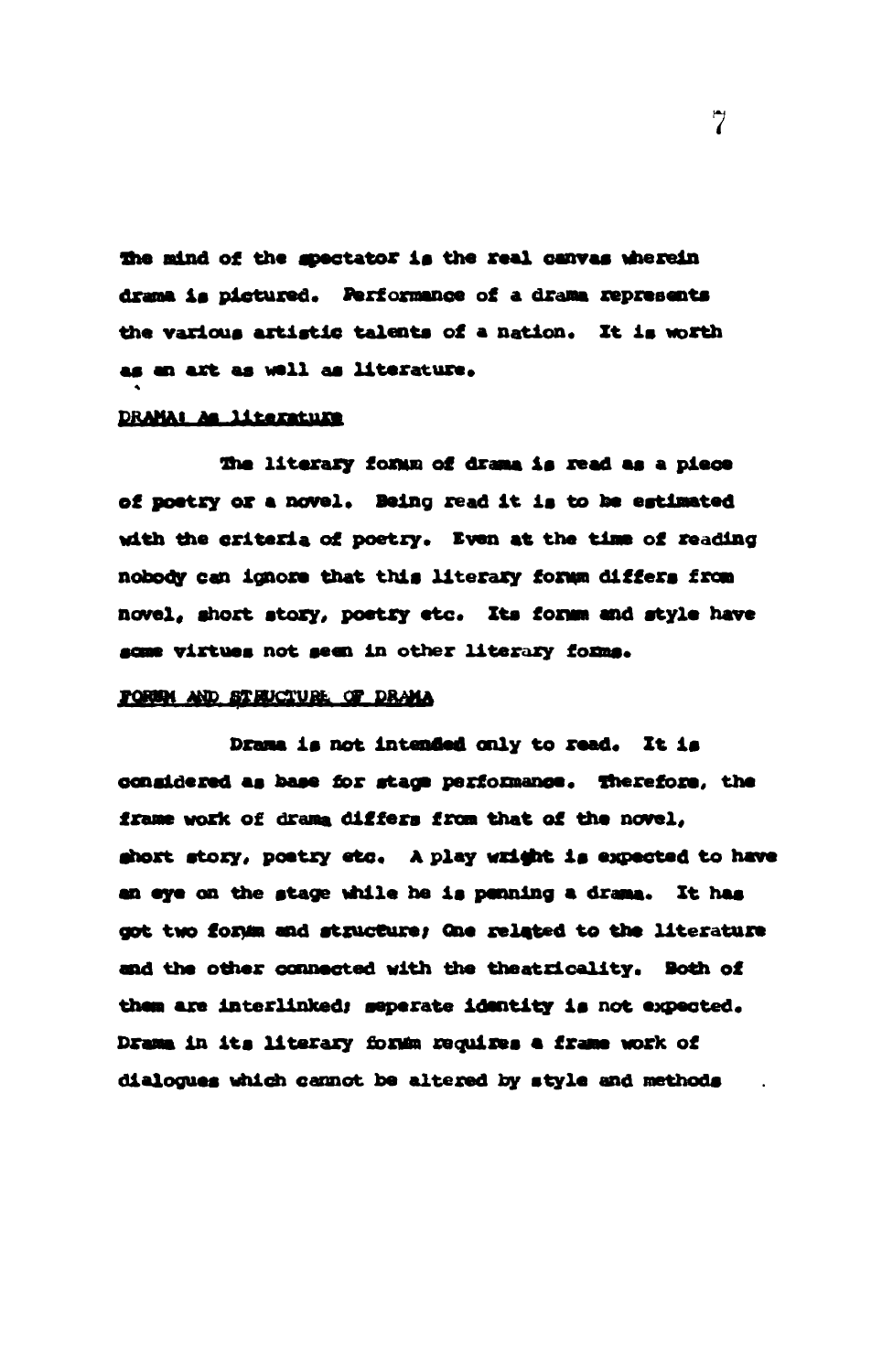employed by writers in various era. Frame work of dialogue is a regult of untired effort of a dramatist to give proper words for characters in different context. The temperment and behaviour of a character form a basis for the structure of conversation. So we can say that dialogue depends on characters and the characters are arranged according to the thems of drama.

### INDIRECT COMMUNICATION OF AN AUTHOR

Expression of an artist is expected for communication. An artist may succeed to convey his message through his medium. Communication with the reader and the audience requires a harmonious union of form and content. The author of a drama cannot converse directly. In a book of drama conversation between characters represents the author. He has to depend upon the dialogue.

Never he can interfere with between the characters during their conversation.

Drama in a stage is a mere combination of multi-Art. Light-sound, make-up and movements of action determine the style of production. A drama in the book form can be presented in a different style. The main purpose heing communication.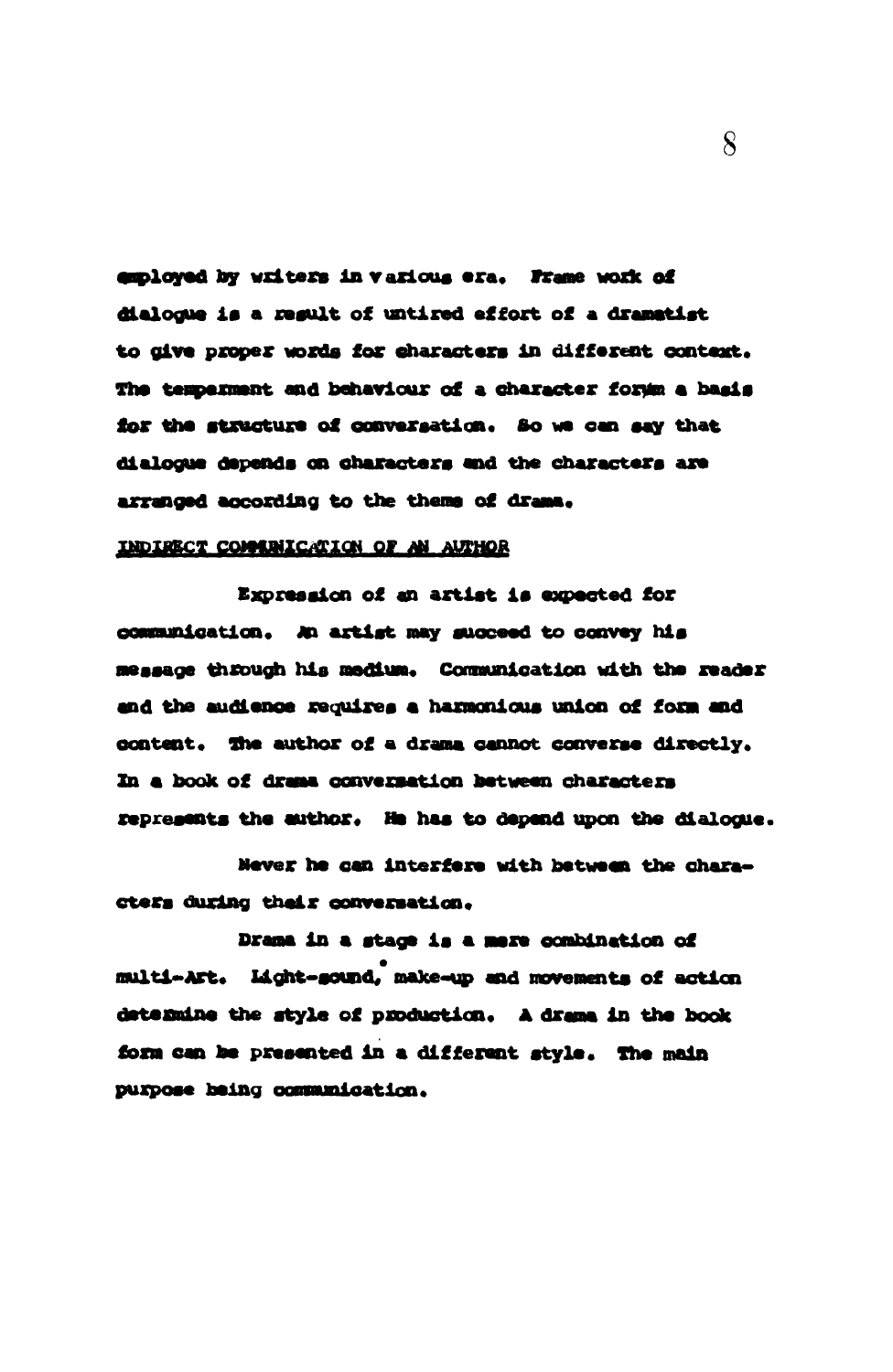#### CONCEPT OF DRAHA IN INDIA

The 'Natya Sastra' of Musratha deals with all the aspects: related to the Drama in Endia. Dasarocoak of Dhananjaya and Abhinaya Daxpana of Nancilleaguara approach Drama and its performances in different ways. Bhaniaya plays more stress on the literary aspect of Nataka form while Nandikeswara deals only the aspect of Athineya-Action.

Mharatha degoribes 'Natya' Sastra as the Fifth Veda. This fifth Veda was created by Pitemaha-Brahman as desired by Mahendra and others, taking the most eminent elements from the four vedas. Pathya from Migved, Gesta from Sama, abhinaya from Yajur and rasa from Adharvana. This beautiful and compact combination of the elements of four Vedas resulted in the formation of a new one the fifth Weda. It evoked the tendencies of initations. It was very helpful to promote the social life and diminish the had tendencies existing in the day to day life. It contains all the elements for amusement as well as for advice. Ultimately what one can expect from this fifth Veda is the assthatic pleasure and proper advice for social life. All types of men can be satisfied through this art which contains the audio visual aspects.

 $9 -$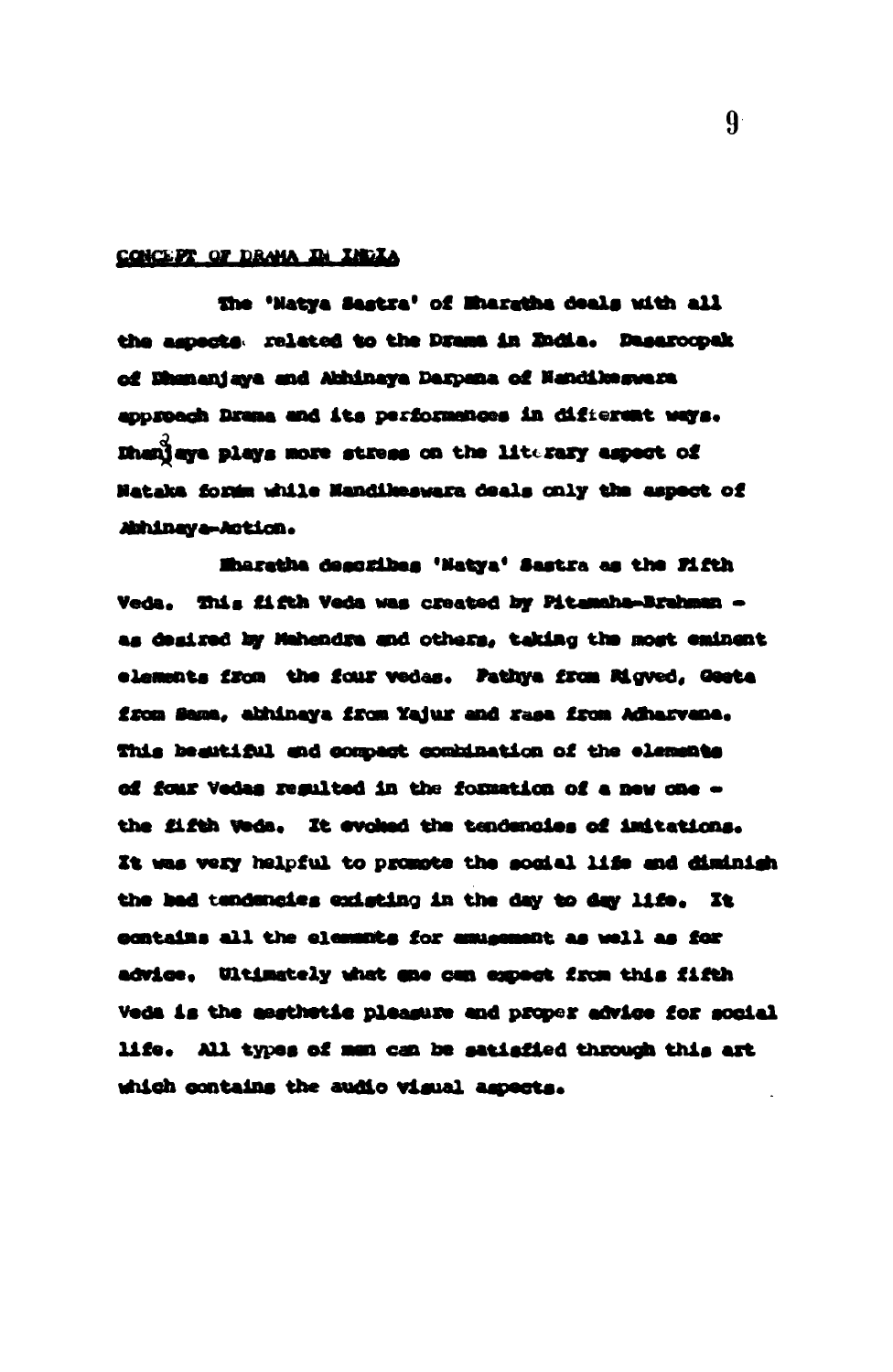Drums - Heteke - is the fixet and foremost. Alembe-base - of Natya. Denunjaya treats Drama - Nataka as one among the Dagazoopakas. Nataka is only a forma of Natya. When actors express the meaning of Kevya noble Natya evolves.

#### **DRAMA IN EUROPE**

'The Postics' of Aristotle deals with the principles of drame. He gives more stress the diction of drame. Tracedy and Compdy are the clear cut divisions of drama. Western Drama writers have also handled the various aspects of life - the most serious problems as well as the simplest of things. The Greek Drams evalved through the creetive devices useful for esting, heve been helpful in developing the theoretical basis of Wastern drame. The Greak hemitage of prayer inspired the Mestern Brane. The worship of the Goddess 'De Anuges' led to tragedy and the gong recited during the festivals of Semanal relationship led to comedy. Aristotle could not fully enjoy the supreme beauty of tragedy, hecause tragedy was perishing during Aristotle's period. So also, Aristotle could not fully enjoy the humour of coundy. The Chorus resited during the worship of the Goddess acted as the cuide to Greek drama in which more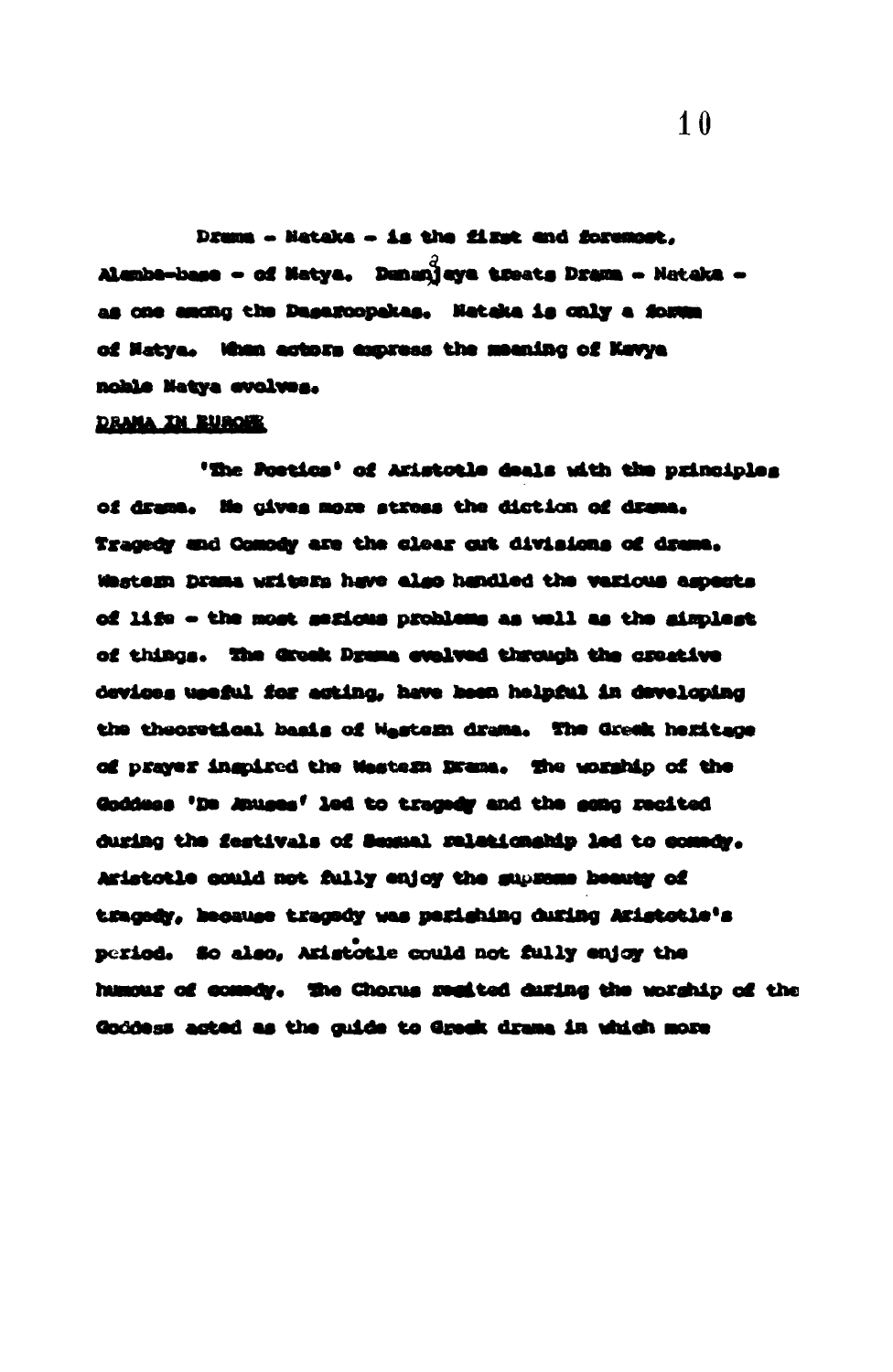aignificance is attached to imitators. According to Aristole drama also is a Postry. Epics, both dramatic and ignical age its divisions and adjectives which denote some difference in the diction of Kavya (Poetry). Dramatic Poetry consists of two other divisions 1-Tragedy and Comedy. The main distinction between comedy and tracedy is the approach of the hero. The fall and suffering of a man of some virtuous qualities is the bases of the tragedy. Comedy represents and deals with the activities of comparatively less virtuous people.

#### STREES ON SPECTACULARITY AND PLOT

Aristotle laid more emphasis on spectacularity. More importance was given to plot than to characters. Tragedy will have a three-phased arrangement viz., the heainning, the middle and the end. Aristotle selected for tragedy simple as well as complex plots. Songs and dance were indispensable. Aristotle says that the somes in a tracedy should be so arranged as to ereate the feeling of pity and fear in the minds of the audience. He gave more importance to the composing of · drama and its literary aspect than in the mode of acting.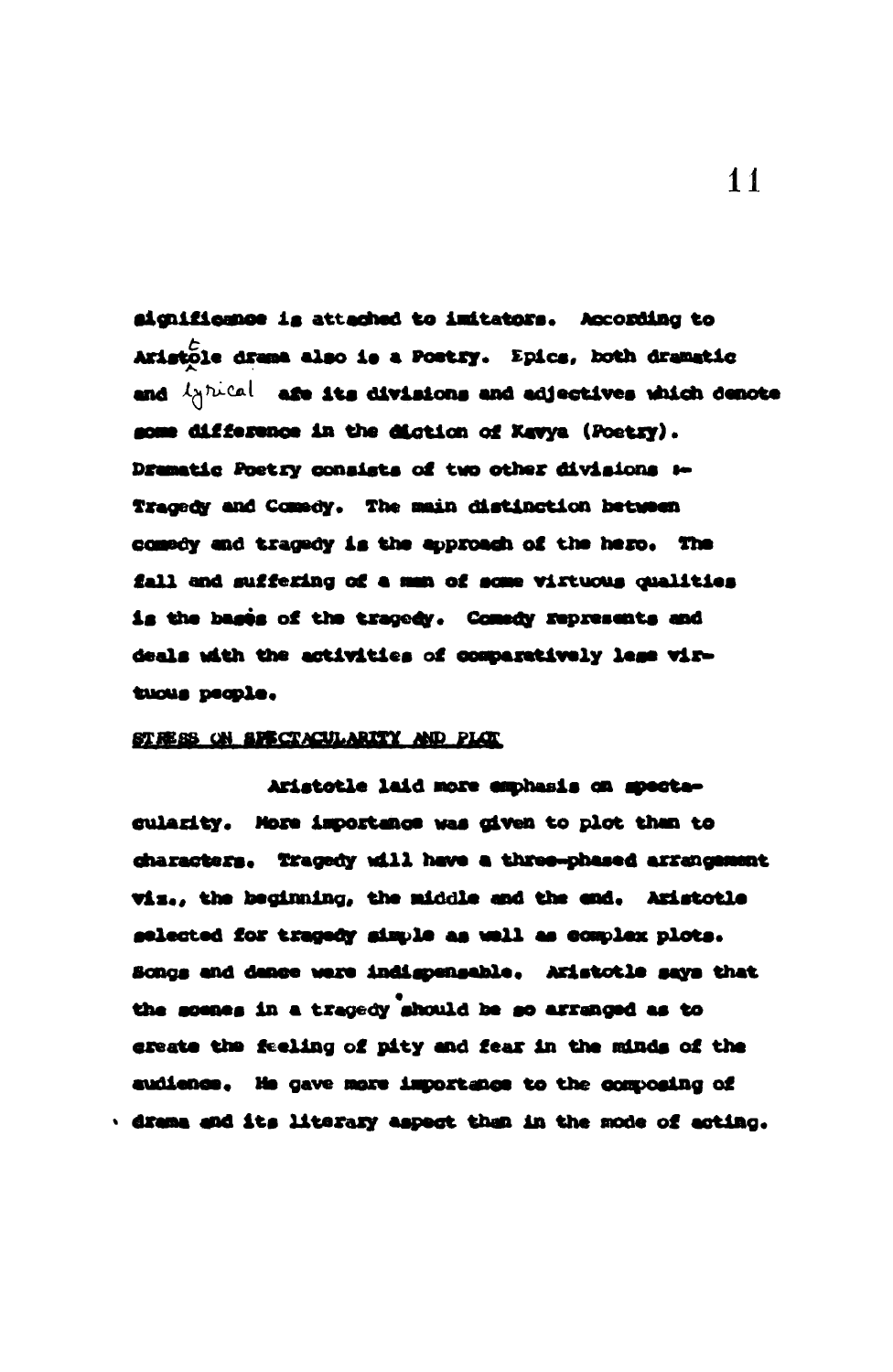He spared his efforts to understand language oriented drama and not its stageability. The fact that he has given equal importance to the spectacles and audiability of drama is only an accident.

#### THREE UNITIES

Chorus, music, dance and mark determine the diction and performance of drama. Greak dramatists concentrated on time, place and action. This method is known as 'Three Unities'. The Romantic poet and dramatist Shakspears neglected the 'three unities'. Ibsen - the famous play write - again introduced the 'three Unities' for plot construction.

#### **DRAMA IN EAST AND WEST**

There is a noticeable distinction between the Indian and Western concepts of Drama. In India more stress is given on Natya. Indian Natya is meant for Prekshaka - Spectator - whereas, the Western drama is intended for audience. In the words of Spectactor and audience, emphasis on the difference in the sense organs. For Indiandrama which cives more significance to virtuous action and the facial expression of different Rasas, Spectactor is more indispensable compared to audience. Greek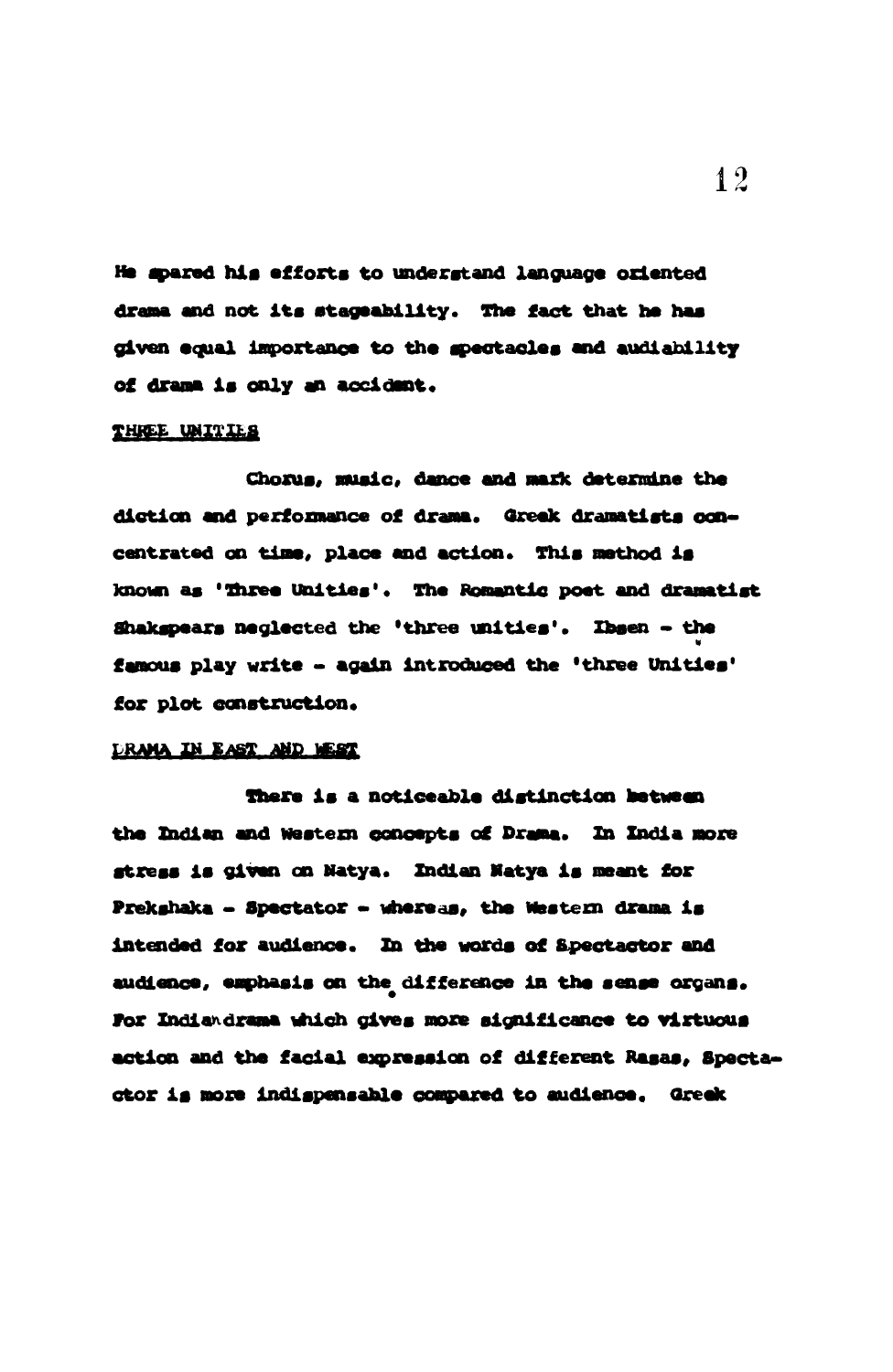plays produced in stage by Chorus Songs. Chorus playes an important role in the plot construction and in the depiction of the action of the characters.

#### NATYA. NATAKA AND DRAMA

In Sangkrit Natya means that done by the actor. Nataka is meant a literary form worth to produce in a stage with the help of actors and other theatrical elements, The word drama literary means a thing done and is derived from the verb "Spald which here provide the translation 'doing things'. Natya and drama connote almost the same idea. Today the word Nataka or drama denotes the literary work composed for stage.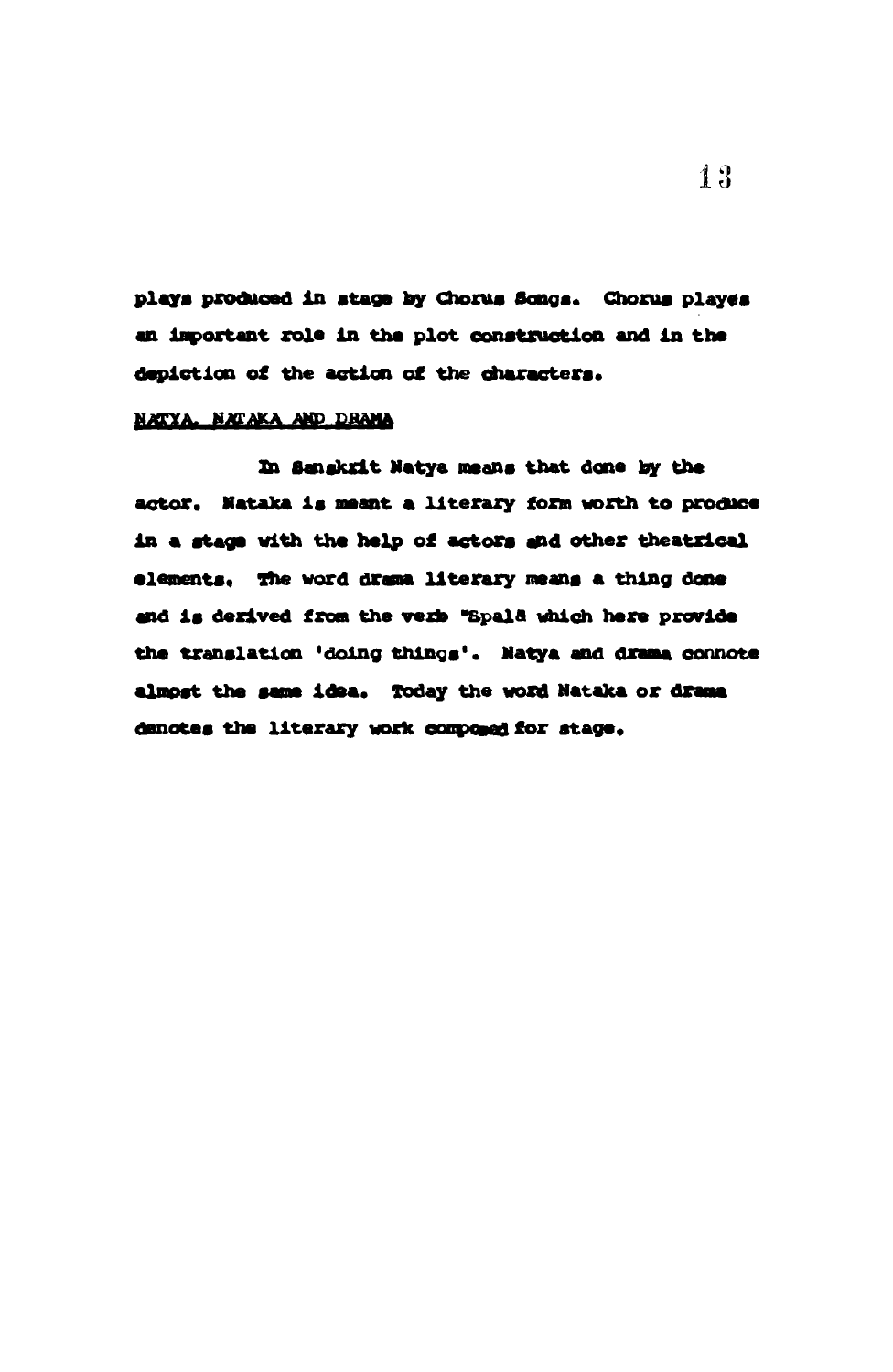#### TECHNICUE AND COMMUNICATION

The soul of every art lies in communication. It has two aspects: One tho communicates and one who receives. An artist tries to express his experience in his chosen medium and he who enjoys an art attempts to identify the experience of the artist.

The artistic technique lies in the method of communication and if this method is not pleasing and forceful the art fails.

There are three main facts which go to attract the 'ASWADAK' (he who enjoys the art) :

- 1. Gravity of theme
- 2. Beauty of form

3. Harmony between theme and forms

In fact, the artistic technique is based on the successful heending of theme and form which gives pleasure to the 'Aswadaka'. It is the very same technique that sustains the pleasure in the 'Aswadaka' and finally transports him to a higher plane.

#### FORM AND STRUCTURE

As we have already noted the success of an art is based on the subtle union of its form and structure. This is the same phenomenon that we see in nature.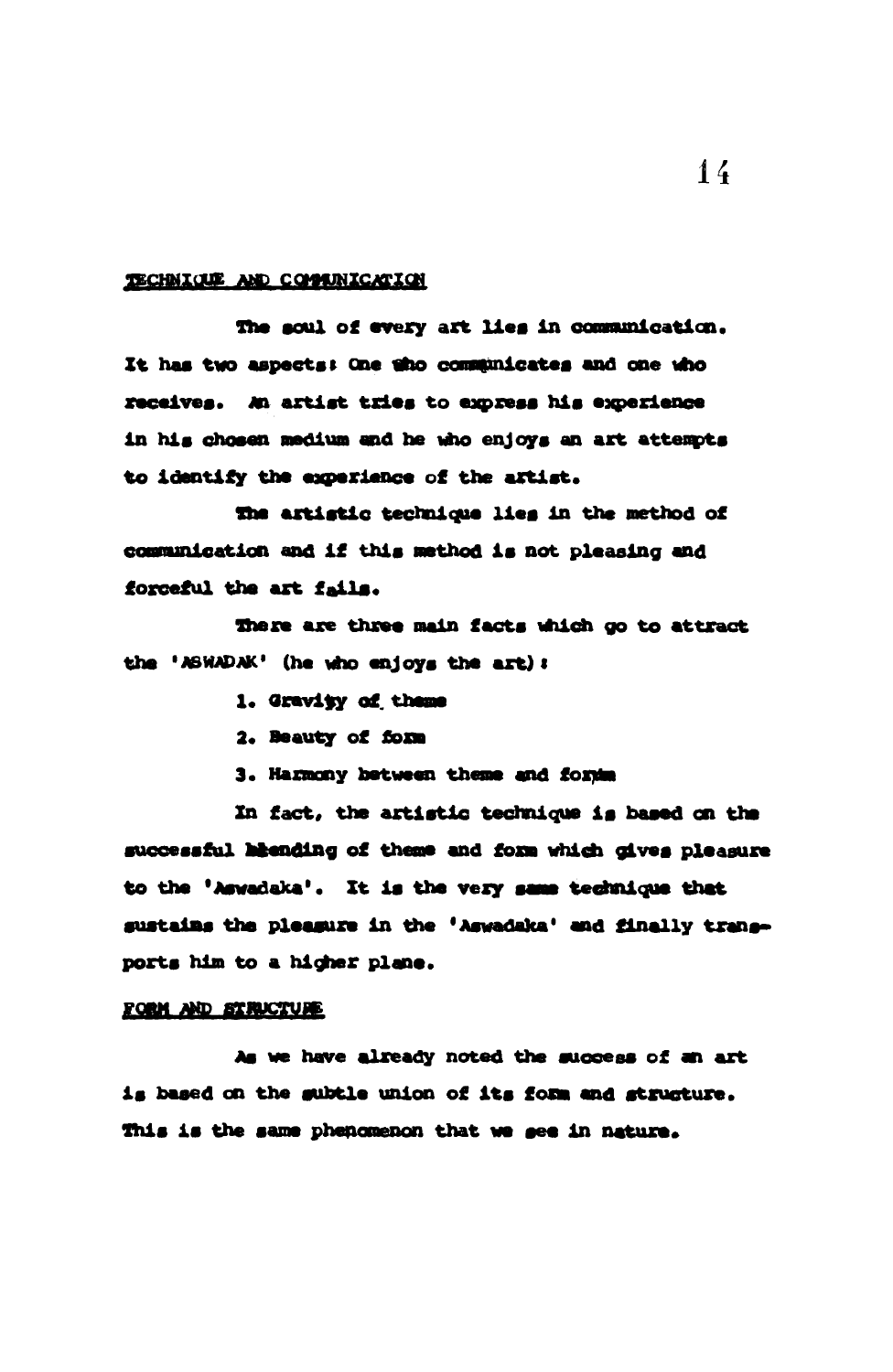Every creature - say a butterfly, hasit's seperate form and inner structure. Either the form or the structure may be pleasing, but when the form and the structure are unified skilfully it achieves an architectonic beauty. It is this beauty of the artistic union of form and structure that is called the 'technique' of art.

If any rift oceans in the unified artistic vision the technique will also fail. Ultimately the art will suffer in the effective communication. Whenever we think of an art it presents itself before us in a "form'. And the existence of the form depends on its structure. In short the artistic technique is the proportionate and homogeneous union of form and structure.

### TECHNICUE OF DRAMA

The technique of a drama is entirely different from that of literature, music, dance, sculpture etc. Drama is a multiple art. One can enjoy a drama in different ways. He can enjoy a drama by reading it for it's literary value. The script of a play is only it's shadow and it's proper enjoyment requires some theatrical sense. Stage techniques may vary according to the time and place as well as according to the aptitude of the actor and director of of Producer.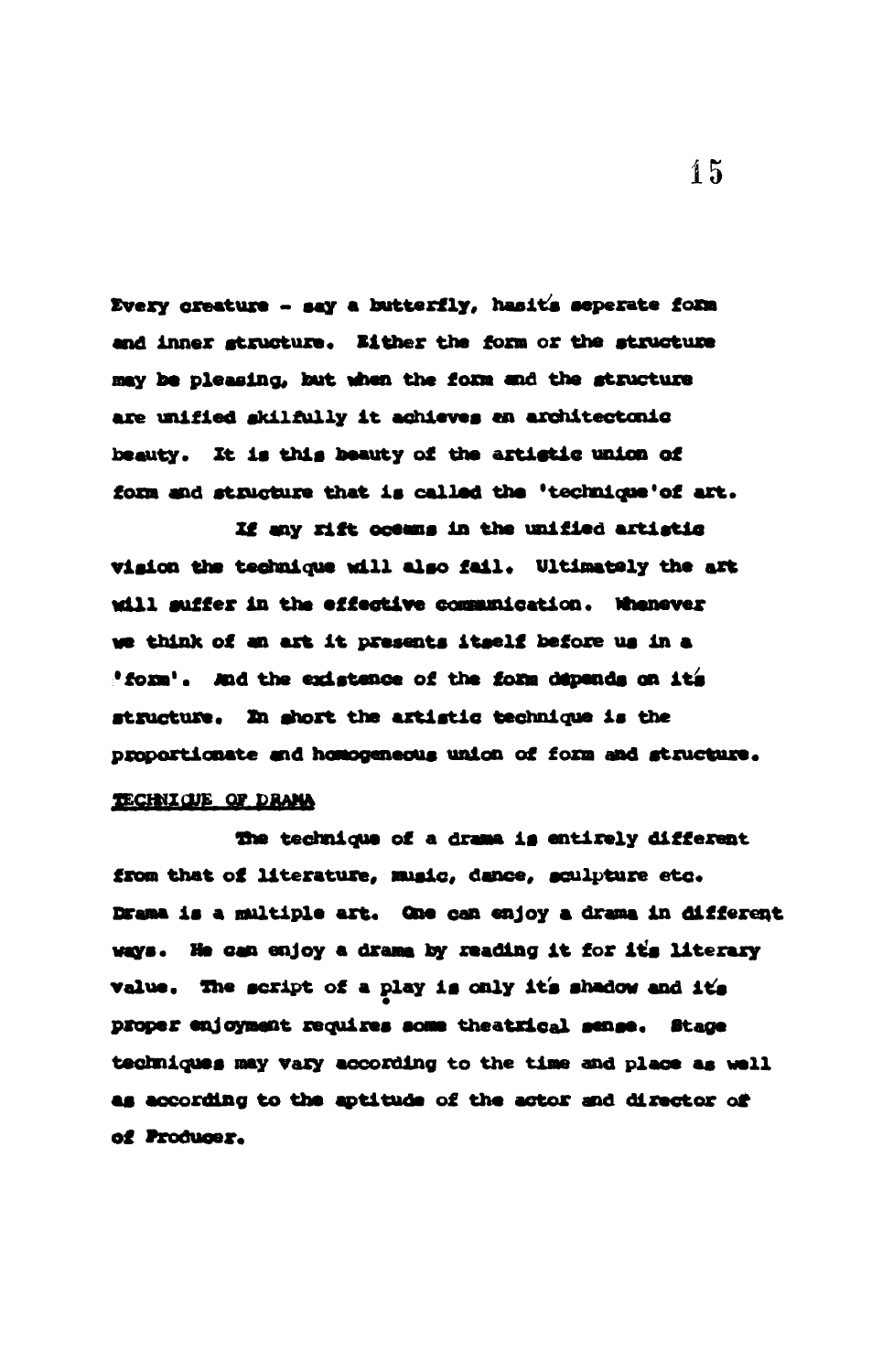He can also witness the same play in a play house. There the enjoyment of the apectactor depends solely on the stags performance. Therefore the dramatic technique has two aspects, namely hiterary as well as theatrical. When we speak about the literary form of a drama what first comes to our mind is a hody of dialogue representing lively action. When the same dialogue is presented in a stage it must have the quality to stimulate and activise an actor. In the light of these facts we must understand that a dramatist must not neglect either the reader or the stage. At the time of the composition, the dramatist must have in his mind both the reader and the stage. So literature and action are the warp and the woof of a good drama. The structure of a drama can be divided into two-literary and theatrical. The style and method of both are different - The following table explains this very clearly.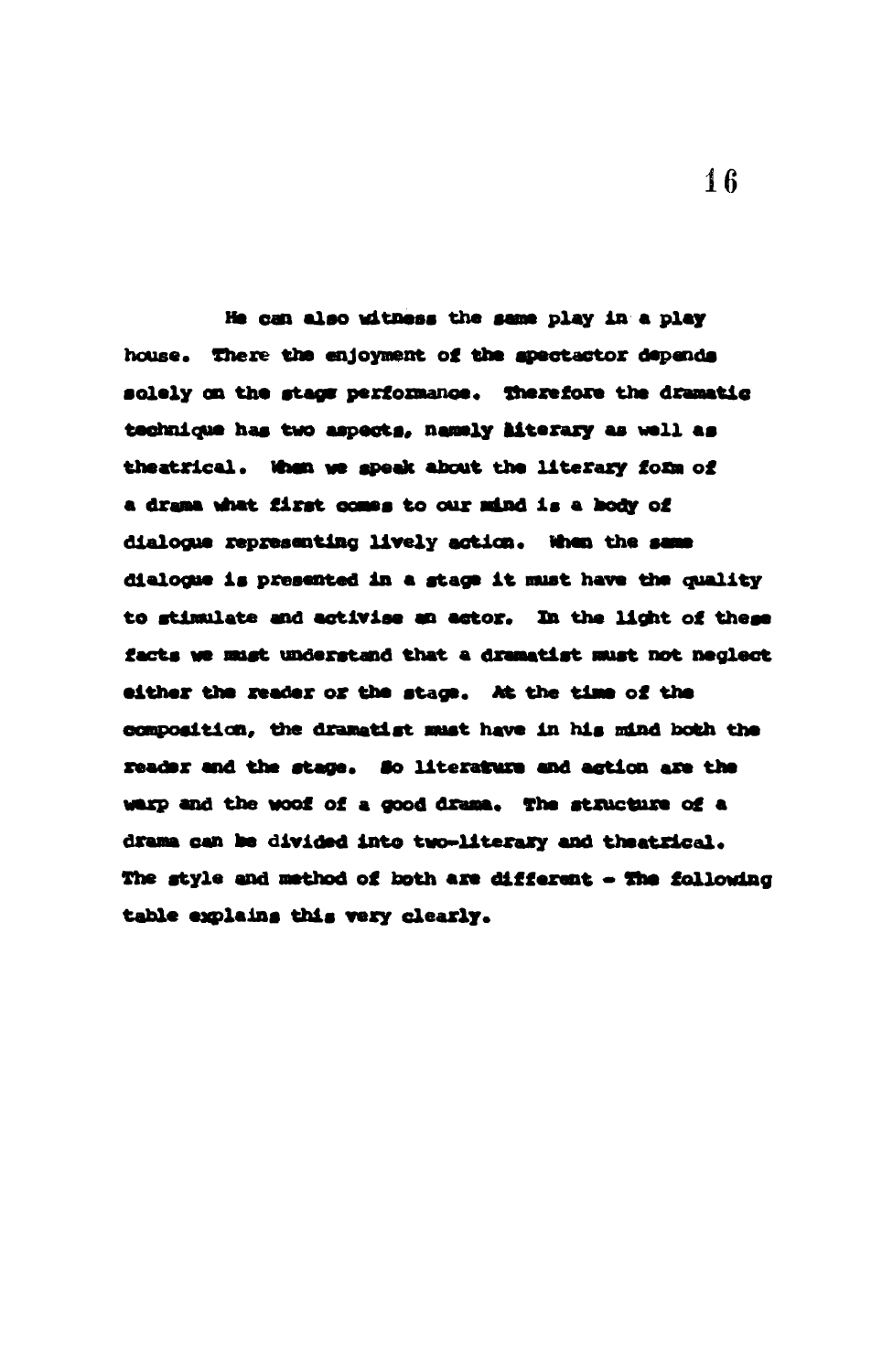

- 4. entry and exit of characters
- 5. Dialogue
- 6. Movements of characters
- 7. action

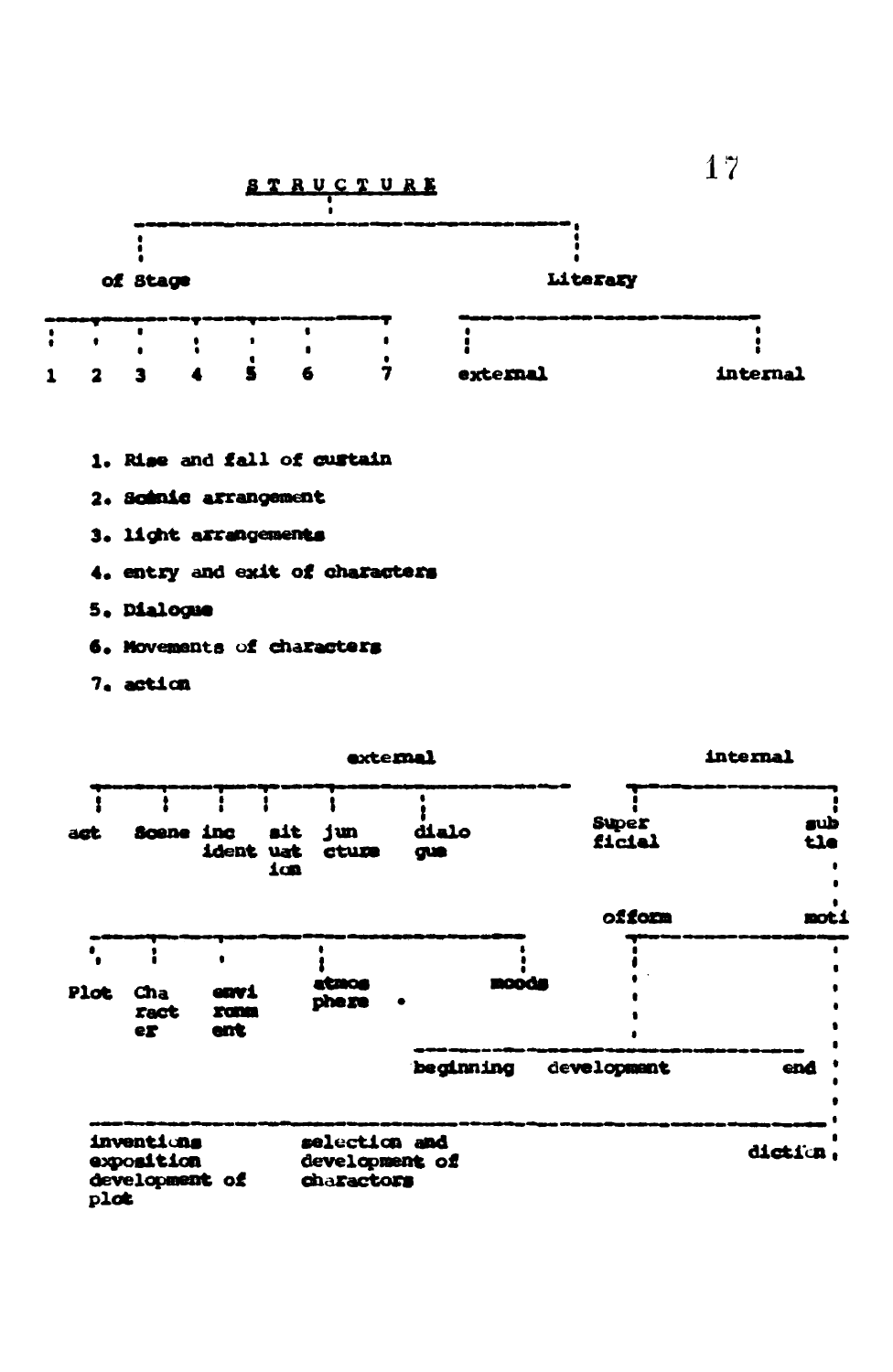#### IN SEARCH OF A NEW HEGINNING

In the beginning of Hindi Drama the dramatists were influenced both by the traditional Sanskrit playwrites and the English dramatists like Shakespeare and Shaw. They adopted the 'rasa-bodha' from Sanskrit side by side with the "conflict" from the English. At the same time, with a purpose of modernisation they gave up certain traditional resources like 'Nandi', 'Stapana', 'Vishkamba', 'Pravaseka' etc. Disregarding the classical unities, they imitated Shakespeare's Romantic plays, but they could not succeed in their attempts. Their dramatic vision was limited to the beginning, development and end of a plot, which, infact, resulted in a narrative story rendered in the form of a dialogue. In other words, their plays were mere bundles of incidents represented by unweildy charastere and wooden dialogue. Later on, with the gradual influence of the Western playwrites like Ibsen, Bernard Shaw, Chekov, Steinburgh, O'Neil, T.S.Eliot etc., there was observed a maxked improvement in the composition of Hindi drama. Ibeen and Shaw helped to achieve a compact plot, better characterisation and diction. This was a step towards realism. But at the same time poetry in the stace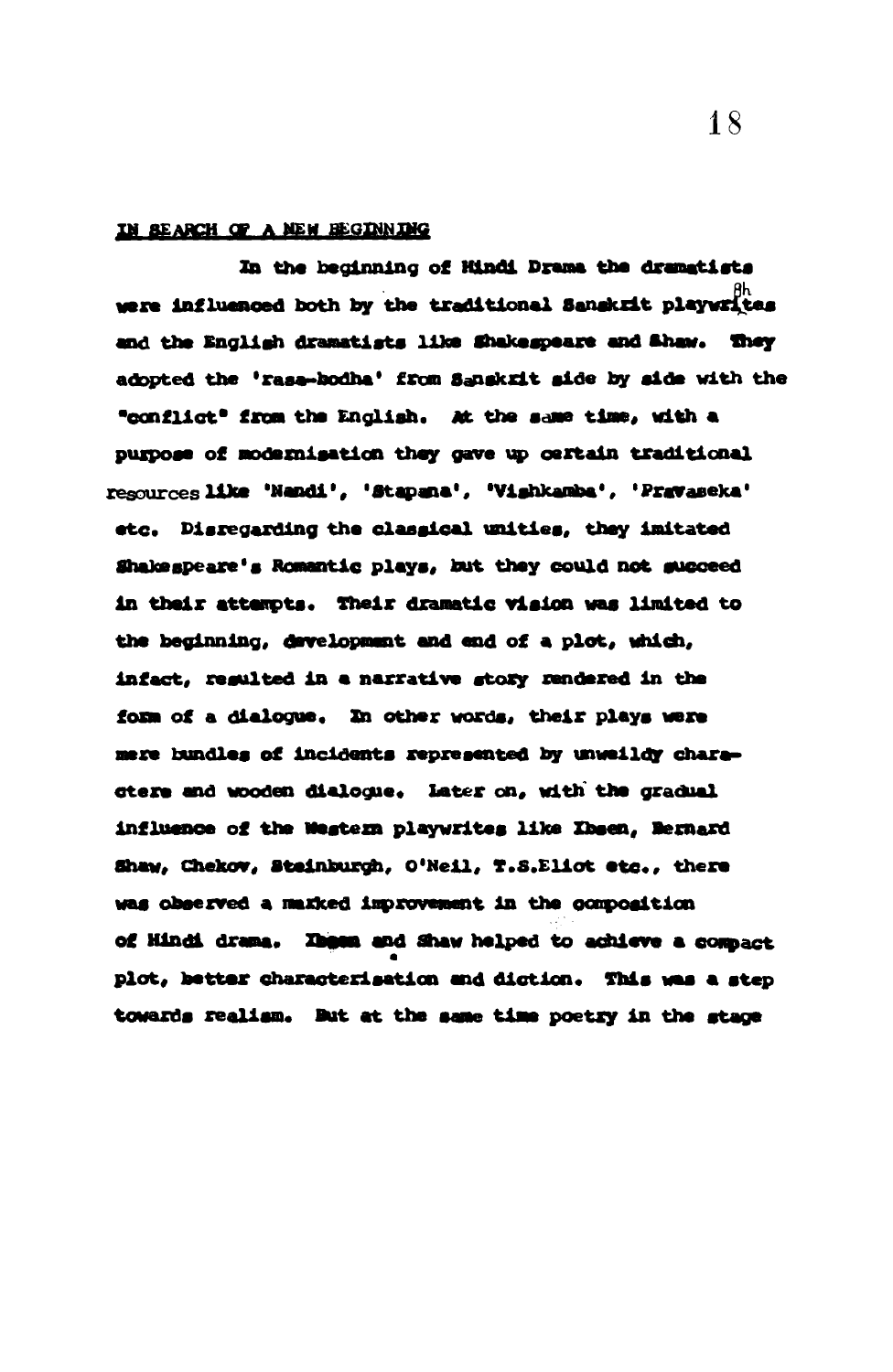suffered much. However, with the influence of T.S. Eliot. O'Neil and Steinburgh and so on the lost poetry in the stage was restored. It was in this context that these emerged a quest for theatre. In fact the Mindi speaking area did have a theatre, without actor and audience, under the rule of Mechal, Actually it lost all chann and glamour of Indian classical theatre. It was in the hands of Charana, Mat and Maktas. Folk theatre was not able to keep up with the literature. It had traditional themes only to presents before the sudience.

#### DEVIATION FROM THE PATH OF DUDING THE ATAE

When the English started play-house at Calcutta and staged English dramas the enlighted Indians felt proud of their rich heritage in the field of Drama and began to develop integest in it. But there was also an inferiority feeling latent in this feeling of pride. This led to their depending more on initation and finding superficial satisfaction instead of being inspired by the rich source of hexitage. This crase for.imitation regulted in the introduging of almost a tme copy of the Western Dramas in the Indian literary world and this was a barrier in the emergence of a form of art hairing Indian life.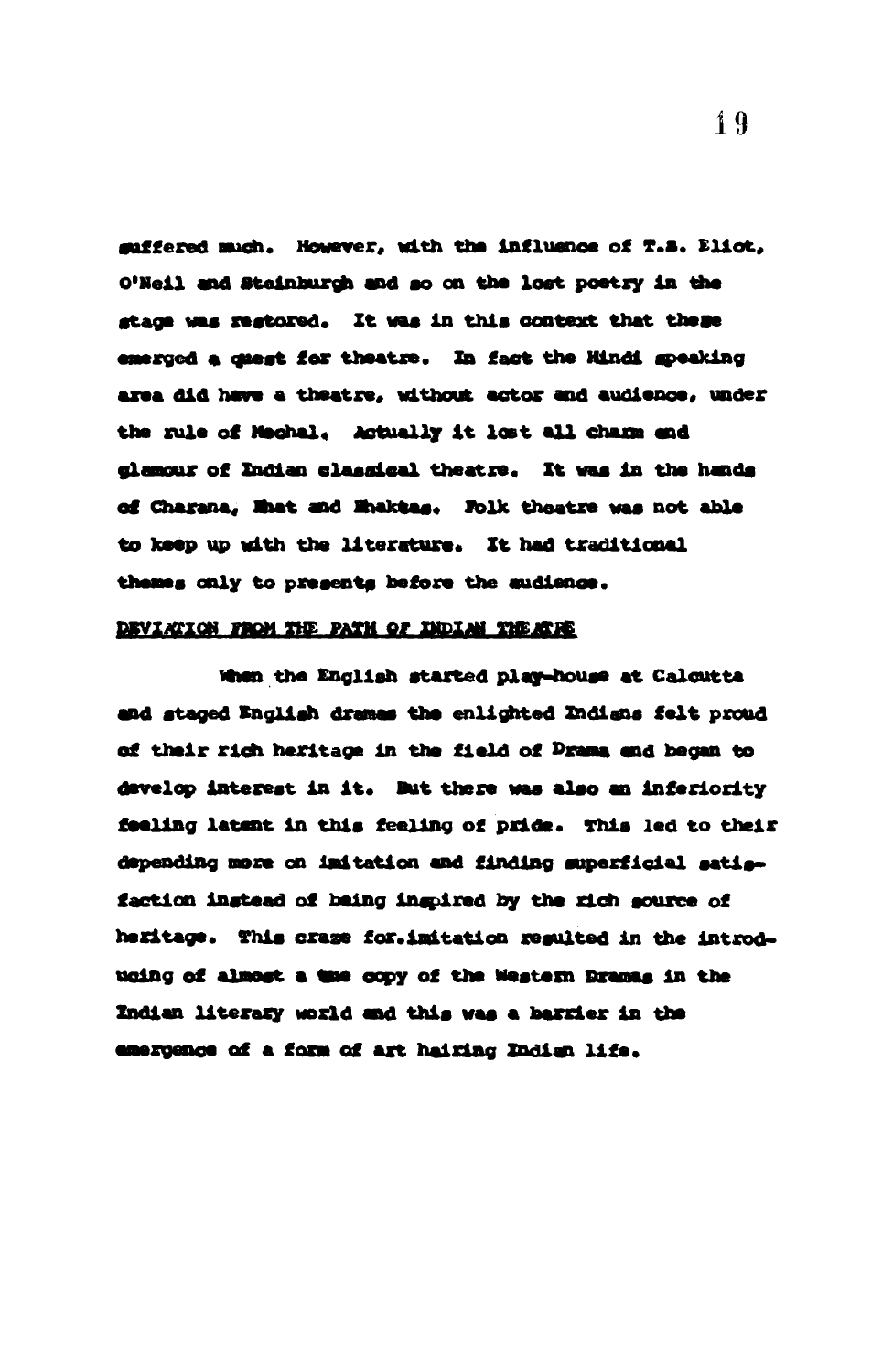#### RENAISSANCE AND CHANGING OUTLOOK

Marathendu Marichandra and his followers thought of converting stage as a mass medium for Indian renaissance. They had a sound knowledge of their cultural heritage. Their national consciousness and moral outlook were sufficiently sound. They revolted against the Parsi theatre and just ignored the English Play House. They wished to have a healthy imitation of modern drama of Europe. The presentation of English drama in the playhouse at Calcutta was not attractive. It was not representing the Western Theatre. National consciousness and moral outlook of the Indian Writers highly changed the concept of drama of India. The leaders who fought against foreign rule and foreign civilization, they could not appreciate and approve the staging of English drama. It is true that the most of the writers of the Rindi area gave more interested in the production of a literary work than in the composition of a stage play that could be enacted in a theatre.

Eharathendu has an important role in the development of modern Hindi Drama. He is considered as the founder of Khari Boli Mindi and the father of modern Hindi Drama. He was closely associated with the stage.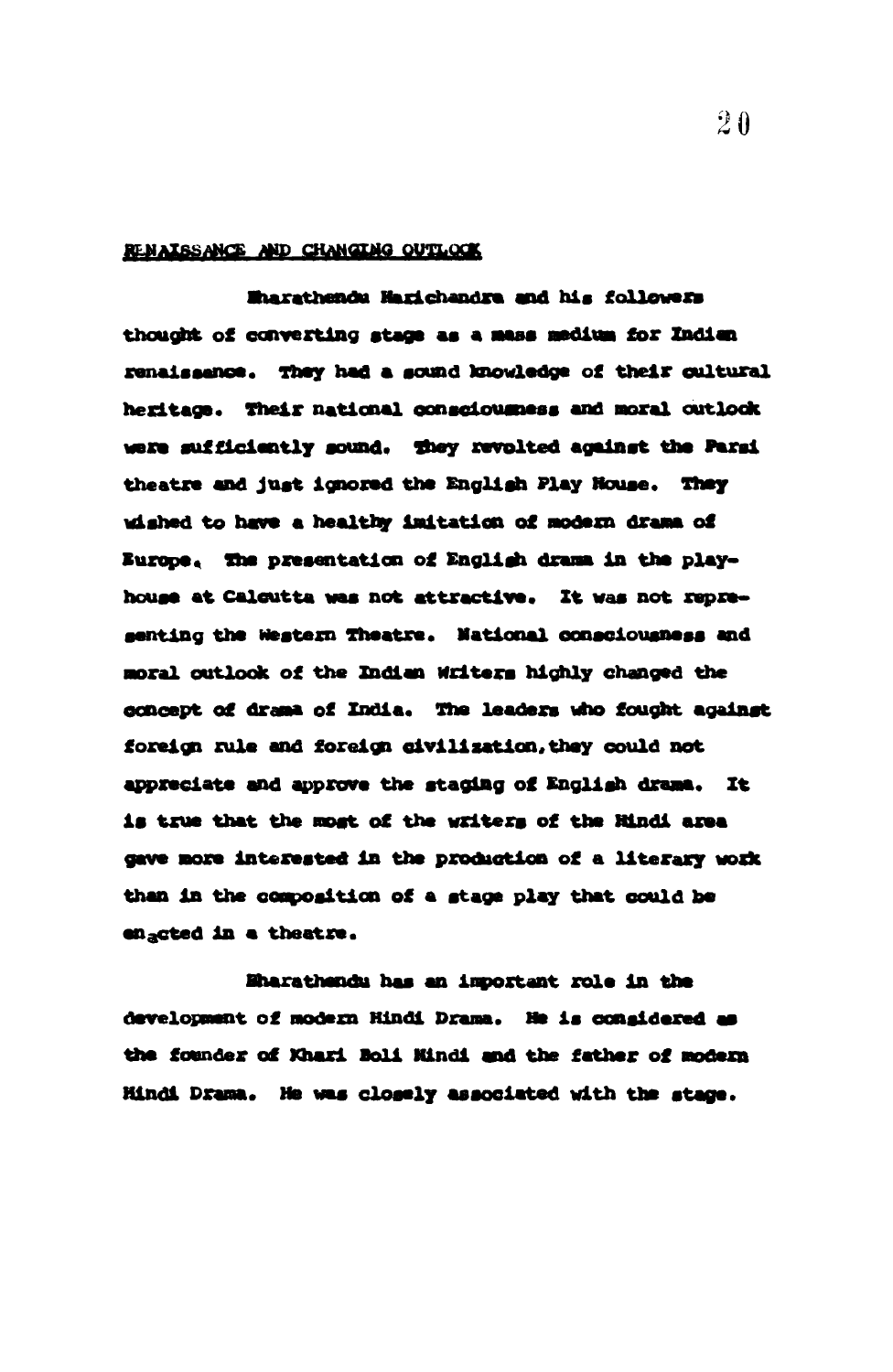He had a sound knowledge of literature too. He tried to deliver a message through the medium of theatre. He was not against the traditional Rasabotha and never tried to stick to the traditional canons of drama. He knew how to write a play and how to present it. It was very clear that his intention was not to revive the Indian classical theatre accompanied by the music and dance. Though he was infavour of Rasacharvana - to get experienced with the basic sentiment of the characters depicted in drama - he advised his followers neither to adopt the methods and styles employed by his predecessors nor that of the Indian classical writers. To him drama-diction requires conflict: Conflict meens no drama. In his easay on Drama he suggested that we must kick out the ancient methods and find out some new methods. It was only because of him that the Mindi play writes turned to the Western Writers and got inspiration from their works. They took models from the Western plays. Shakspeare, Ibsen, Shaw and Galsworthey were some of the teachers in mind and imagination for proper guidence. Being moralists and advocates of Indian renaissance and social reforms they were induced to select and employ the characters as types and models as well as to suggest or instruct some moral lessons. Regarding the diction of drama they turned to the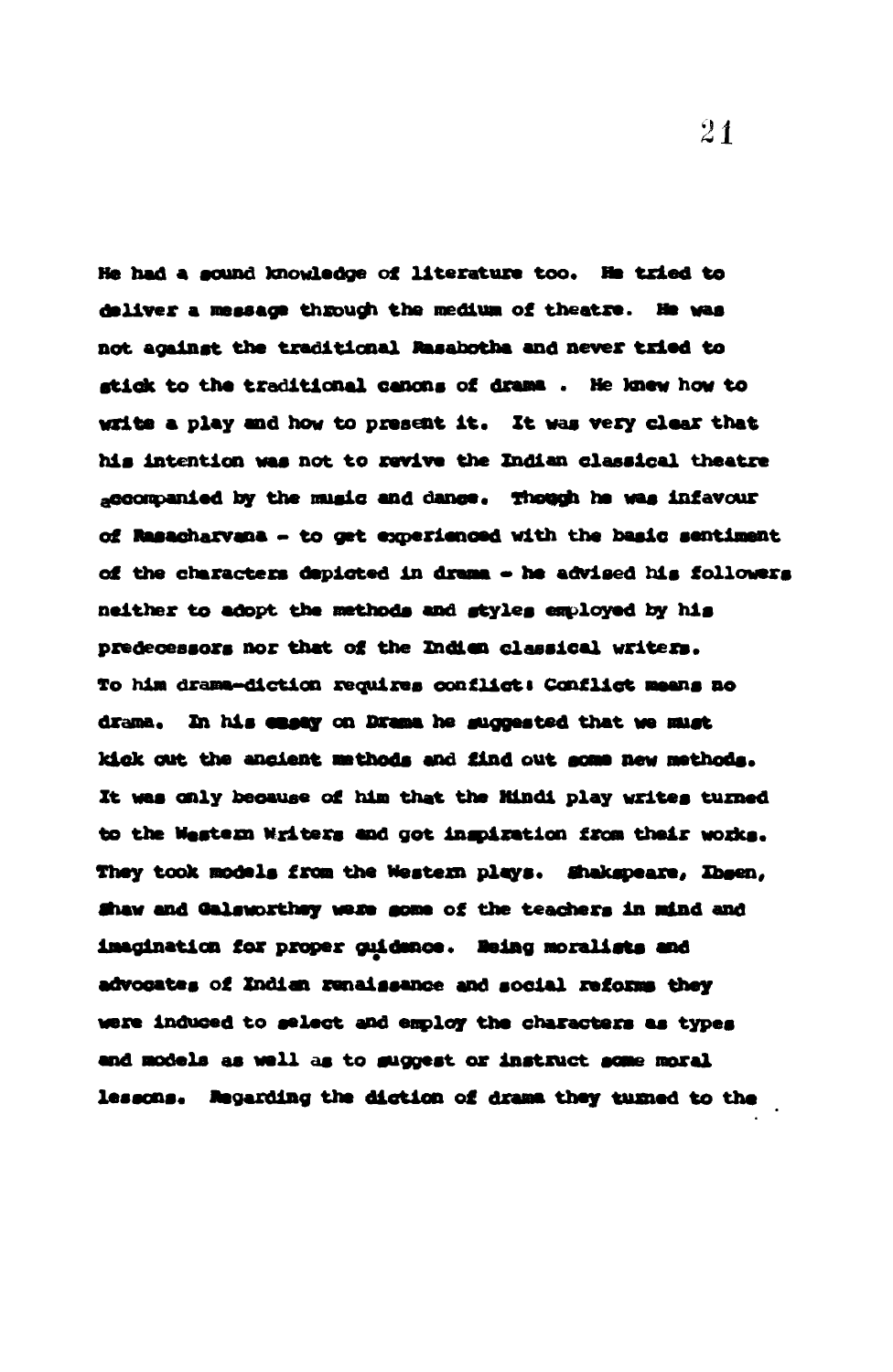direction of Western well made plays. Conflict and climax were indegrensable for a plot and development of a character. The aim was neither Rasacharvana nor Catharais. Indian writers were deeply influenced by Bomantic playwrites of West.

#### WESTERN STRUCTURE AND INDIAN MEANING

There was no harmony between structure and meaning. Frame work of the Hindi Drame was done taking models from that of West. Nowever the Indian dramatist were very particular to have Indian plots framed in the Western dramatic form. Thus, in producing these plays, they introduced all the Western dramatic elements and hence, these dramas failed to mirror the contemporary Indian and culture. In short, the theatre of at period was not truely Indian, a kind of Westernisation or internationalization was taking shape. The impact of the European literature and culture was visible not only in theatre. but also in all other fields. In the wake of Indien Renaissance the literature and culture of the then rulers appeared more attractive. They had lost sight of the Indian heritage. The dramatists of the time attempted to awake the Indians by reviving the ancient culture. but in doing so, they lost track of the Indian heritage when they tried to fit the native thems in the frame-work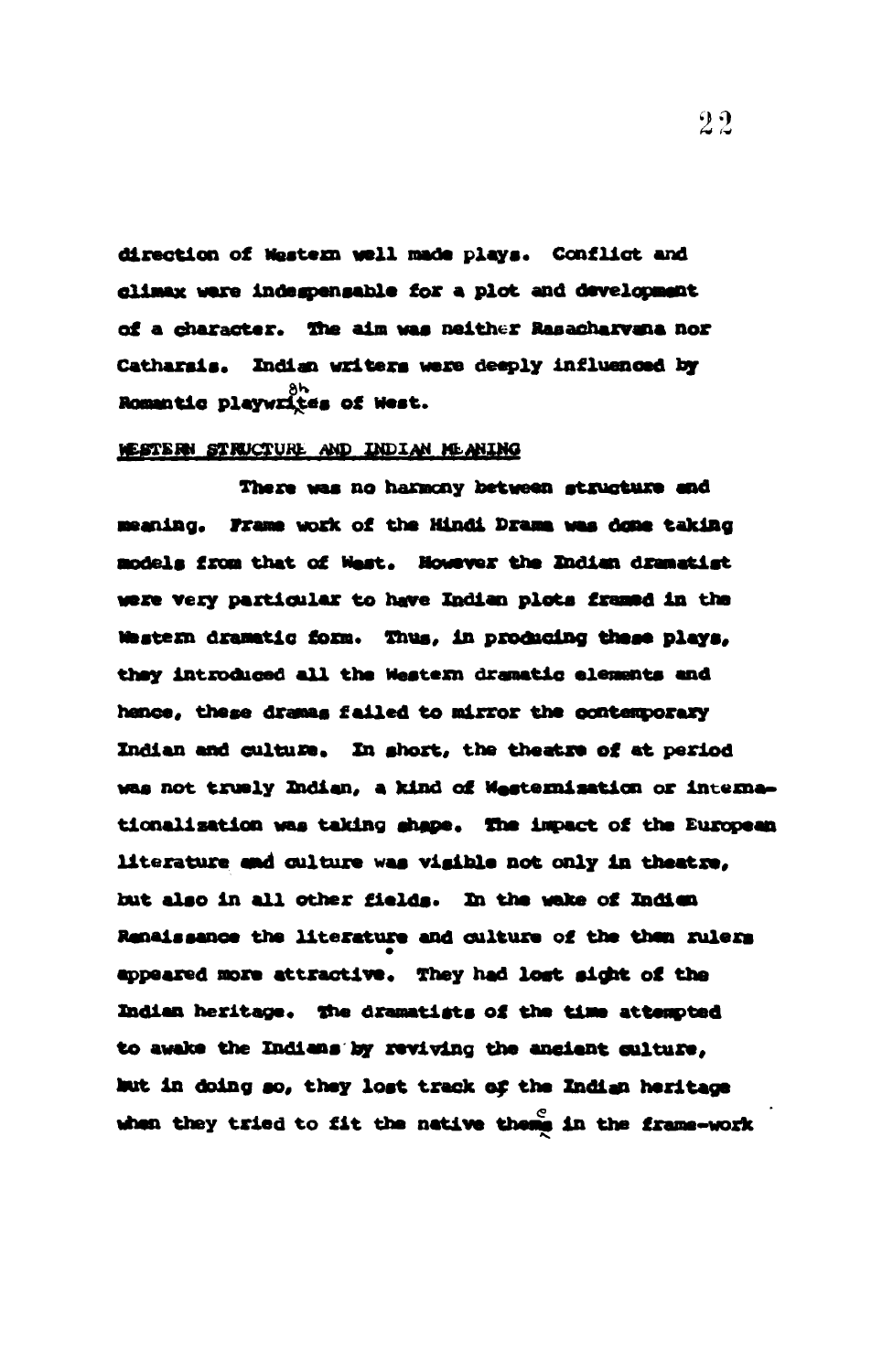of the European drame. In the construction of plot, characterisation, and development of situation and even in the mode of conversation they imitated the Western patterns.

#### MODERN FORM OF HINDI DRAMA

Eharathendu Harichandra, Jaya Sankar Prasad, Lakshminarayana Misra, Jaqadesh Chamira Mathur, Lakshmi Narayan Lal, Upendra Nath Ask, Dhamaveer Hharathye and Mohan Rakesh are the most important writers who had made valuable contributions in shaping the 'form' of Hindi Drama adopting several techniques and methods suitable for Indian tradition.

A play write as well as en actor, Harischandra had successfully managed to evolve a new Drama by the synthetic union of Western and Eastern aspects. He gave more emphasis to plot, construction and characterisation. IMIT ATORS AND TRANSLATORS

Immediately after the death of Mharathendu Harishchandra and beford the arrival of Jaya Sankar Frasad there was a period when there appeared a good deal of translations and imitations of Western Dramas. These imitators and translators presented before the new dramatists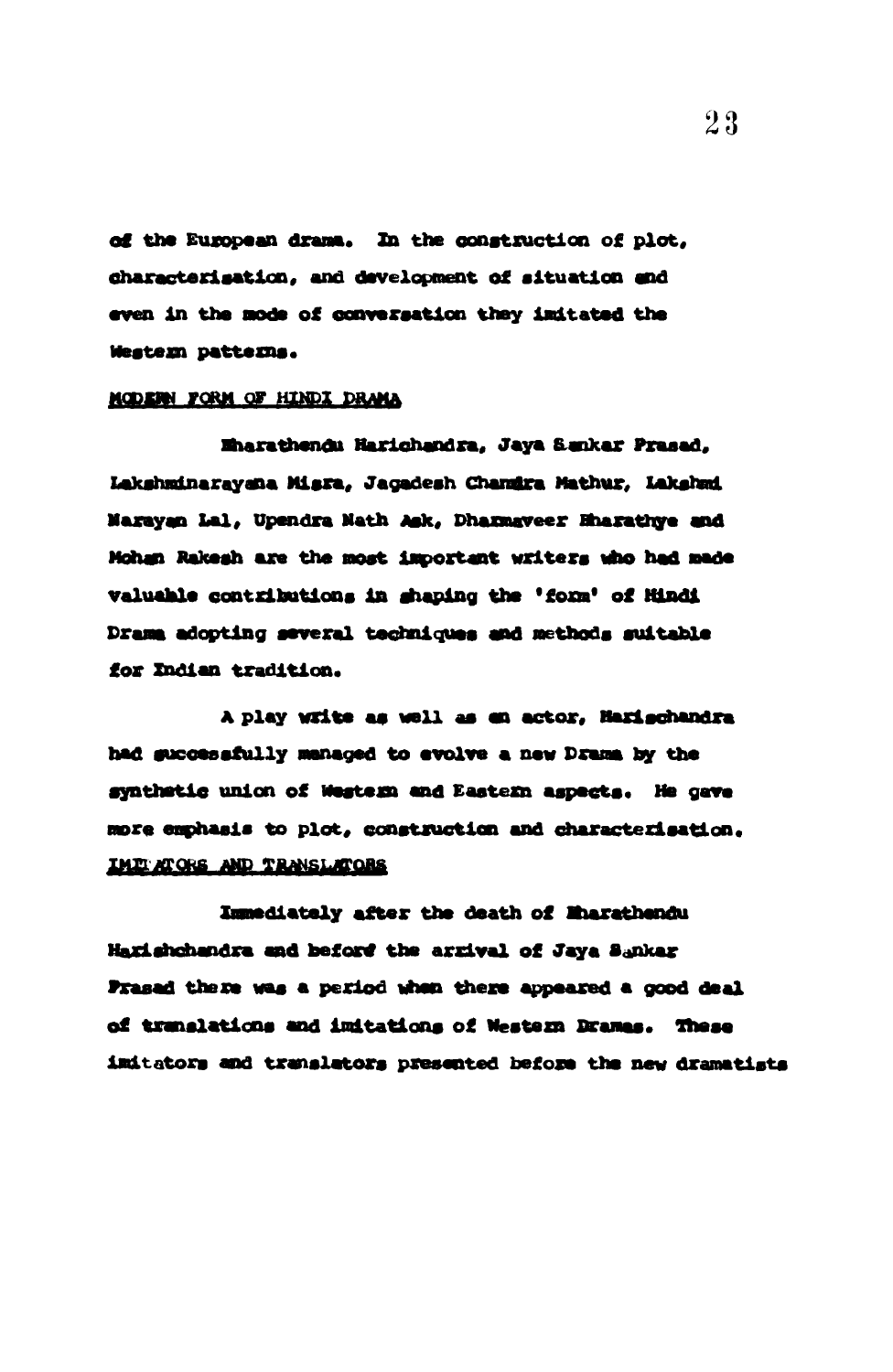the various aspects like the witty and humorous dialogue of Shaw and Oscar Wilde, the treatment of social problems of Ibsen and Galseworthy and the social satire of all of which have contributed to the structure of Hindi Drama.

#### REPLACEMENT OF AESTHETIC ASPECT

Meanwhile, the aesthetic aspect of drama was replaced by the spirit of social reform and subsequently their evolved an attempt to achieve realism. In the days of Jaya Sankar Prasad and Lakshay Narayana Misra there appeared some successful initation of Ibsen and Shakespeare. Morever, Prased was able to retain the aesthetic aspect that suffered very severely at the hands of the imitators and trangators. His fame rests chiefly on his poetic style and romantic characters.

If Prasad was influenced mostly by Shakespeare, Miska was following the realistic plot and forceful style of Shaw and Ibsen. In order to achieve realism and force he cmitted the sub-plots and unweildy characters. His dialogue was made more rational. The attempt of Eharathendu Harishchandra in evolving a new form for Hindi Drama, after the Western pattern, was culminated in the works of Miara. Like Marishchandra, Prased and Misra did not produce their dramas on the Stage and hence they could not succeed in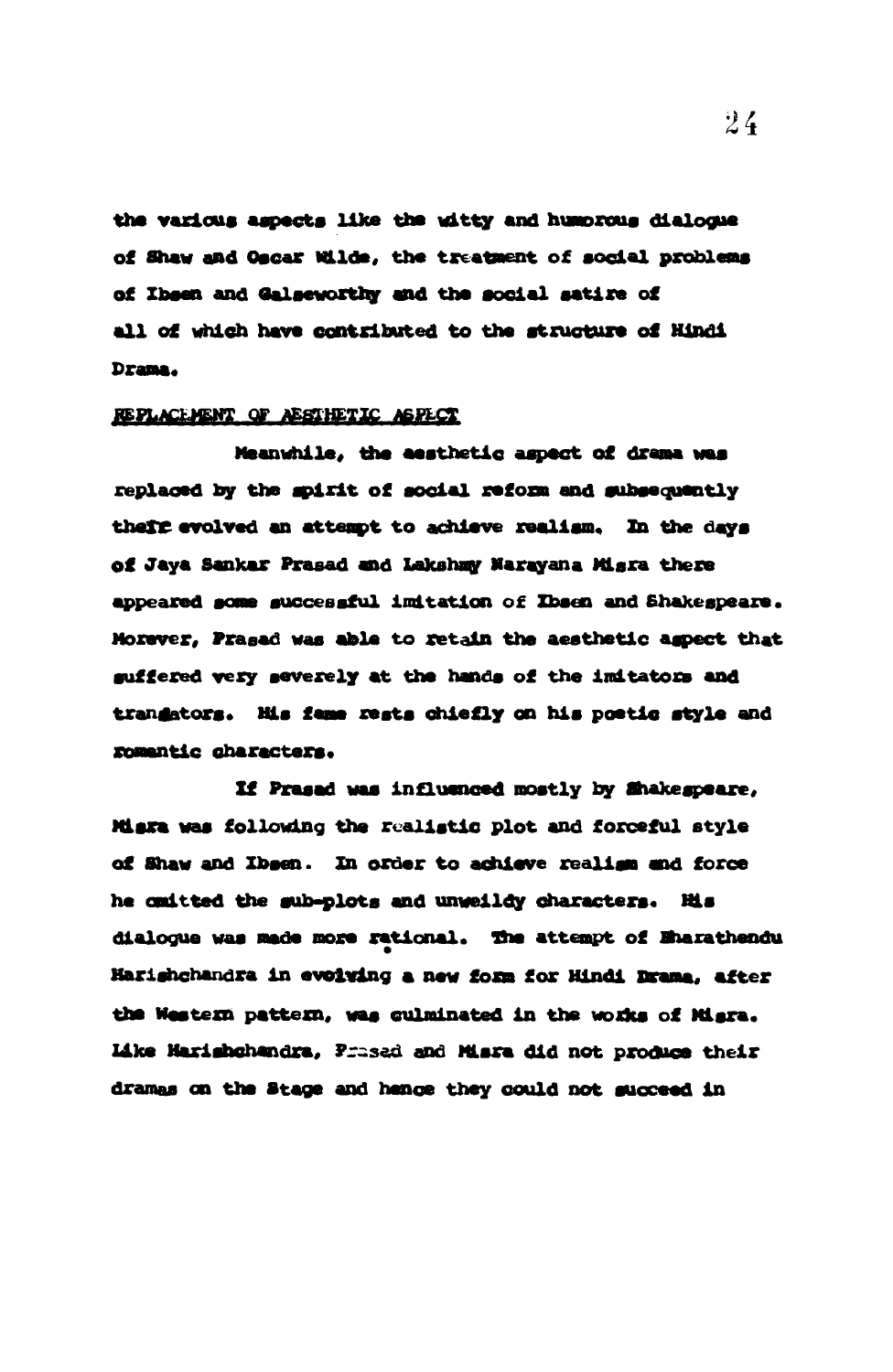giving them the desired stage effect. So their plays can be deemed as mere literature and not stage plays.

Upendra Nath Ask can be regarded as a success among the realistic play writes of Hindi. He is not a social reformer.

He introduced the Single Plot System. His dramas were centred around the problems of middle class family. He depicted characters in a real back ground. They represent the merits and demerits of an average man of Indian Society. He stressed on the conflict of psyclogical base. His plays can be enjoyed both in the drawing room and on the stage.

#### REVOLT AGAINST REALISTIC THEATRE

There was a revolt against realistic theatre after Indian independance. New dramatists like Jagadish Chandra Mathur, Lakshmi Narayanalal, Dharmaveer Eharathy Vinod Rastogi Mohan Rakesh and others were searching for a new theatre which would blend the ancient and modern and also reflect the contemporary life. They also wanted to revive the aesthetic sense that was lost temporarily. Indeed, the Hindi Drama, at this stage, was a successful synthesis of various traditional theatrical components.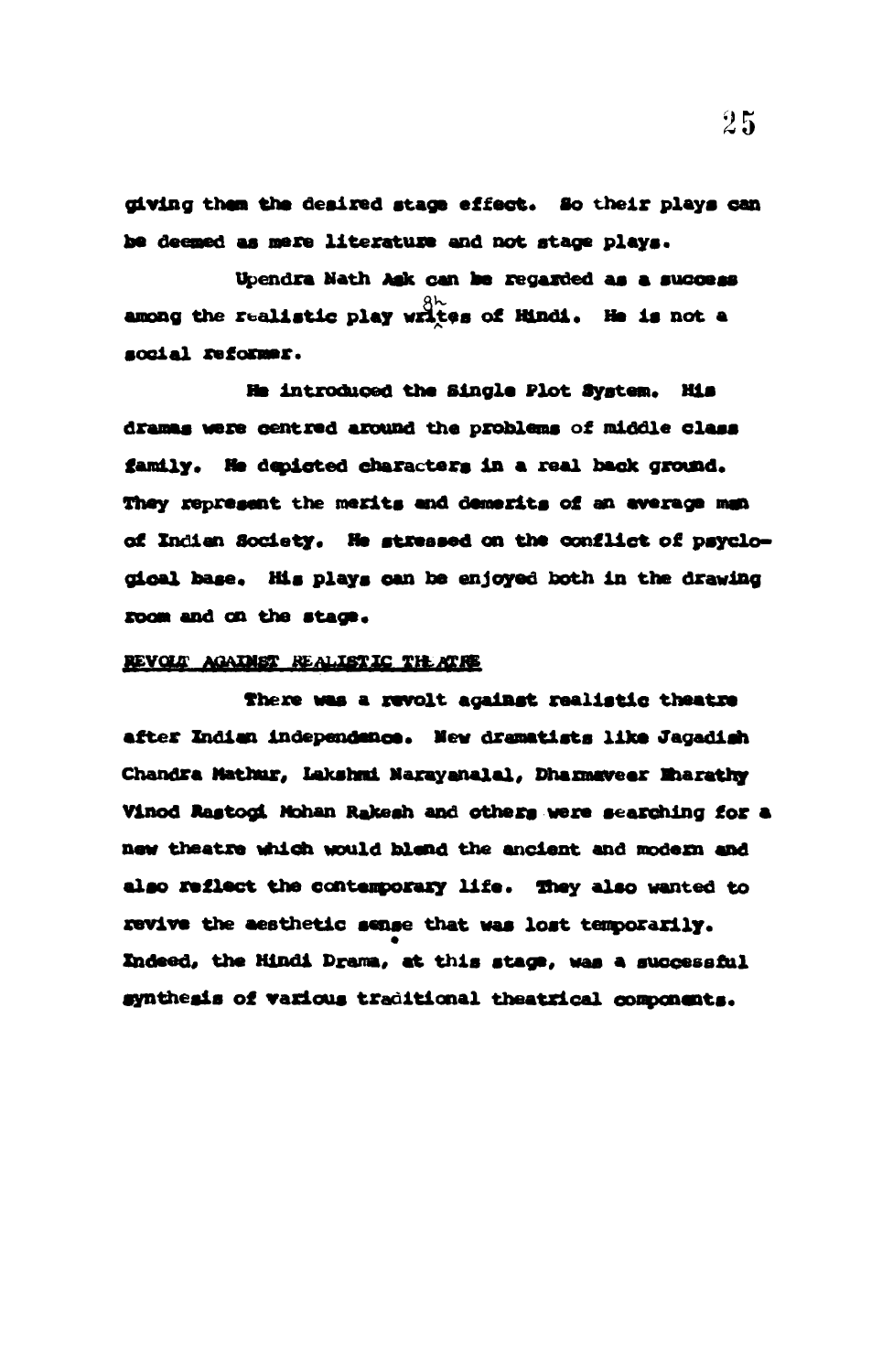They were able to mould a typical dramatic form in which Mharathendu's sense of theatre, Prasad's poetic style, Misra's Compactness of plot and Ask's Dramatic situation, all were inextricably blended. Mathur tried to revive the classical theatre in a new style. He reproduced the Nati-Sutradhara dialogue to introduce the main drama and he tried to shape this dialogue in the style of chorus adopted by the Greek Playwrite to introduce the plot and character as well as to conclude the theme and activities of characters. Vinod Rastogi is a pure realistic play wright. His success lies in the composition of dialogue in realistic manner. Lakshmi Narayana Lal is really in search of a theatre for Hindi area. Ne is experiementing several styles like, realistic, symbolic, fantacy etc., He tries to find out poetry of the stage. To him poetry is not limited in dialogue. Dharma Veer Bharathy revived the folk theatre successfully. These new dramatists have given a new dimension to the Hindi Drama. Mohan Rakesh had a wonderful dramatic sense to construct the plot, to develop the characters, to create situation and to compose dialogues. He introduced Poetic theme and style. Modern Hindi dramatists can satisfy the reader, actor and audience.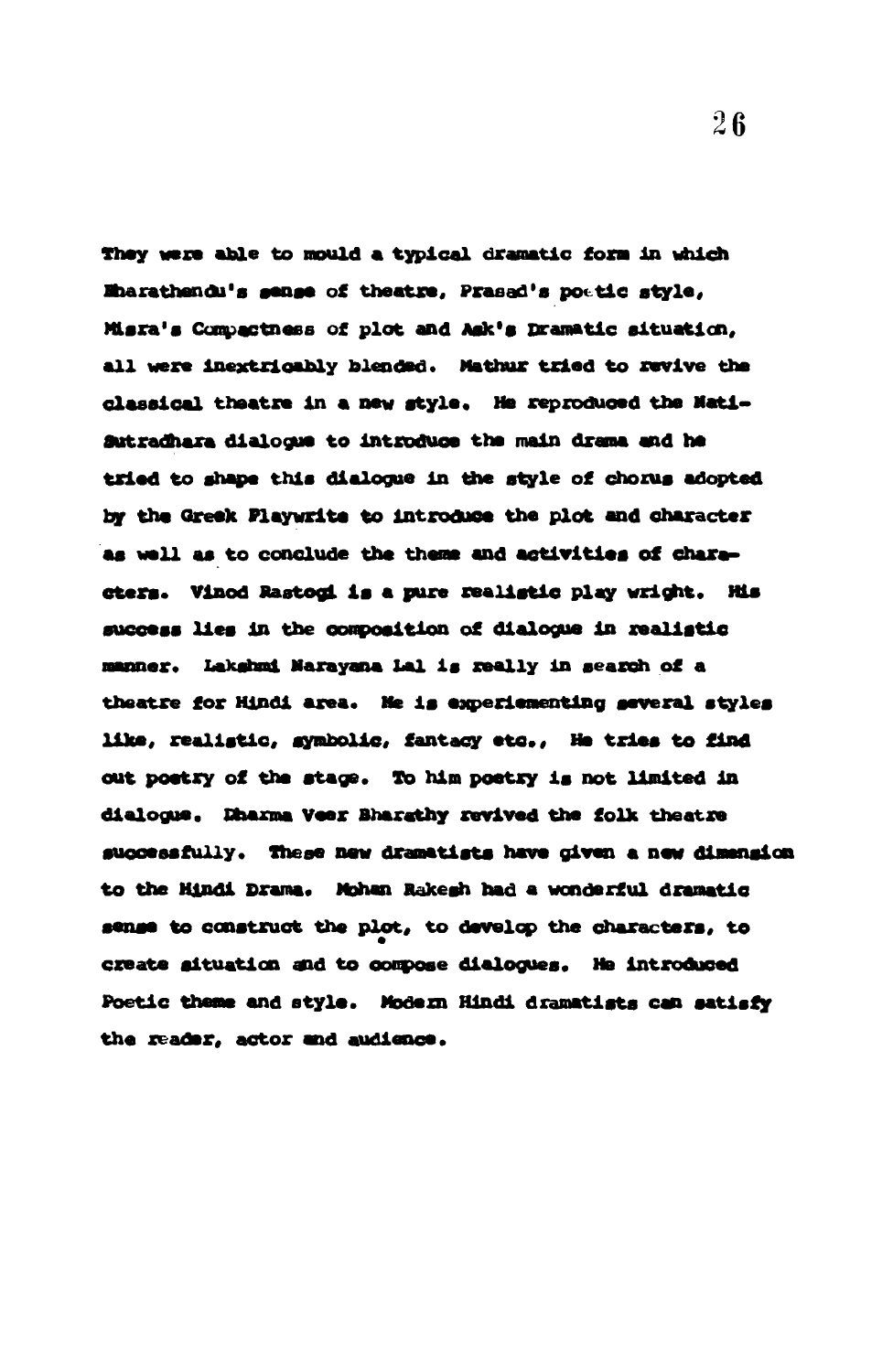Structure and meaning of modern Hindi Drama are moulded by Mharathendu Marishandra. Jaya Sankar Prasad and Lakshad Narayana Misra tried to modernise in form. Upendra Nath Ask succeeded in harmonising the form and content of Hindi Drama. Jagadish Chandra Mathur, Lakshmi Narayana Lal, Dharma Veer Bharathy, and Mohan Rakesh led the Mindi theatre in the direction of Foetic theatre.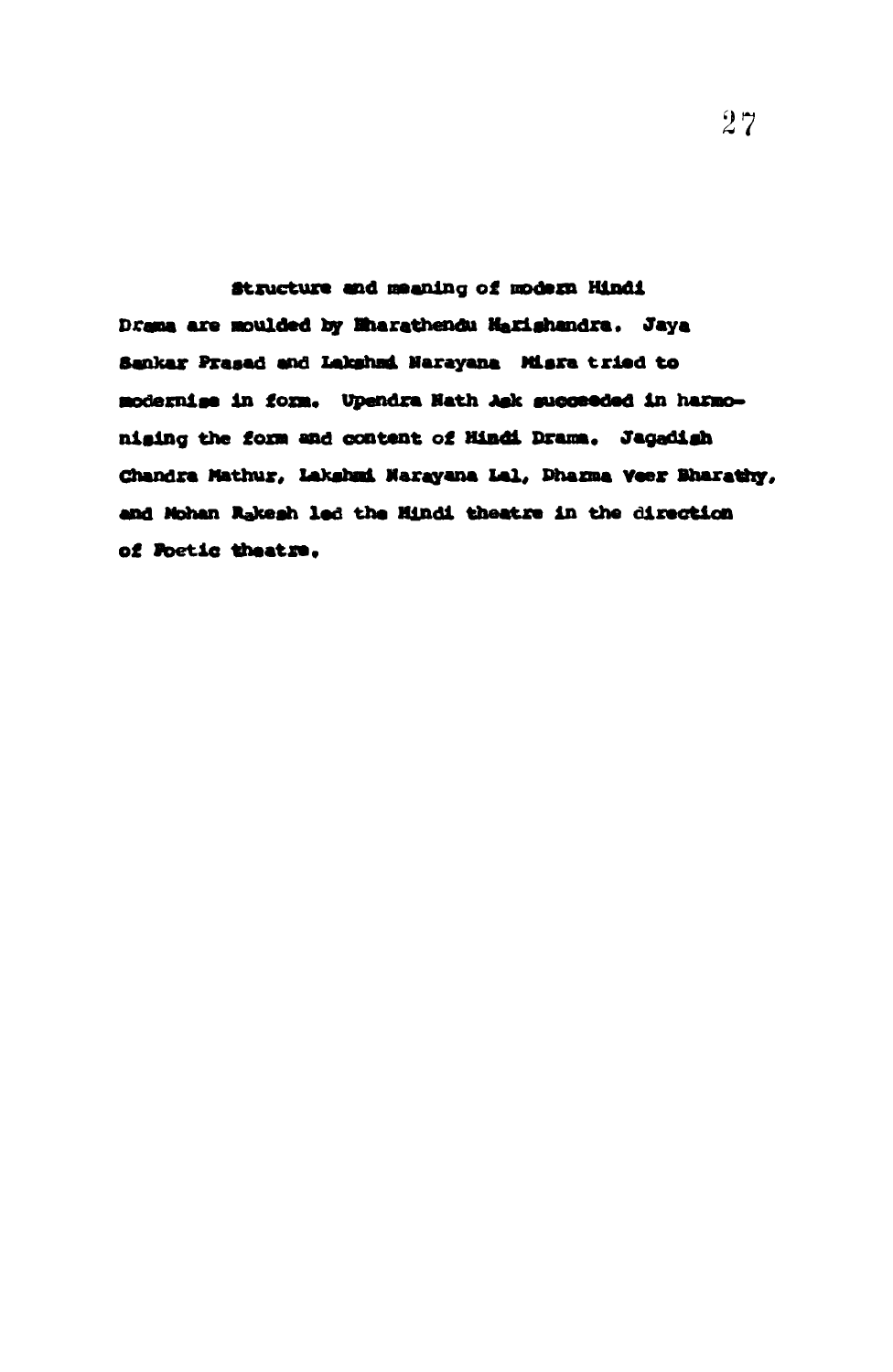#### MAIN TRENDS IN THE PERIOD OF 1935 - '65.

Although the dramatists of the period of 1935 - '65 wrote their plays with the same social historical and mythological background of Eharatendu period certain improved features were visible in their plot construction. characterisation, creation of dramatic situation and munagement of dialogue. Nost of the playwrights between 1935 to '50 were concerned more about the national and patriotic aspects than about the theatrical aspects. There are three marked trends discertified in this period -(1) treating dramas only as literature, (2) civing more emphasis on geenig aspect and (3) making an attempt to appeal both to the reader as well as the spectator, which ultimately resulted in the evolution of drama in the true sense of the term.

Even after 1950 these trends continued without any break. But side by side with them, there appeared some new dramatists who adopted historical and themes in order to symbolise or suggest the Contemporary social problems. They were more conscious of theatre than their predecessors. Moreover, they had very close association with the stage-artists and as such they could avoid the drawbacks of the early dramas. No doubt, they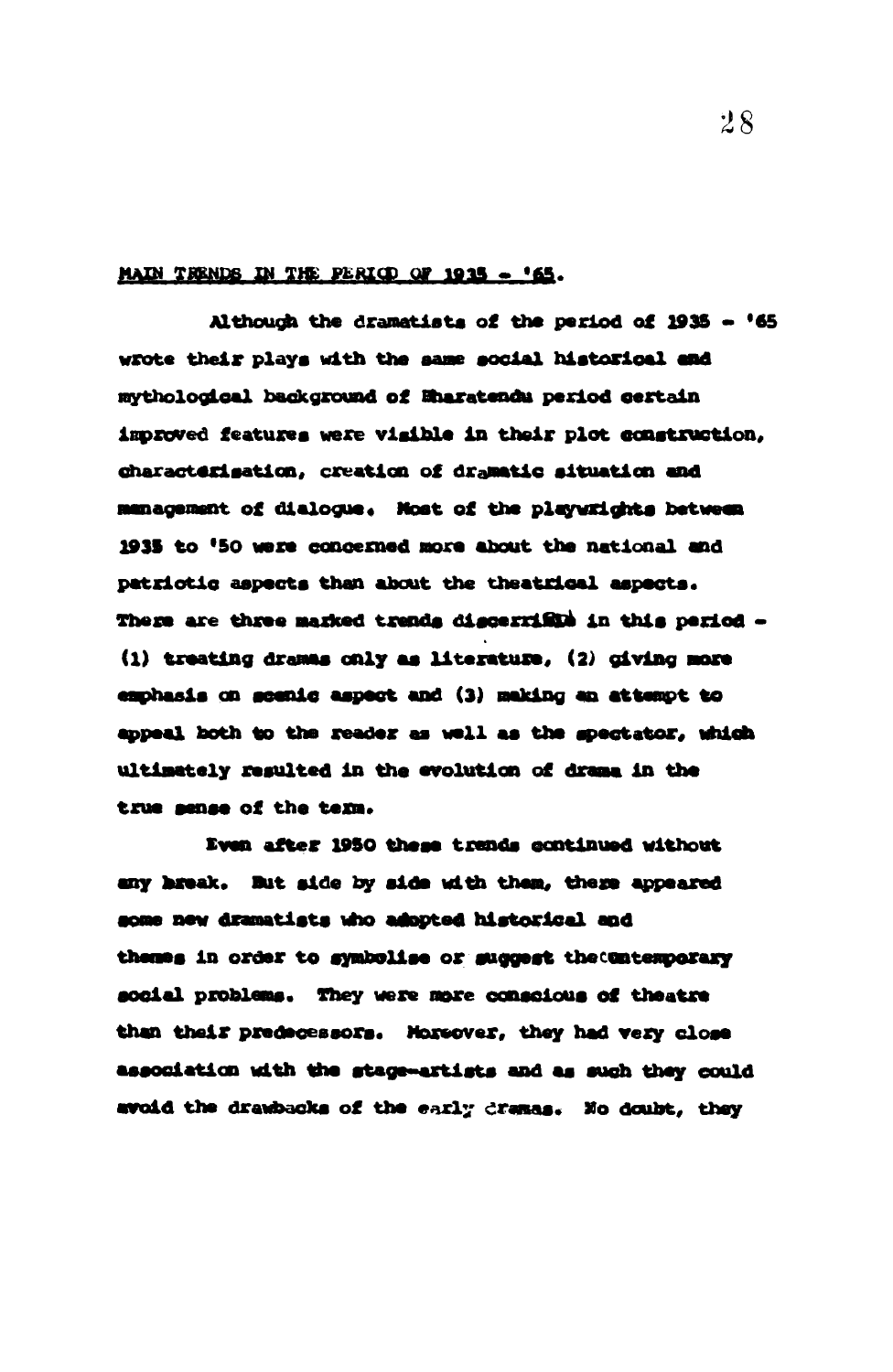$$
\frac{7}{894-2.09} \qquad \qquad 29
$$

could evolve drame as a unified art, clearly differentiated from both cinema and literature. If we examine carefully no can notice that the basic atillllating tactor oi the ltindi drama from the time of Enaratendu had been the awakened awareness of the cultural heritage of India. the clear didactic elements which marred the beauty of drama as en art came to he artistically concealed in the dramas after 1950.

#### LITERARY VALUE OF HINDI DRAMA

Even bafore 1935 Khami Boli had evolved as the literary language of Hindi spoken area. By this time the best works in the literary forms like poetry, short story and novel were composed. Nevertheless, the best type of dramatic form was yet to be created. However, there had been some successful attempts in 'Sindur Ki Holi' of Lakshmi Narayan Misra and in Chandragupta, Skandagupta and 'Dhruvaswamini' of Jayansankar Prasad. Their aim in writing drama was the reconstruction of a Renaisant India by a series of social reforms. But these works can be considered only as drawing room dramas hooause they lack theatricality. They, again, fail to bring a harmony between form and content. Ultimately these dramas give us an effect of incongruity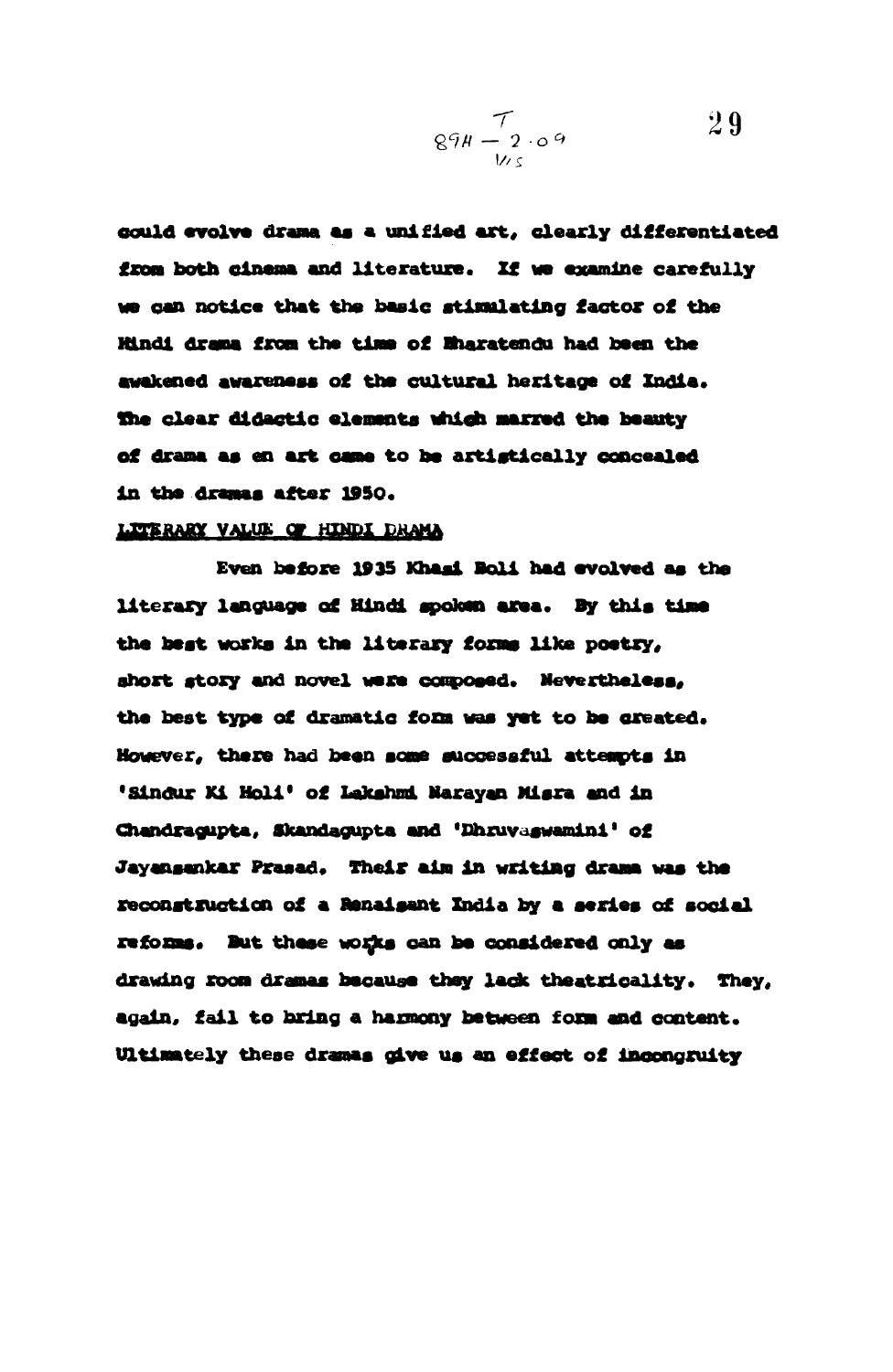by the mixing of uidely alien elements like the external form of English drama, Scenic effect of Parai theatre and melodramatic elements of cinema.

We can generally discein that there has been a trend among the dramatists after 1935 to introduce social or national problems through historical or mythological characters. Along with this, they have tried to the project solutions for our modern problems by exposing juxtaposing characters in classics or heroes in history. Nobody will fail to notice that in certain dramas action suffers at the endless declamation of characters or the action degenerates to melodrams. Hence these dramatists do not succeed in bringing about the desired effect upon the spectators, although they have presented the problems of freedom struggle, of social disparity, of the inequality between man and women, of the inadequacies of modern education while the contemporary Wastern dramatists have heen presenting a single man's mind as the field of conflict our dramatigts have attempted to present the society as the field of conflict. Since 1950 this trend has changed and the new dramatists have felt a strong devotion for theatrical success. Consequently, they made explorations in all helpful fields so as to medeem the Hindi Drama. They thus, dramatical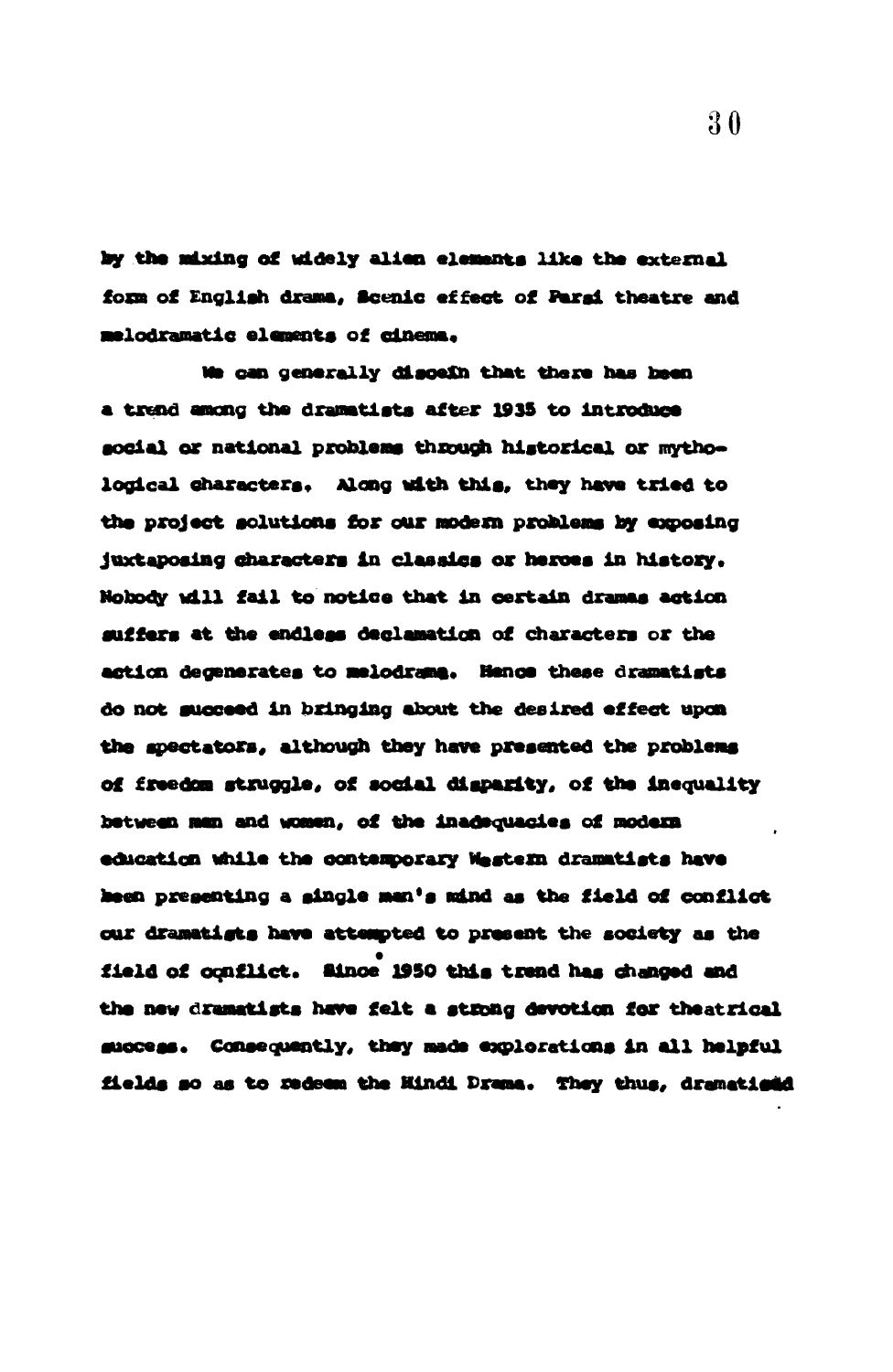the complex psychological conflicts in the mind of a single person. Indeed, they have succeeded in representing life in its totality by harmonising all possible problems of life like socio-economic, sexual, psychological, spiritual and so on. Unlike the dramatists of 19305 and 1940S the new dramatists could bring about a synthetic homogentity of the various elements Greek chorus and prologue, Sanskrit 'Sutradhara' 'nati' and 'stapana', peguliarities of folk drama, dramatic unities and striking dramatic situations and symbolism and I magery of modern poetry generally speaking, if the attempts of the dramatists before 1935 were experimental the works of the later dramatists are genuine achievements. **CONTRIBUTION OF Son't, Premiete** 

When we make a general observation of the drames from 1930 to 50 we see that they fall into three clear divisions. In the first case certain dramatists like Govinda Vallabha Pant and Chandragupta Vidyalankar aimed at representing spectacular scenes without any regard to aesthetic values. However they could stimulate a proper sense of theatre. Along with them there emerged certain dramatists whose aim was social reform through stage play, although most of their works were unstageble. Lakshad Narayanan Misra, Harikrishna Premi, Udayasankar Mhat and Sait Govinda Das who are the chief exponents of the second category tried to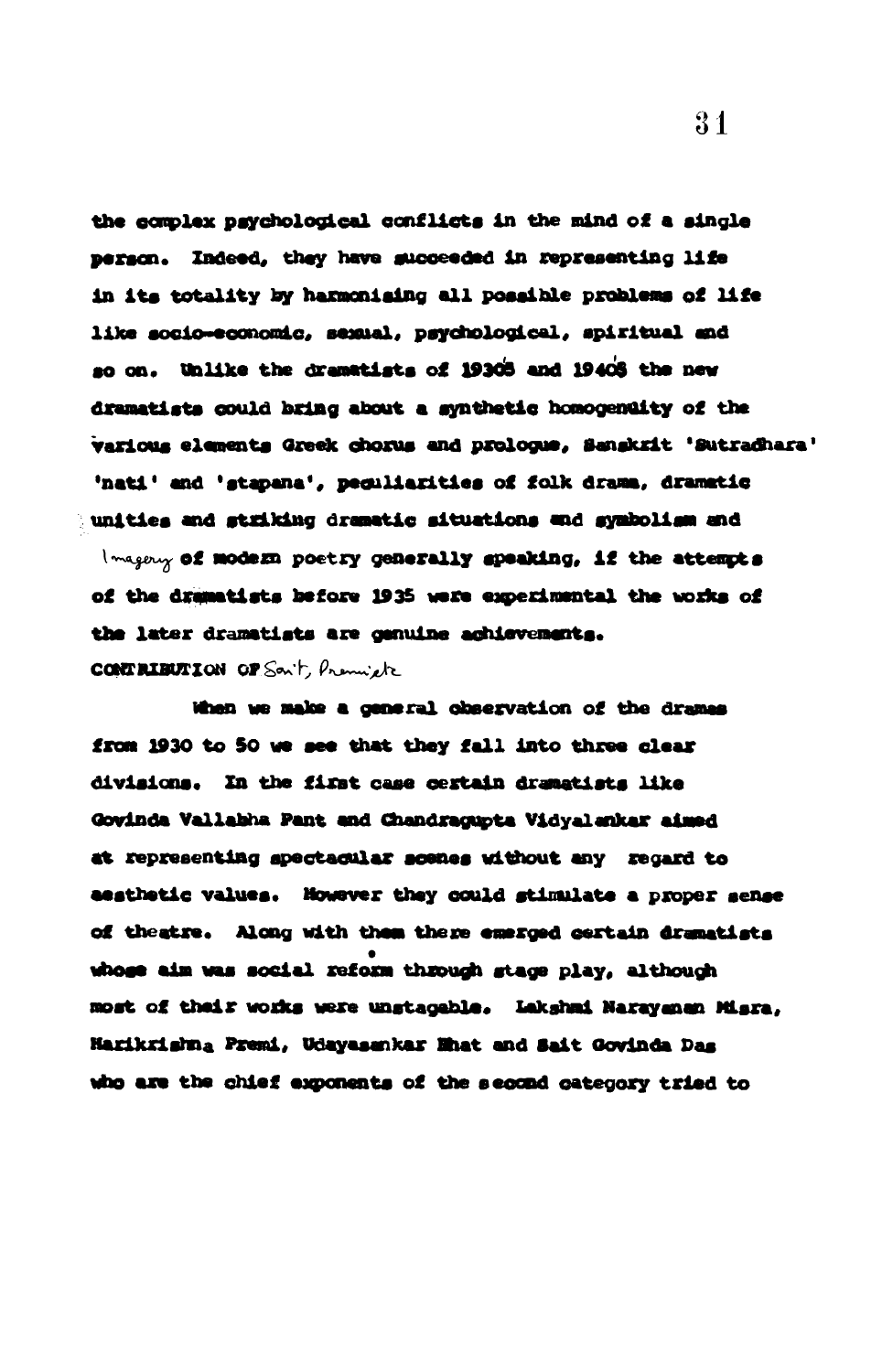aghieve social reform by the reconstruction of striking events of prehistoric times, or of Mughal period and even of contemporary struggle for Independence led by Gandhiji. Among them Lakshmi Narayan Misra who is often landed by critics for his problem plays used to contemn the historical plays of Prased. While he was despising Prased for his imitation of Shakespeare he himself was a victim of imitation of Ibsen. In fact he failed because he was trying to import the foreign elements of Ibsen and acclematise them with the Indian background. In spite of the above demerits Misra stands out as an influential dramatist to whom we owe a stabilization of a compactly organised three-act play, a judicious limitation of characters, a coherent series of events (ending in a concentrated thems) and serious and national conversation. Unfortunately Misra had miserably failed when, at last, he attempted to uphold the Indian spirit of culture through dramatig of the mythological and historical themes, confined in the 'three-act' form, these plays suffered very much in the absence of lively action at the abundance of declamatory arguments.

Harikrishna Premi a true Gendhian was another noteworthy dramatist of the second category. He lacked originality and his attempt was only to dramatise the Gandhien

 $32\,$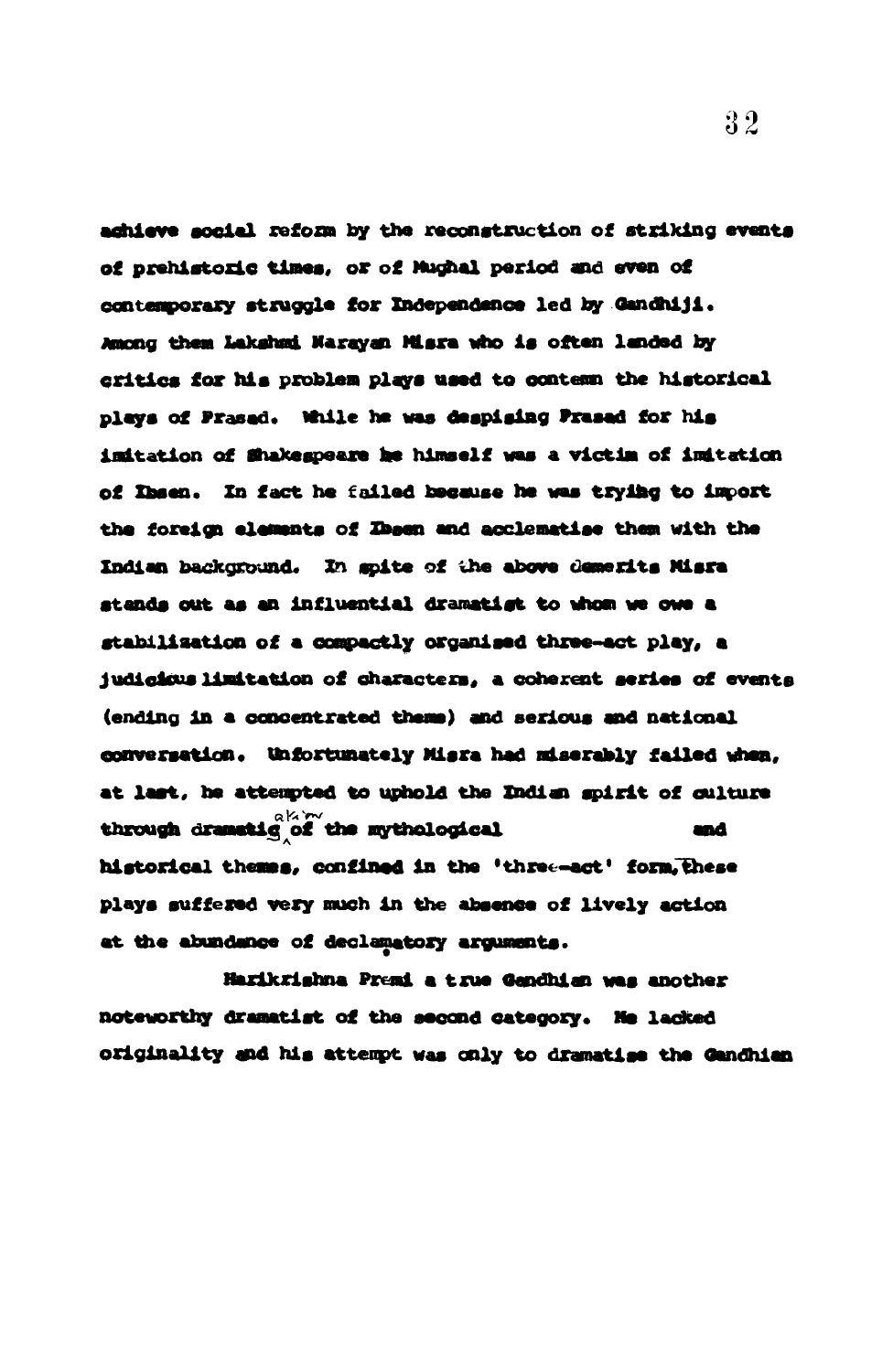ideology like the Hindu-Muslim friendship. He adapted the events of Mughal Period, enhodying the religions harmony in order to reform his contemporary Indians. But his plays were of medicare nature. His social plays, though they could be produced as cinema, were unworthy to be staged.

While Premi was concentrated in freedom struggle Udayasankar Mhat was chiefly pre-occupied in the emencipation ef women. Stimulated by Ibsanism, he explored old legends and classics which uphold the status of woman for dramatic themes in order to focuss the attention of the spectators for the cause of women. These novel themes are often praised, but his dramas fall helow in standard especially, on account of too much narrativeness. However, in the case of his 'social drama' he is far better than any dramatist of this period. Indeed, he could succeed in mirroring the contemporary social and political problems by introducing characters representing Ehagat Singh. Chandrasekhar Azad and so on. The central idea of these social plays is sacrifice and he tried to project this idea that freedom could be achieved caly through sacrifice.

Seth Govinda Das was a prolific writer and an author of hundred and more dramas. Nost of these writings were to propagate Gandhian ideology and as such be introduced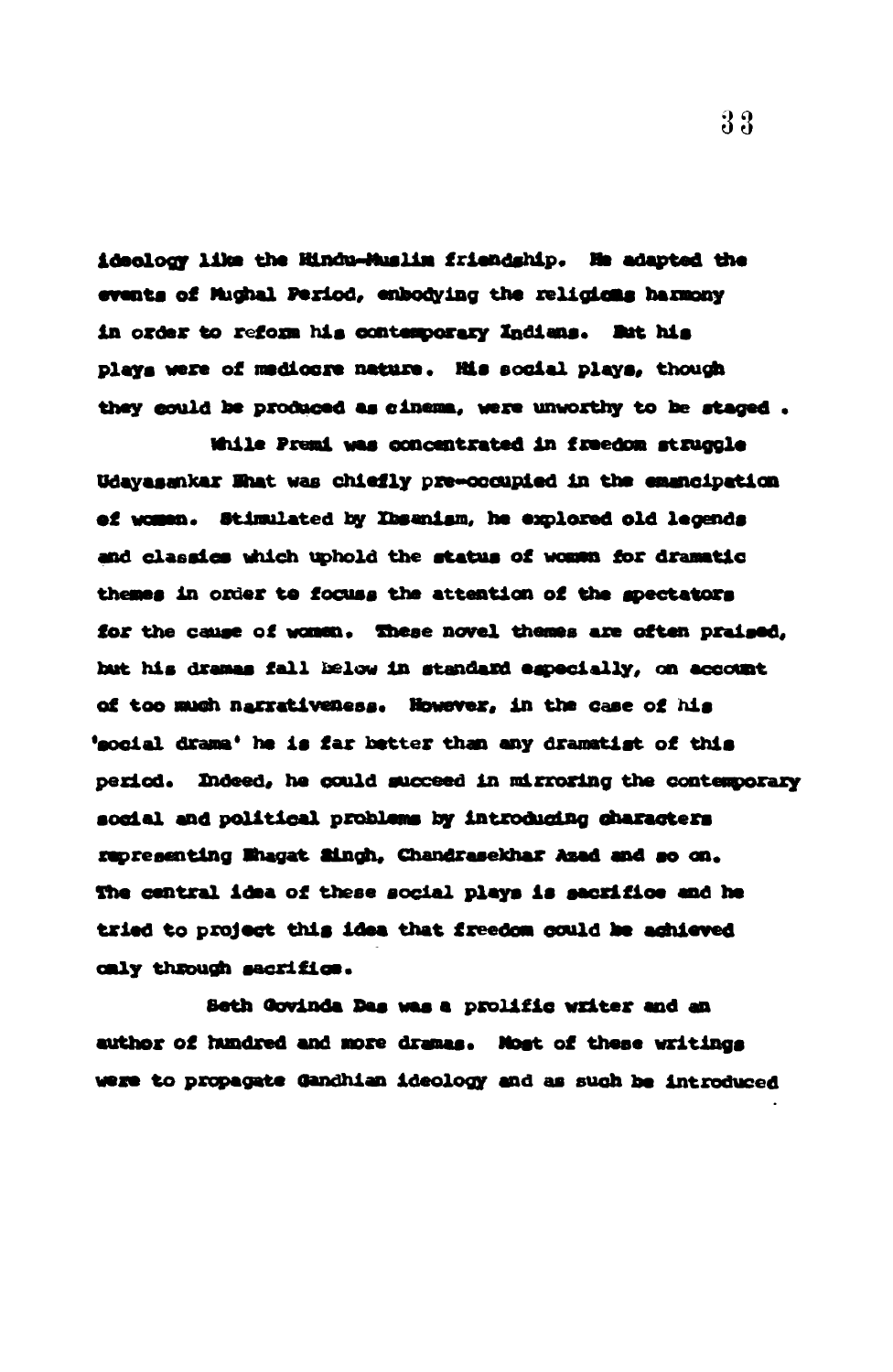real characters like Gandhiji, Vinobhaji, Nehru and others. Again, the famous and noble kings like Harsha, Asoka & Chandragupta formed the protagonists in some of his plays. In conjunction with Gendhian principles he introduced themes having social conflicts like the inequalities between man and whole, and between haves and have note. In apite of his high ambitions these dramatic attempts remained only disorganised medley of history rendered into a style of dialogue and he could not produce any unified dramatic art. However Govind Das has a unique contribution in the dramatic production by mixing pure drame with occasional somes by the projection of cinemotograph. But, it must be admitted that he could not succeed in achieving's willing suspension of disbelis'.

#### ASK AS DRAMATIST

Since 1935 there appeared few who by successful inheritance of the good elements from their predecessors introduced a more unified, compact and stagable dramatic art. Instead of focusaing their attention on a wider canvas like nation or society they concentrated their energy on domestic and personal problems, especially, of the middle class society. These dramatists of the third category, whose champion was Upendranath Ask, started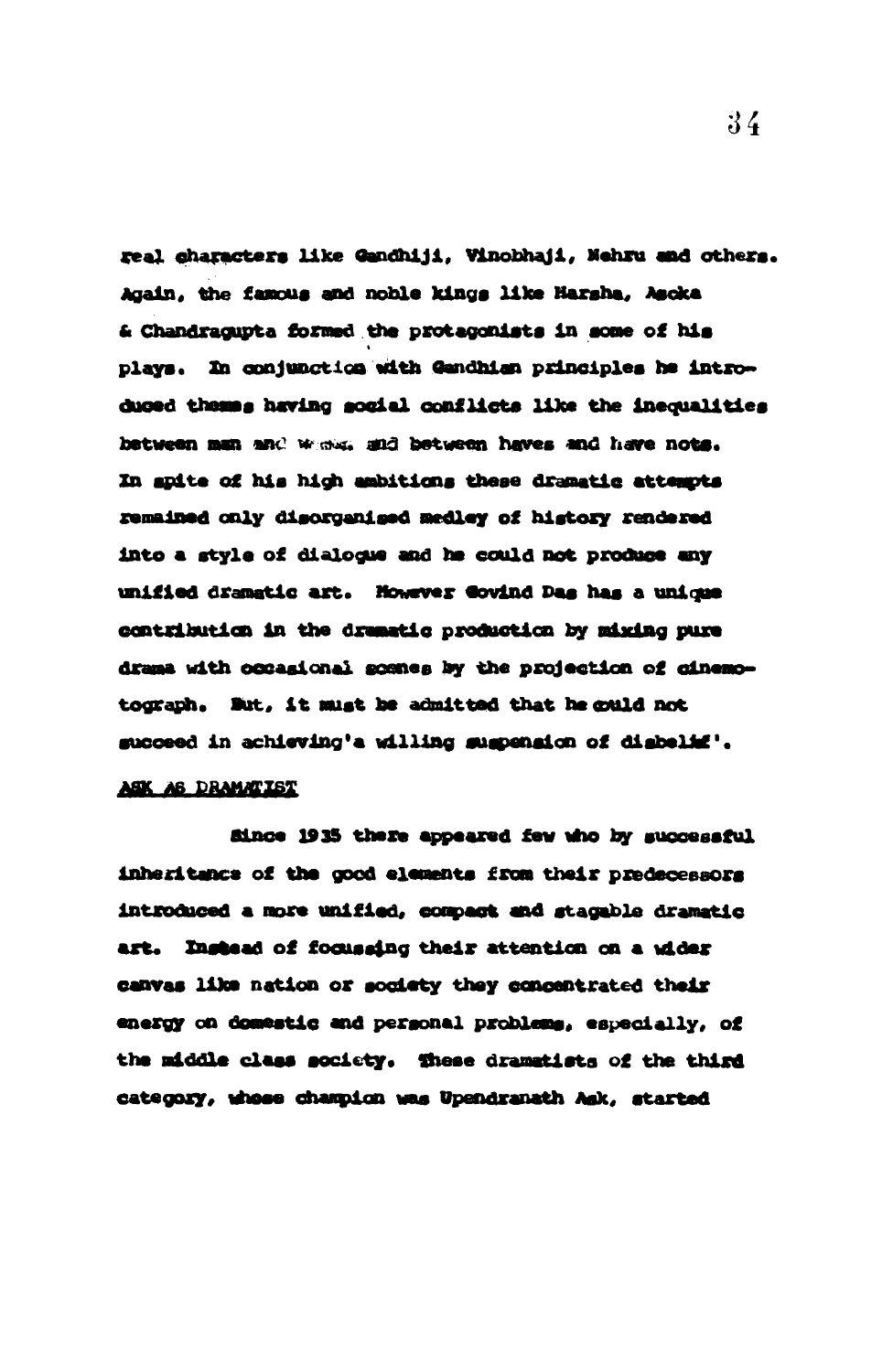their career their predecessors by producing historic plays. But Ask could immediately realise the drawbacks of these plays and he switched on to new thems. He knew that a play will not be effective unless there is a proper selection of incidents, well connected to form an integrated plot. Thus they reduced the number of characters and incidents. By the reduction of the dramatic materials the playwrights were able to achieve more realism and effect. Moreover such domestic themes could provide them a field for humorous and lively dialogue. On the whole these new plays became very popular.

Aughg these new dramatists the contributions of Ask is unparalled. Depicting the domestic conflicts between husband and wife and between father and son he presents us a well-organised plot with a central theme represented chiefly by a leading character, clothed in a lively and witty dialogue, from 'Swamy Ki Ghalak' to 'Amjodhidi' his themes are from the Punjabi middle class Society. Although his success was perhaps due to the ingpiration he derived trom 0' Neill and Stienburch he was skilfully presenting the problems created by the westerntype education. It is to be stated that Upendranath Ask was able to prepare a proper background for the development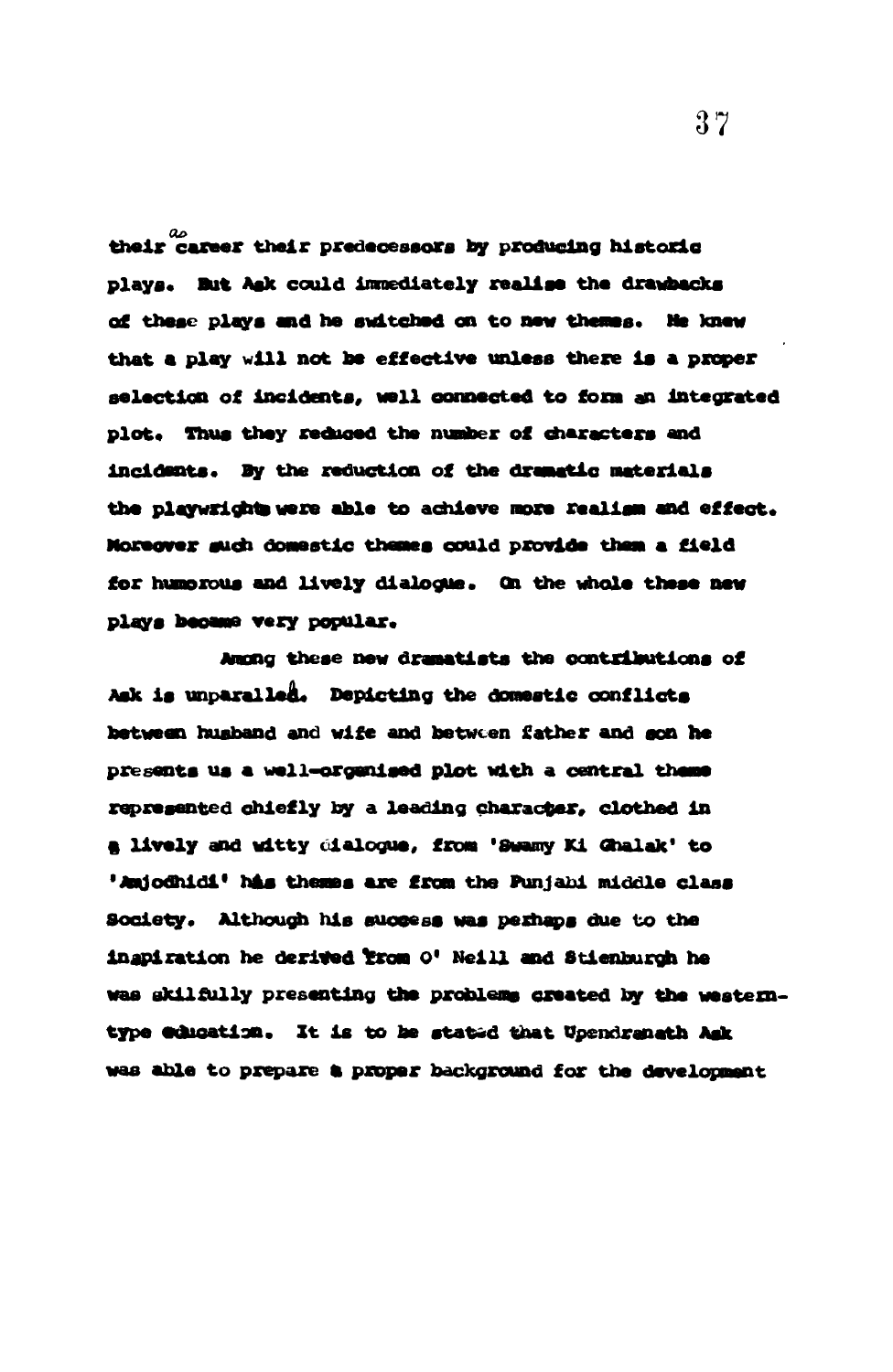of Hindi drama in the 1950's. Whatever be his achievements a judicious critic will not fail to notice the fact that Ask lacks a deeper vision of life hecause he dwells only on the superficial conflicts and not the deeper Psychological ones of the characters.

#### CONTRIBUTION OF MATHUR, LAL. MIARATHY AND RACES

The dramatists of the first phase were more idealistic than those of the second phase. But the attempts of the former dramatists did not hear fruit. Hence they hecame disappointed and their frustrations were reflected in their later works. They, later, realised that the representation of idealism could not improve the society which was corrupt to the core. So the writers of the second phase, who were fully consolons of the failures of their immediate predecessors did not draw any ingpiration from their dramatic methods. They tried to do justice to their medium. There were certain important factors which prompted them to find out a successful dramatic medium. They noticed that although unstagable the dramas of Jayasanker Prasad had been very popular. At the same time the plays of Upendranath Ask, which were however. medicare in quality were found, successful on the stace. Further, they studied the various aspects of the world drame and tried to explore new methods which would be suitable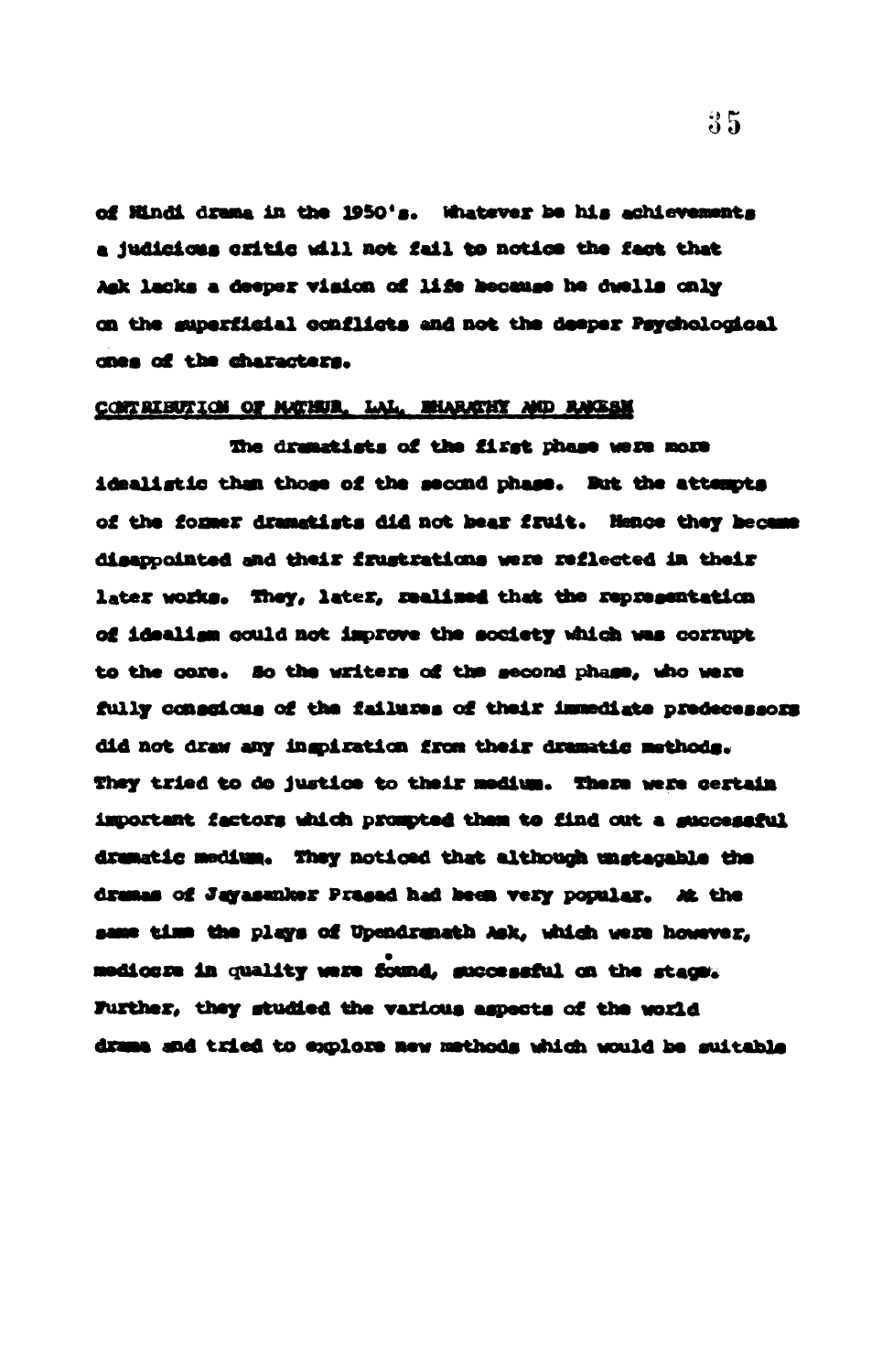to the native land. Simultaneously, the institutions like Kendra Natak Academi, National School of Drama, Anamika etc., and the directors like Alkazi, Shyummand Jhalen had helped these dramatists experiment their new methods. Consequently, an outline of form and structure of Mindi drama was heing evolved. It was for the first that Hindi drama had attracted the reader and the spectator simultaneously. The aim of the artists of this period was not mere depiction of the society as such, but the representation of their experience through the medium of stage. In order to express their complicated experiences they sought suggestive images and symbols from history and mythology. No doubt, they were cautious to retain both the literary and stage values of their products. 'Konark' of, Jagadish Chandra Mathur, 'Audusyue' of Dhammevir Wharati, 'Mada Koctus', 'Kharpun' and 'Rakta Kamal' of Lakshad Narayan Lal, 'Ashadh Ka ek Din', 'Leharun Ke 'Majahams' of Mohan Rakesh are typical examples of Mindi drama between 1950 to 65.

#### DULLAN BHAFE IN JAYASANKAR PRASAD'S PLAYS

Dramatists of the period from 1935 - 50 had the heritage of Jayasankar Prasad and Lakshmi Narayana Misra in plot construction, characterisation, creation of dramatic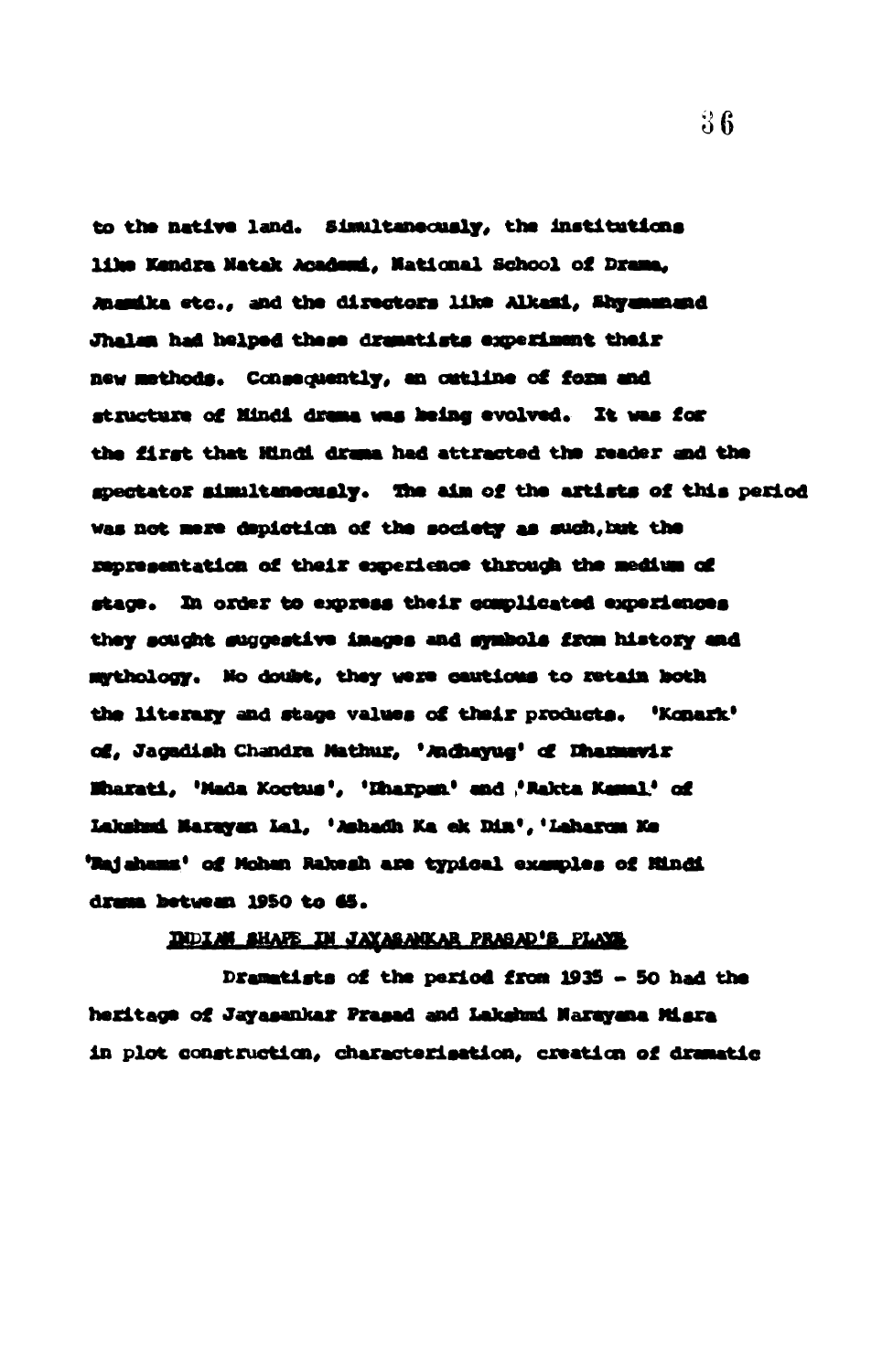situation and dialogue. Jayasankar Prasad was a great romantic post and a good dramatist and was upholding and advocating the righ cultural heritage of India. He derived inspiration from history and mythology for the real exposition of social and national life of India. Prased expressed inexplicable ability to artistically extend the past to the present in a melistic way and to inspire the netion through the historical characters like Chandra Gupta, Skanda Gupta, Nazaha - their life, struggle for national idals, hardships on their parts, untiring enthusiasm and final triumph - to go ahead with courage in their struggle to liberate the nation from foreign rule. This national outlook served as cuide-line and model for the historical-play writers of 1935-50; but, none of them could inherit the powerful postig language of the great dramatist. Prased was influenced by the Shakespearian theatre. But his theatre lacked the two main ingriedients of shakespearian theatre, viz., actor and audience. Though high in poetic values, it could be included among the closet - dramas. His successors who missed his powerful postic language, however, inherited this drawbadt.

#### HERRY AGE OF LAKENDO MARAYAMA MISRA

Lakshad Narayan Misra, a severe critic of Prasad. advocated that life should be viewed in the realistic -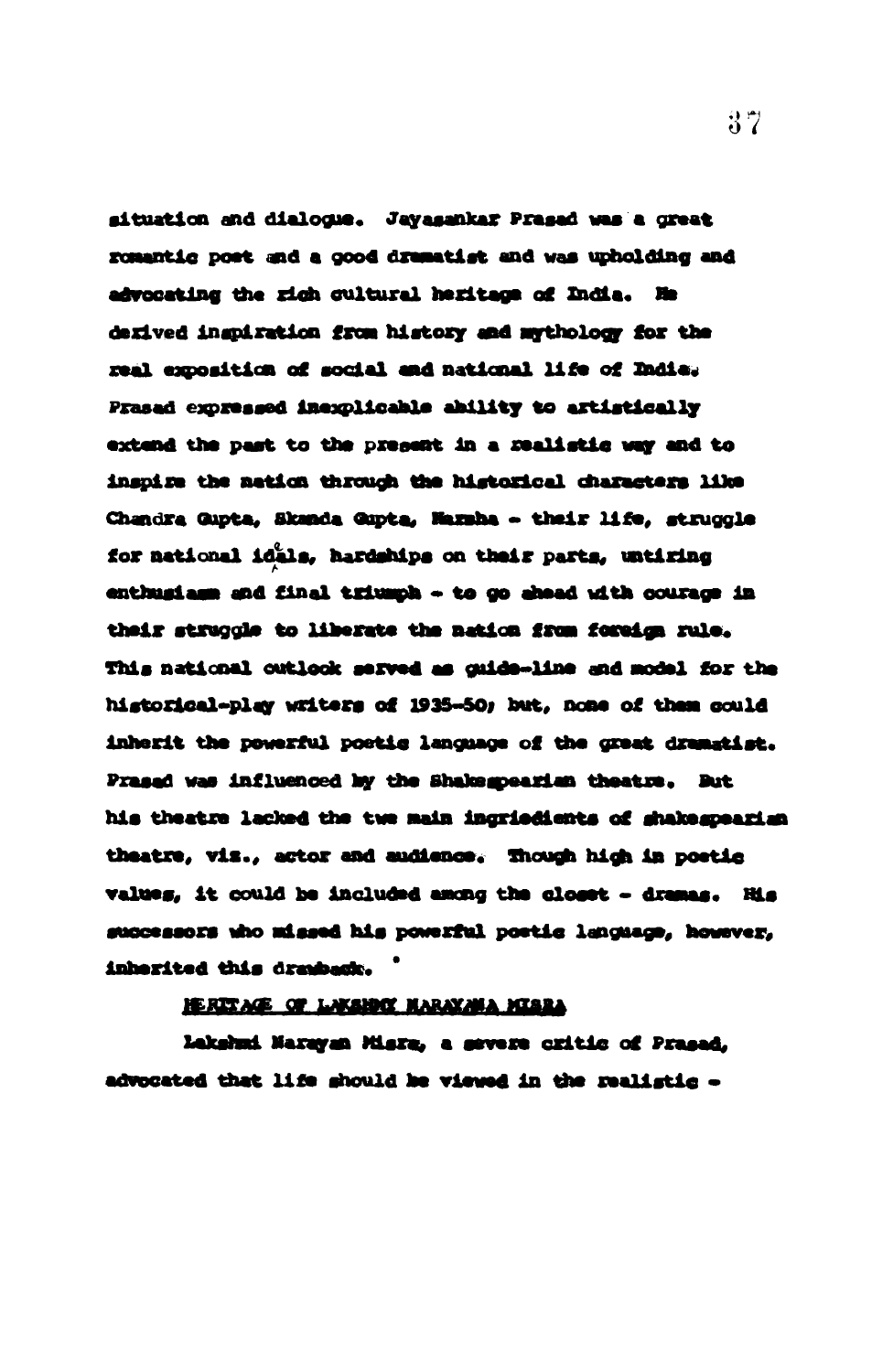perspective and the duty of the writers is to expose the bugaing problems of the day and not to dig out the corpses from the grave of history. In his plays, he dealt with the social problems of forugaing his attention on the life and problems of individual household and the emotional conflict of individuals instead of hesoding over the past. He was a good admirer and upholder of the rationalism and intellectualism of the western writers like Ihean Shaw and Galsworthy. At the same time he always unded his play in the Kama-Yoga of Magawat Gita. In plot-construction, characterisation and creation of dramatic situation, he was influenced by the problem - plays of Ibsen whereas in composing dialegue he followed the techniques of Demard Shaw. But his plays neither represented the real life of an Indian family nor did they possess the postig bent that immortalised the plays of Ihgan and Shaw. But, he greatly succeeded in maintaining the three unities in the direction of his dramas. Thus, by focusaing on the main problems, by reducing the number of characters and neglecting comparatively ingignificant sub-plots and incidents, he made his plays more compact then those of Prased. He led the Mindi theatre towards the direction of the realistic theatres Thus his plays had a rational heginning, a realistic development - hat unrealistic in the indien beokground - and our idealistic end. This tempers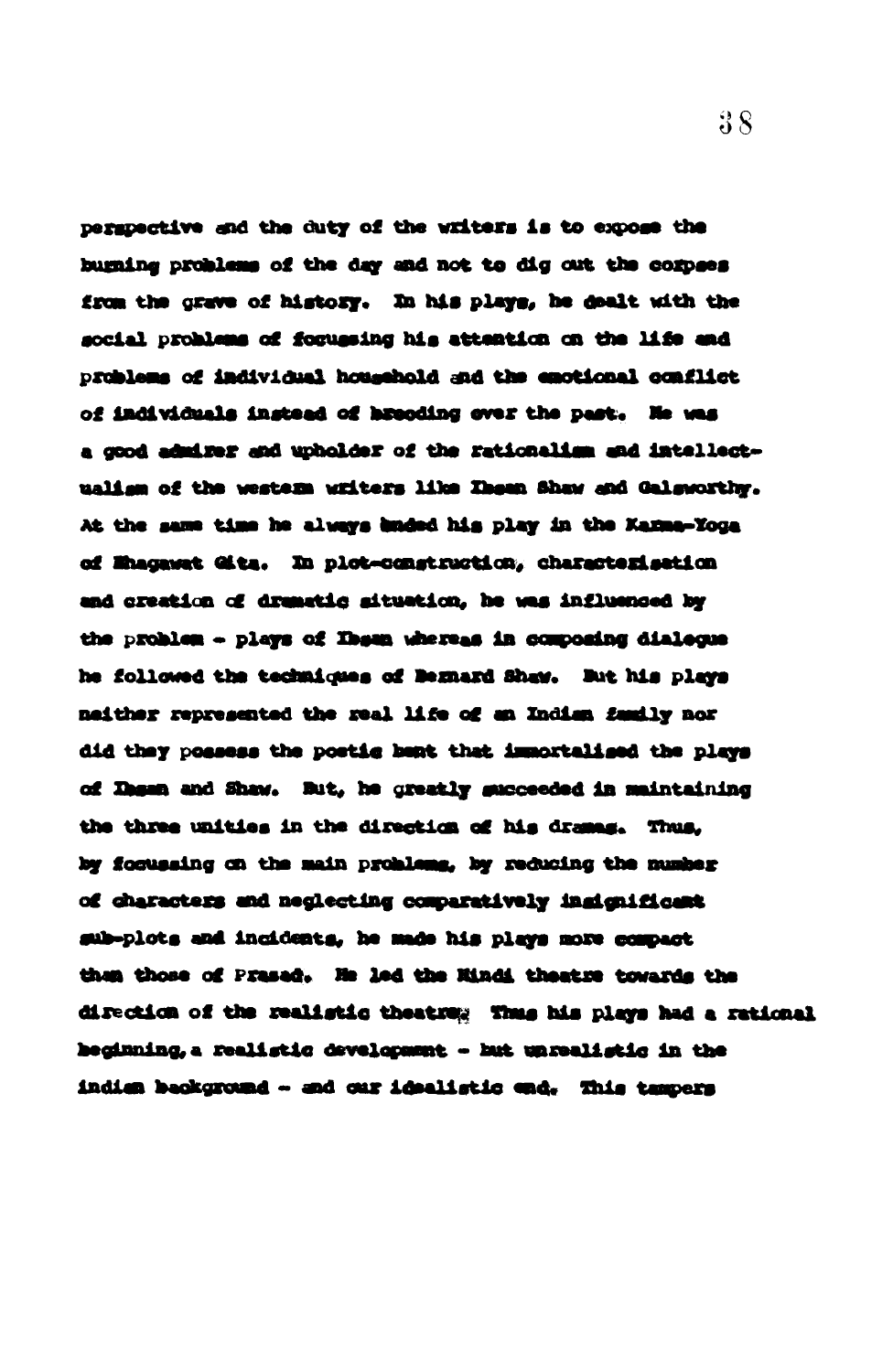the hammony between the form and the content. This greatest success lies in the retrospective style used in the diction of his plays. But he often failed to keep up the tempo to the last. The conflict in his drames was static in nature. This was the cultural hemitage based on which, the realistic writers of the first phase (1935-50) constructed thair works. The elements in the structure of the models which they had before them are -

(i) the creation of a situation in the heginaing of the drame itself presentation of this problem (ii) arguments of the various charactors (iv) exposition of the mood and intellect of the characters through whom the problem is presented and (v) logical conclusion.

The emphasis is neither in plot-development nor in the exposition of the changing moods of charactors.

The successors of Misra learnt their lesson from the dreshedus of his plays that characters through whom the problem was presented should not be unrealistic and this is his greatest advantage. Again, he dropped 'soliloomy'. Based on these achievements Upendranath Ask, suncessor of Misra, could further develop the technique of realistic plays and present it in its best form.

over and above historical and political modial problems,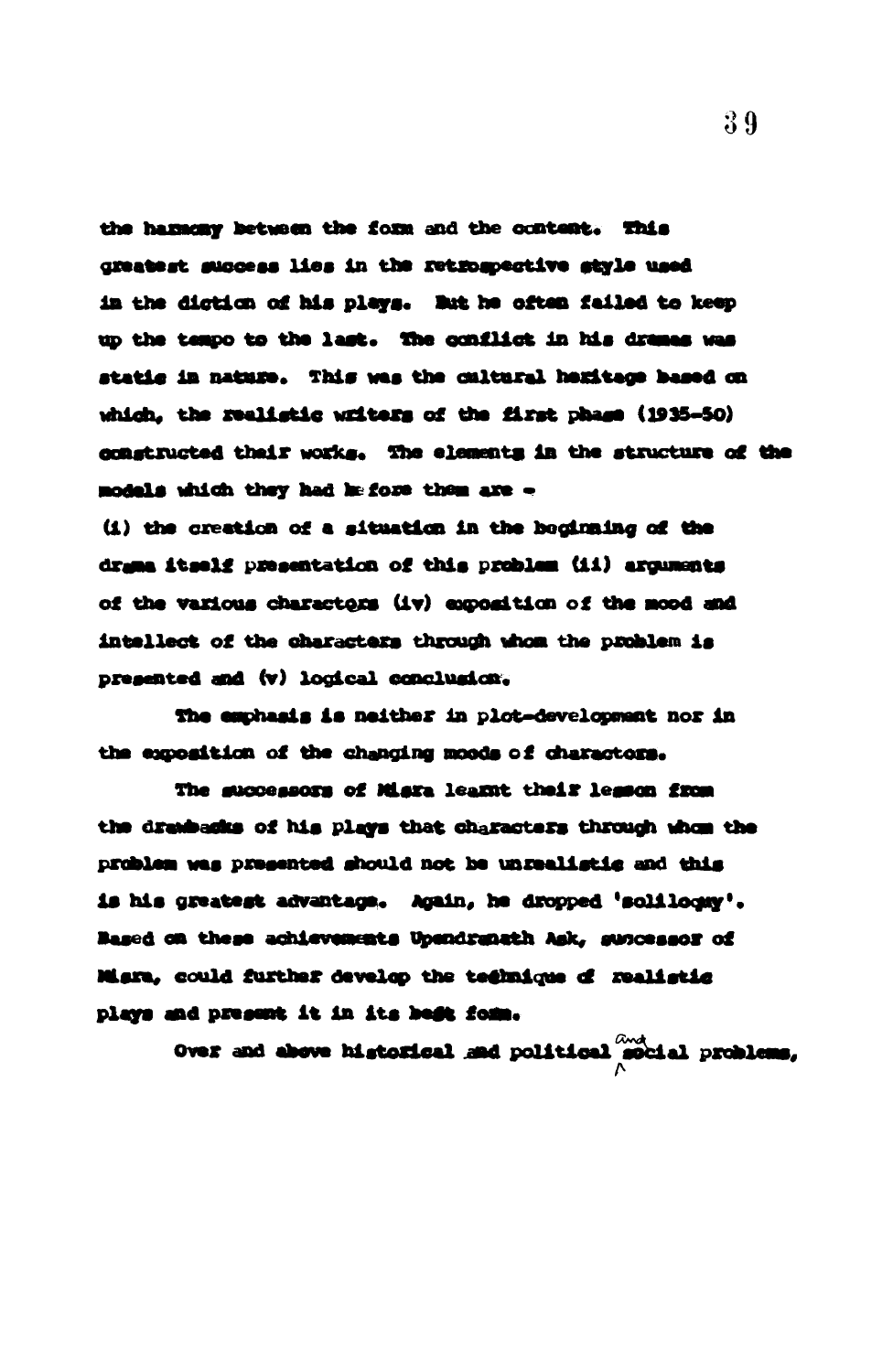mythology also served as a hase for plot-construction from the time of Prased itself. The aim was social reform through the morals given in the story. The plot construction, characterisation, creation of situation and composition of dialogue were exactly the same as those of the historical plays. The remarkable author of this style was Udayesaker Mhat and his most famous work in this category is 'Vidrohiem'. Amba' published in 1935. in which he has given over emphasis on women liberation. His plays were comparatively more stageable.

#### THE AT RE OF READERS

Prasad helieved that the stags was for the play and the play was not for the stace. He said his plays are not at all intended for the people of the lower-class. His successors, on the other hand, always had the stage in their mind, while writing their plays. But, they lacked the sense of discrimination in choosing spectactors suited for the stage. The leagthy description about the place. time and person, which they used to give in their plays is not at all useful for the stags. They were influenced by the movie-films which also worked as a model for them. They failed to differentiate between the reality of the stage and that of the soreen. Eminest writers of this category are Govinda Vallabha Panth. Chandra Guota.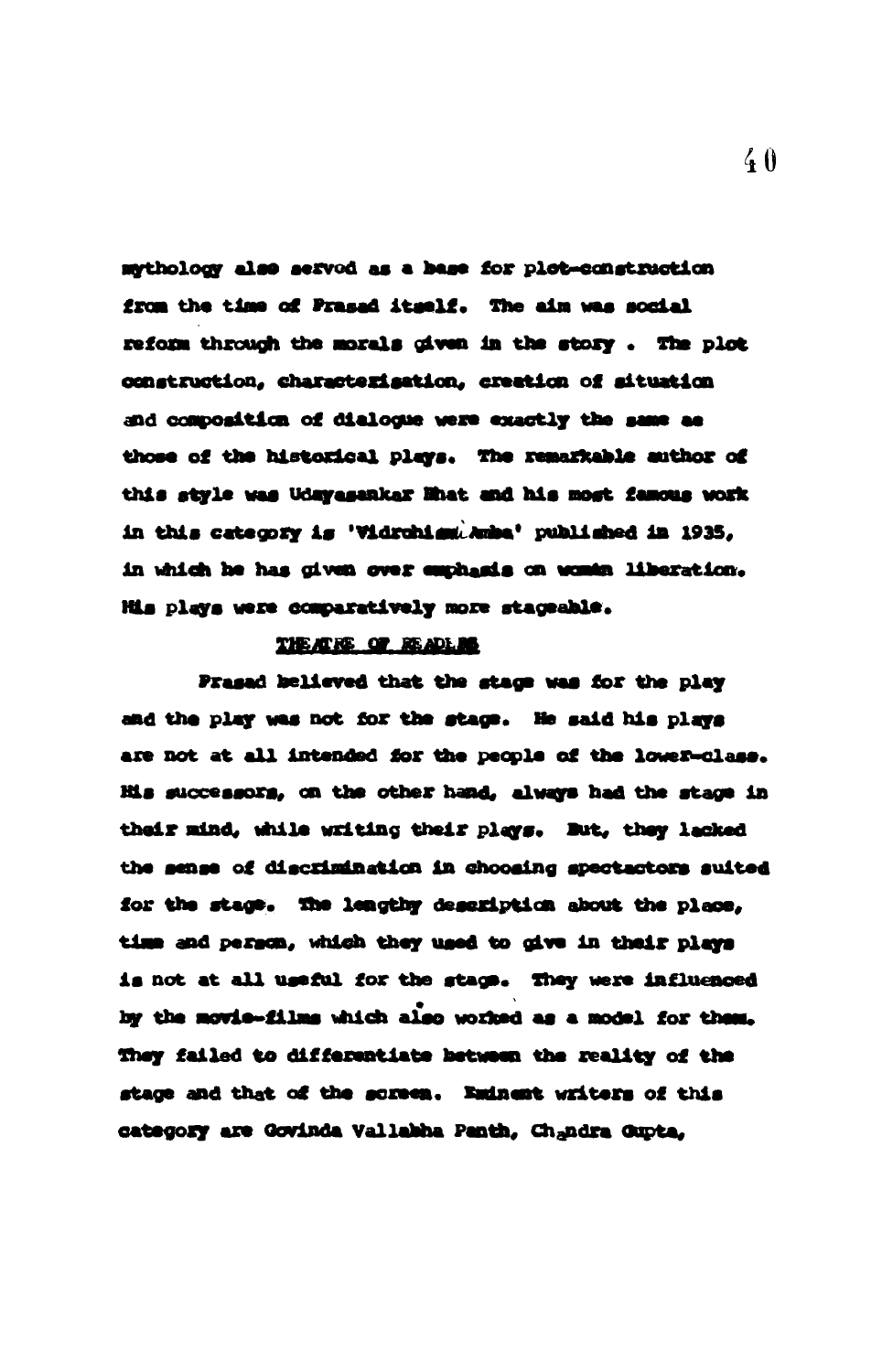Vidyalenkar etc., and typical plays are 'Ankar Ki Beti'. 'Anck' etc.,

#### STRUCTURE OF DRAMA OF THE METERS OF FIRST PHASE

The plot-construction devise adopted in the superficial structure by almost all the writers of the first phase are act, some and incident. This was the frame work of their plays. Generally, an act consisted of several sounes and a some contained several incidents. Incidents are the techniques for the development of plot and characters. These are two types of incidents-visible and invigible. Incidents are formed through the actions and movements of characters who are connected with that incident. In the histogical plays and mythological plays there is a sequence in the arrangement of incidents. Sucial plays, on the other hand, depend more on the invigible incidents hrought out in the memory of the characters connected with the problem. The memories are of two types. suggestive and indicative. All these create dramatic moments and vigualise the feelings and emotions of the characters. The realistic writers attempt to present the part through imaginery. All the works of the first phase are well-made, having three distinct stages, viz., the beginning, the development and the slimax. They are readable too.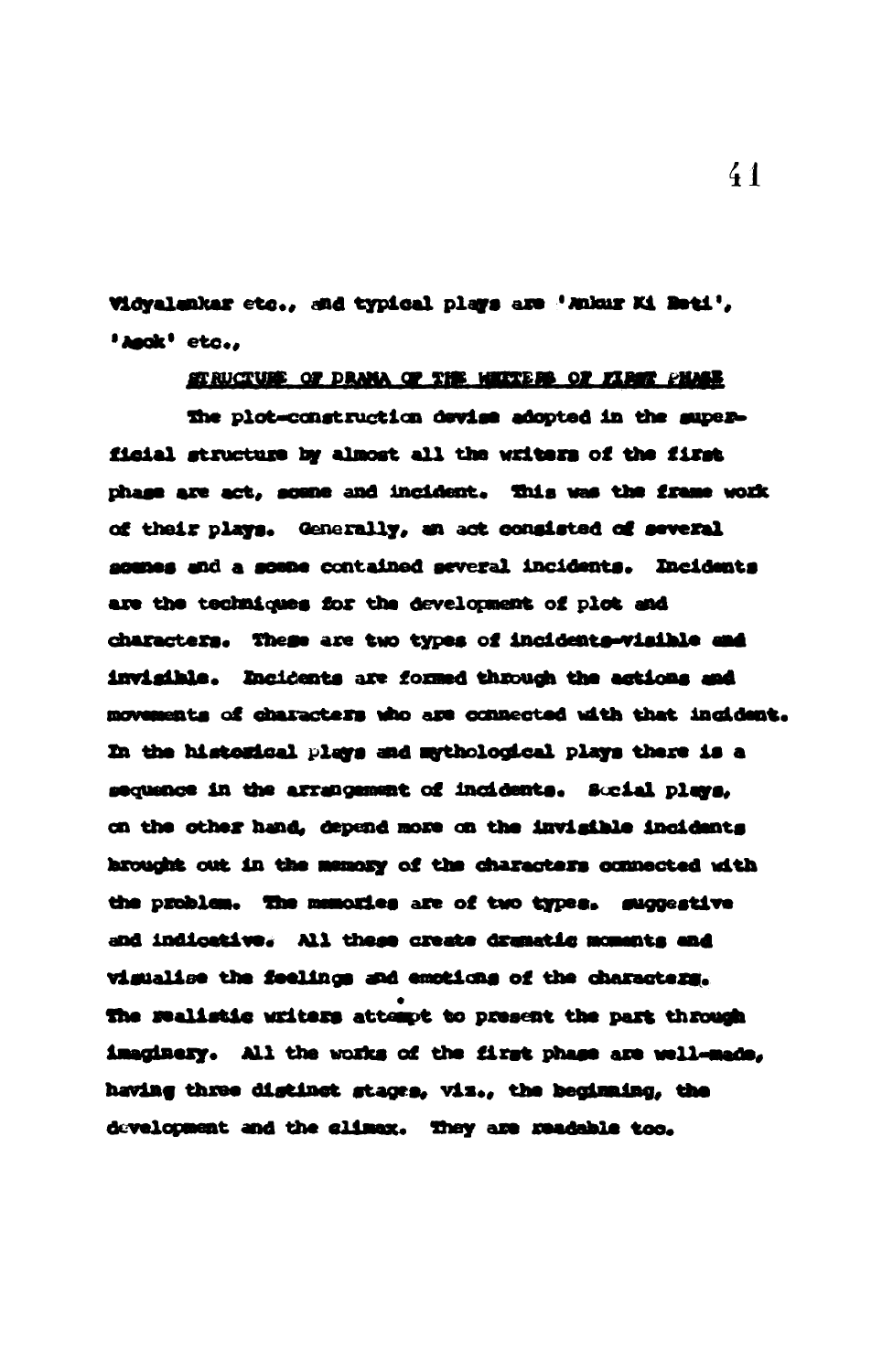Seth Govinda das attempted various techniques for characterdevelopment. He was the first to bring symbolic characters and 'Karthavy' 'Sersah' etc., are the examples. But they were not impressive for want of sensibility. Upendranath Ask was a talented writer in the skill of diction. He chose simple plots, presented incidents with the stage in view arranged the dramatic entry and exit of characters, made use of the dramatic moment to develop the conflicts of the characters, developed the plot through contrasting characters, gave more emphasis to the major character developed minor characters to form the major character. exposed the problems of the middle-class family, maintained throughout humour in dialogue, used symbols and images to develop the character.

# SIGNIFICANT FEATURES OF THE TECHNICUES EMPLOYED IN THE WORKS OF THE FIRST FHASE.

1. One main change that occured in Hindi drama during its transit from the pre-first phase to the first phase is the diminishing stress on the 'rese-theory'. Consequently 'Vasthu' (plot), 'Meta' (hero) and 'rasa' became less significant.

2. English dramas being the only model available for the writers of first phase, they had to adopt the threestaged plot-construction of the English dramas (the heginning. . development and the climax). This transformed the theatre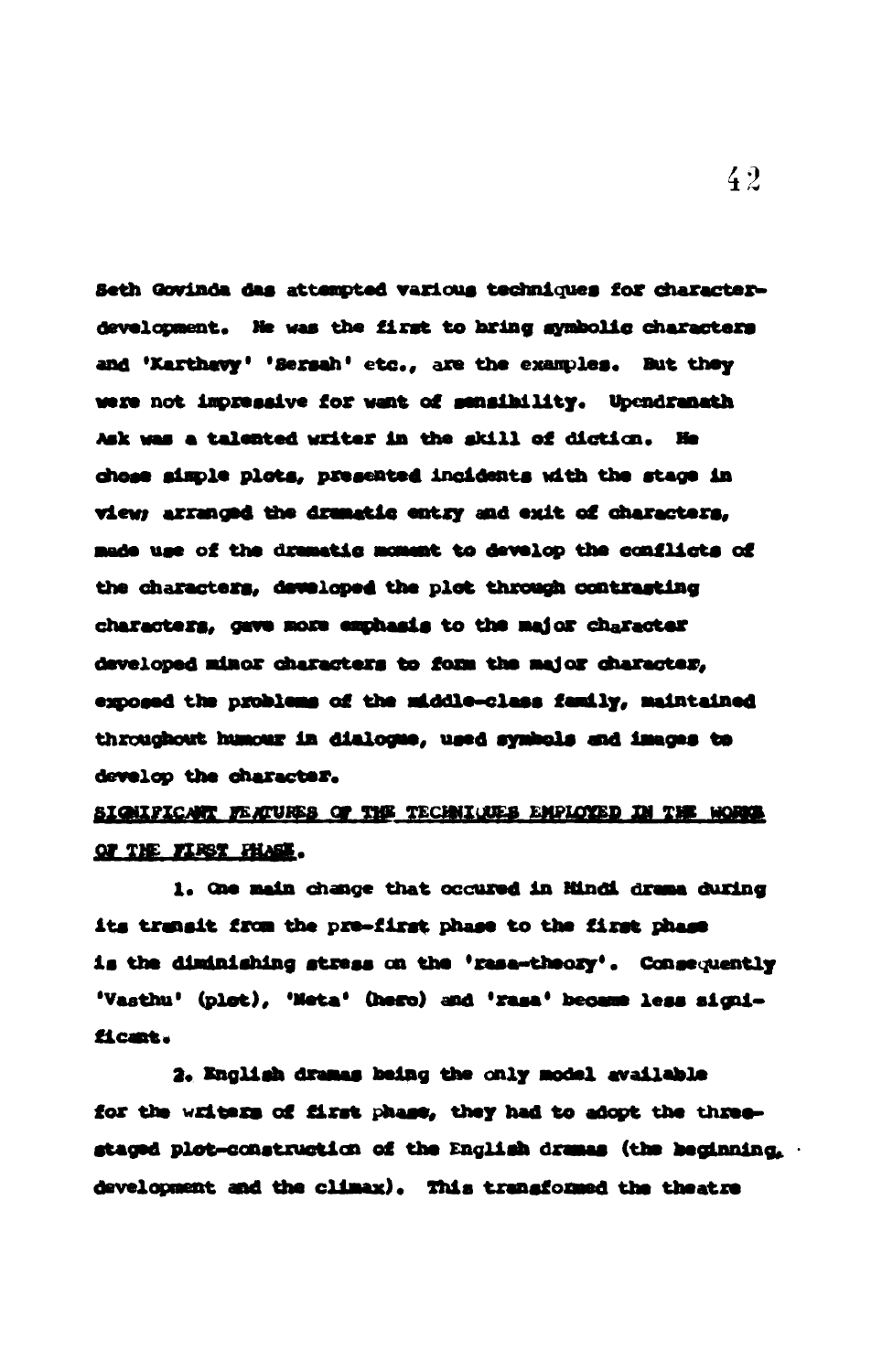into a realistic one. The style of performance becan to depend solely on 'Lokadharim' (movements and actions of characters being exactly same as in real life) instead of its prior, dependence on both 'Lokadharimiand 'Natyadharimi.

3. Act. some and incident became the bases for the super-structure of drame. The writers always had the stage in mind, at the time of plot construction, characterisation and composition of dialogue.

It became an accepted principle that anything that may 45 occur in real life can be presented in the stace too and thereby the distingtion between 'sughya' and 'Variya' became meaningless.

Since the actions of the characters had to be 5. visualised, they accepted Novie filing as their model for vimualisation.

Incidents became more narrative and they had a 6. sequence. More stress was on plot-development than on the enalysis or the mental conflicts of the characters: The free flow of the plot-development decereased, and it became more static.

 $7.$ The characterisation became something imposed from outside by the writers instead of its natural emergence from the incidents and environments.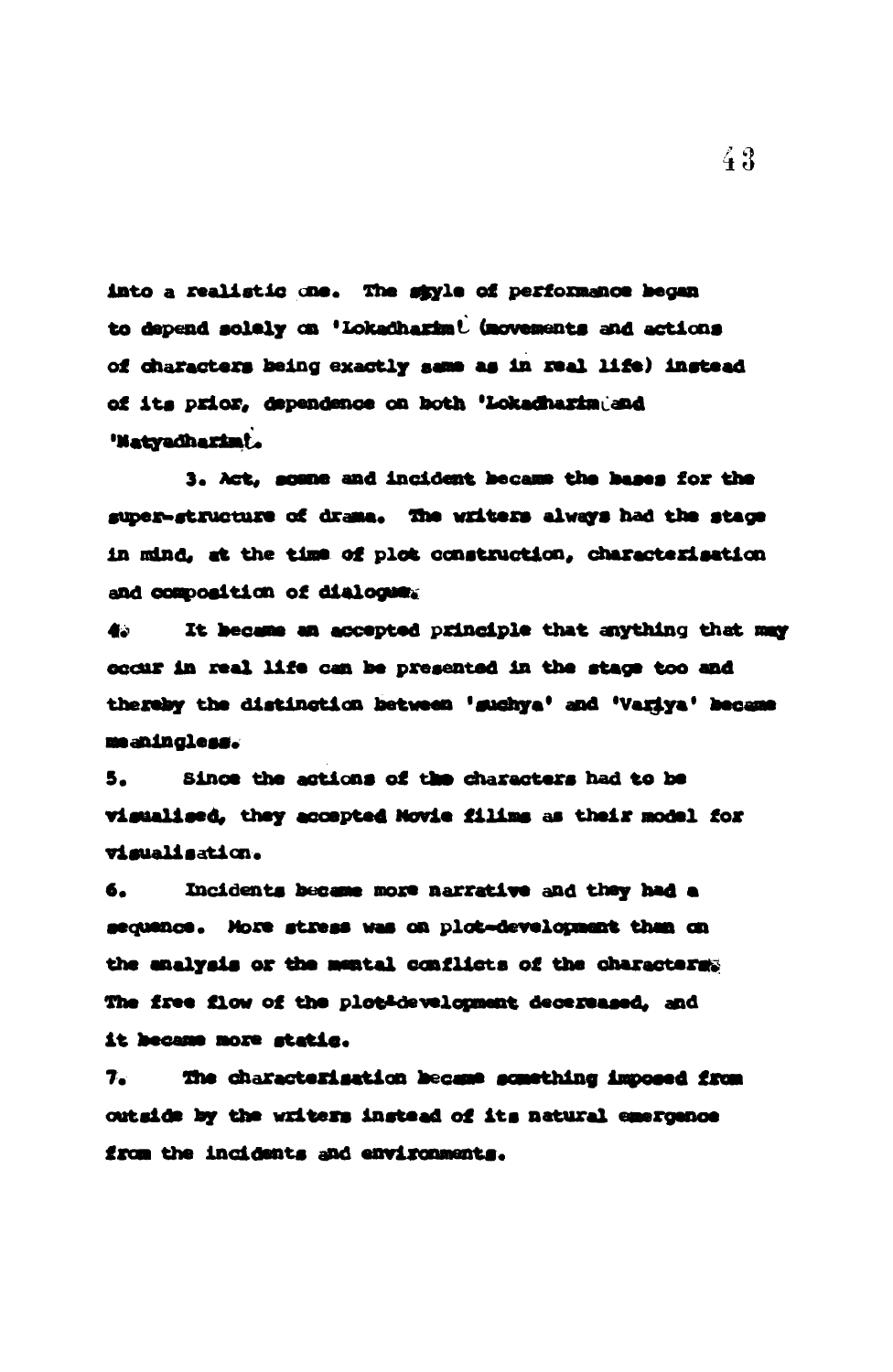In the development of plot, charactors were more 8. dependent on the situation.

The multi-plot approach of Prasad declined, the 92 hody of the play hecame more compact and the staging hecame nore simple.

The emckions and thoughts of the characters expressed 10. through the dialogue, became less appealing and less natural and the dramatic sense suffered.

Dialogue failed to give concrete form to the visible 11. and invigible incidents and to induce life in the entire dramar rather, the play remained static.

 $12.$ The conflicts were confined to the dialogue and it was abount in the content or incidents.

#### NINDI DRAMA IM THE SECOND - PMASE

The witters of this period got more opportunity to know more about the civilisation of other countries which created a sense of pride in them on the rich cultural heritage of India. They could differentiate the Indian drama from the Greek and the Buropesn. They were fully consolous of the difference between the writing of a drama and its production. They also succeeded in differentiating the reality on the screen and that on the stage. They realised that the success of the writer lies in his ability to suggest the gubtle realities of the inner mind of the characters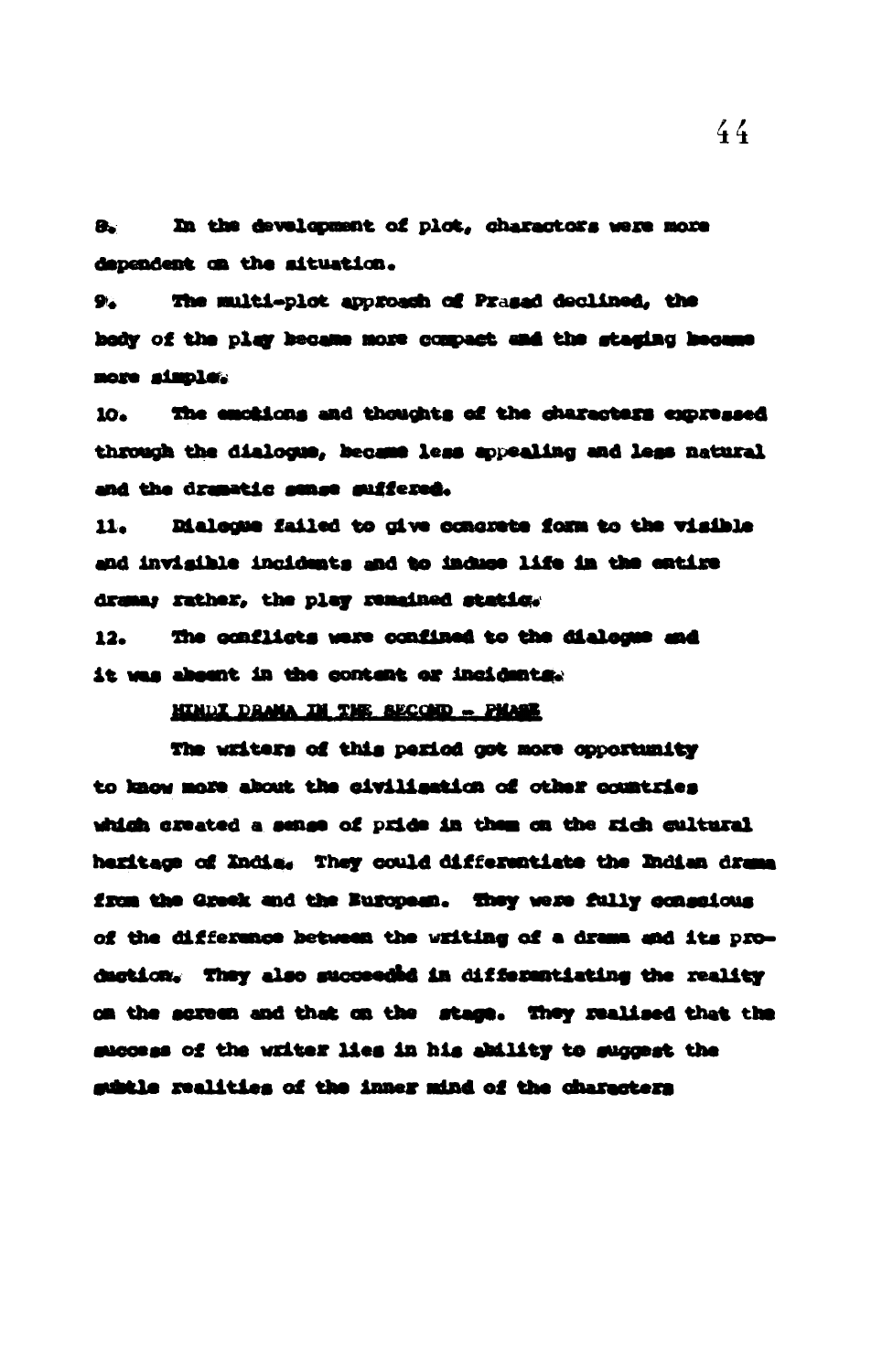vigualised through imagination. All these made the drama and the incidents more spontaneous. Far above the simple entry and exit of the characters, they were rather living through the events and situations of the drams. They create a sense of reality in presenting the environments. The characters live and more in a natural way according to their oun temperments and environments instead of the artifical movement imposed by the writer. Their dialogue expresses their oun feelings, emotions and thoughts and not of tho the writers: The flow of incident is quite natural from emotion to emotion and thought to thought. The artificial division of the incidents, vis., the beginning, the development and the climax was absent and the regions and spectactors had an experience of the entire life.

Architectual images and symbols were the twechniques used for characterisation. The writers never narrate the story themselves. The development of plot and characters is not in a straight line, but circular. The talended writers of this group are, Jagadeesh Chandra Madhaur, Dr. Dhanna veer Mharati, Dr. Lekshminarayan lal, Mohan Rakesh, Vindod Rastoni etc.,

Jayadeeghchandra Mathur was very enthusiastic about the theatre. Being a man of literature he tried to understand the various aspects of the thestre that existed in India. No followed the movements and trands in the world literature and tried to find out the chenging face of the world drame. Ne gave stress on reviving the classical theatre and wanted to